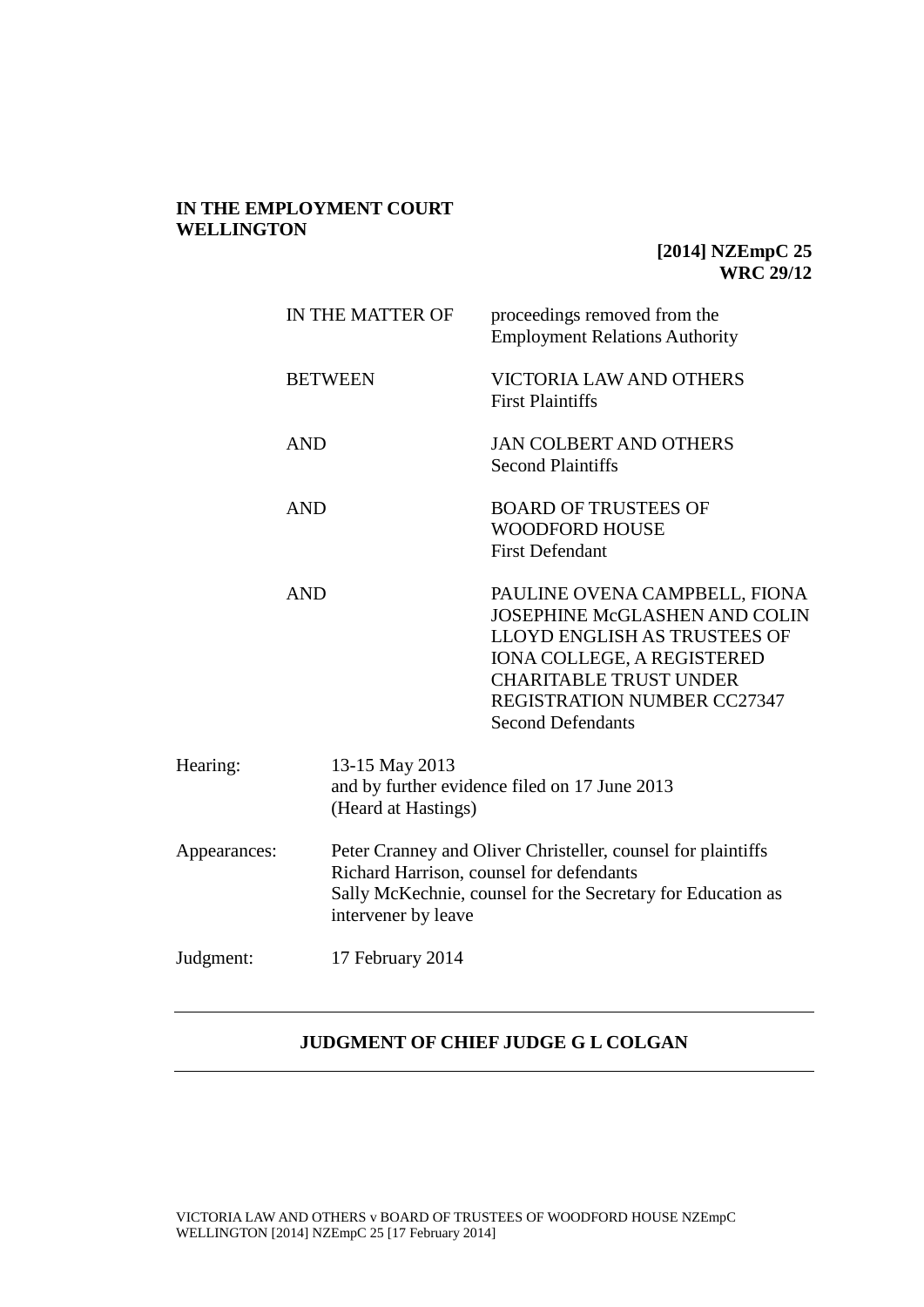- **A The Minimum Wage Act 1983 applies to the employment of the plaintiffs by the defendants when the remuneration for which was expressed as annual salaries.**
- **B The plaintiffs are only entitled to claim in respect of causes of action which arose within six years before their proceedings were brought in the Employment Relations Authority.**
- **C When undertaking** "**sleepovers**" **as matrons or housemistresses in the defendants' boarding hostels, the plaintiffs were working and so covered by s 6 of the Minimum Wage Act 1983.**
- **D At such times as the plaintiffs were paid by the hour, the plaintiffs were entitled to be paid no less than the minimum hourly rate set out in cl 4(a) of the relevant applicable Minimum Wage Order for each hour worked during a sleepover.**
- **E When their remuneration was expressed as an annual salary, the plaintiffs were entitled, pursuant to cl 4(c) of each relevant applicable Minimum Wage Order, to the minimum remuneration there set out and calculated by the methodology specified in [237]-[244] of this judgment.**
- **F Leave is reserved for any party to apply for any further orders or directions if the plaintiffs' entitlements are not able to be agreed between them.**
- **G Costs are reserved.**

#### **INDEX**

|                                                             | $[1]-[8]$         |  |  |
|-------------------------------------------------------------|-------------------|--|--|
|                                                             | $[9]-[13]$        |  |  |
|                                                             |                   |  |  |
|                                                             |                   |  |  |
| The Minimum Wage Act 1983 – Salaried employees              |                   |  |  |
|                                                             |                   |  |  |
|                                                             | $[81]-[117]$      |  |  |
|                                                             | $[118]-[159]$     |  |  |
|                                                             | $[160]$ - $[162]$ |  |  |
|                                                             | [163]             |  |  |
|                                                             | $[164]$ - $[177]$ |  |  |
|                                                             | $[178]-[183]$     |  |  |
| Decision – Were "sleepovers" work                           | $[184]$ - $[194]$ |  |  |
| Compliance with the Minimum Wage Act 1983 – The "averaging" | $[195]-[220]$     |  |  |
|                                                             |                   |  |  |
|                                                             | $[221]$ - $[225]$ |  |  |
|                                                             | $[226]$ - $[242]$ |  |  |
|                                                             |                   |  |  |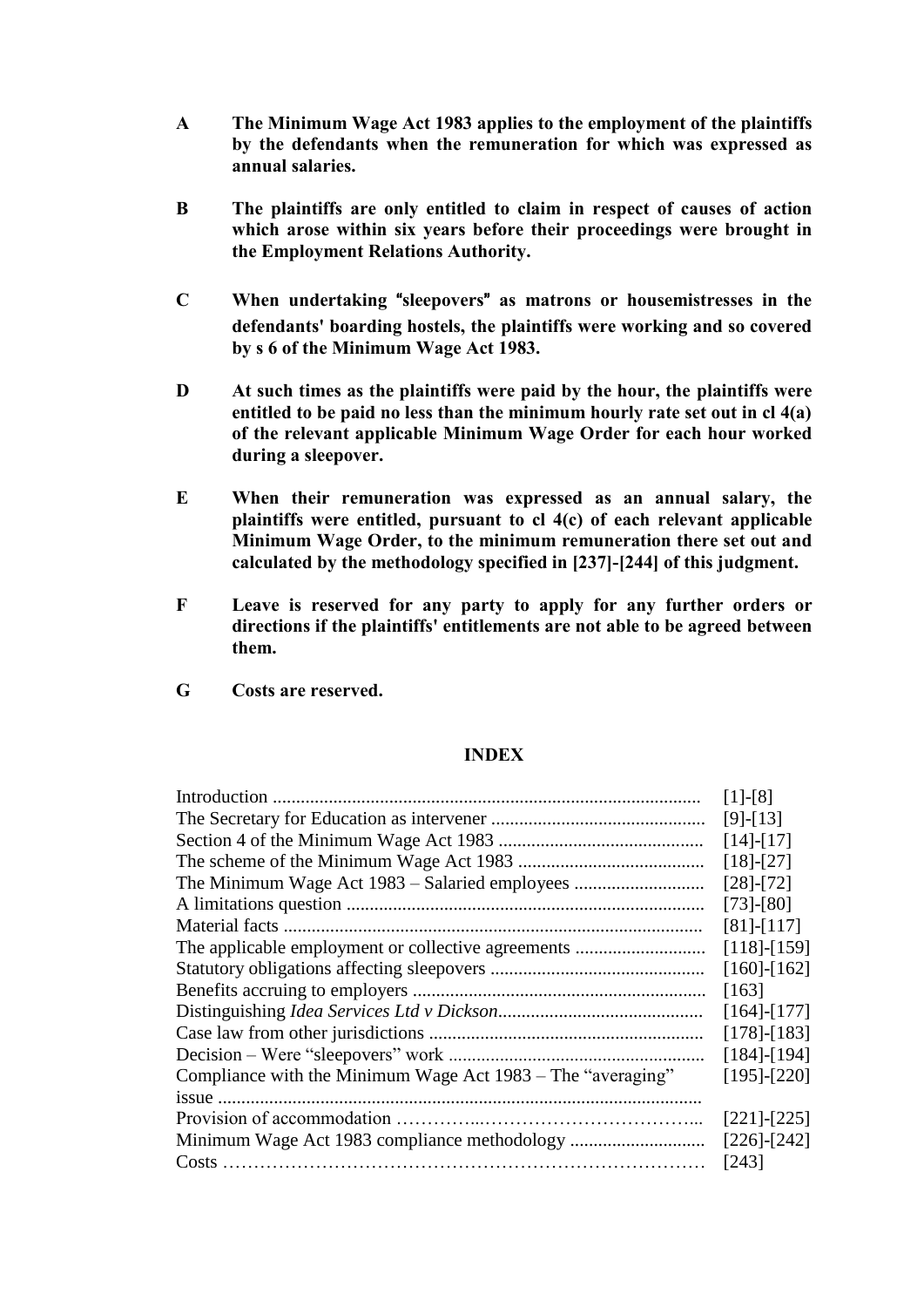# **Introduction**

[1] The questions for decision in these cases, removed by the Employment Relations Authority for hearing at first instance in this Court, $<sup>1</sup>$  concern the plaintiffs'</sup> entitlements to statutory minimum remuneration for so-called "sleepovers" in the boarding hostels of two schools.

[2] The plaintiffs seek declarations that they were working during those sleepover periods and thus entitled to minimum remuneration under the Minimum Wage Act 1983 (what I will call the MW Act). The second question, if those employees were working during sleepovers, is how their minimum remuneration is to be calculated.

[3] Counsel agree that if the defendants are found to be liable to the plaintiffs, the parties should have an opportunity to calculate and agree on the amounts of unpaid remuneration and any interest to which the plaintiffs might be entitled. Leave should be reserved for any plaintiff to apply further to fix any such compensatory payments for which the defendants may be liable if agreement cannot be reached.

[4] The case involves mixed issues of fact and law that can be encapsulated in two questions, the first solely of law, and the second of fact and law. The question of law is whether the MW Act applies to employees who are remunerated by an annual salary paid periodically throughout the year. The question of mixed fact and law is whether employees on "sleepovers" were working during those times and so entitled to wages at the relevant minimum rate under s 6 of the MW Act. This involves both a decision of what happened during sleepovers and, guided by recent and authoritative case law, whether that constitutes work. Logically, the question of law needs to be decided first because if the salaried employees are not subject to the MW Act, then there can be no significance in whether those employees may have been working during sleepovers during the majority of their employment when they were on annual salaries.

<sup>&</sup>lt;sup>1</sup> [2012] NZERA Wellington 125.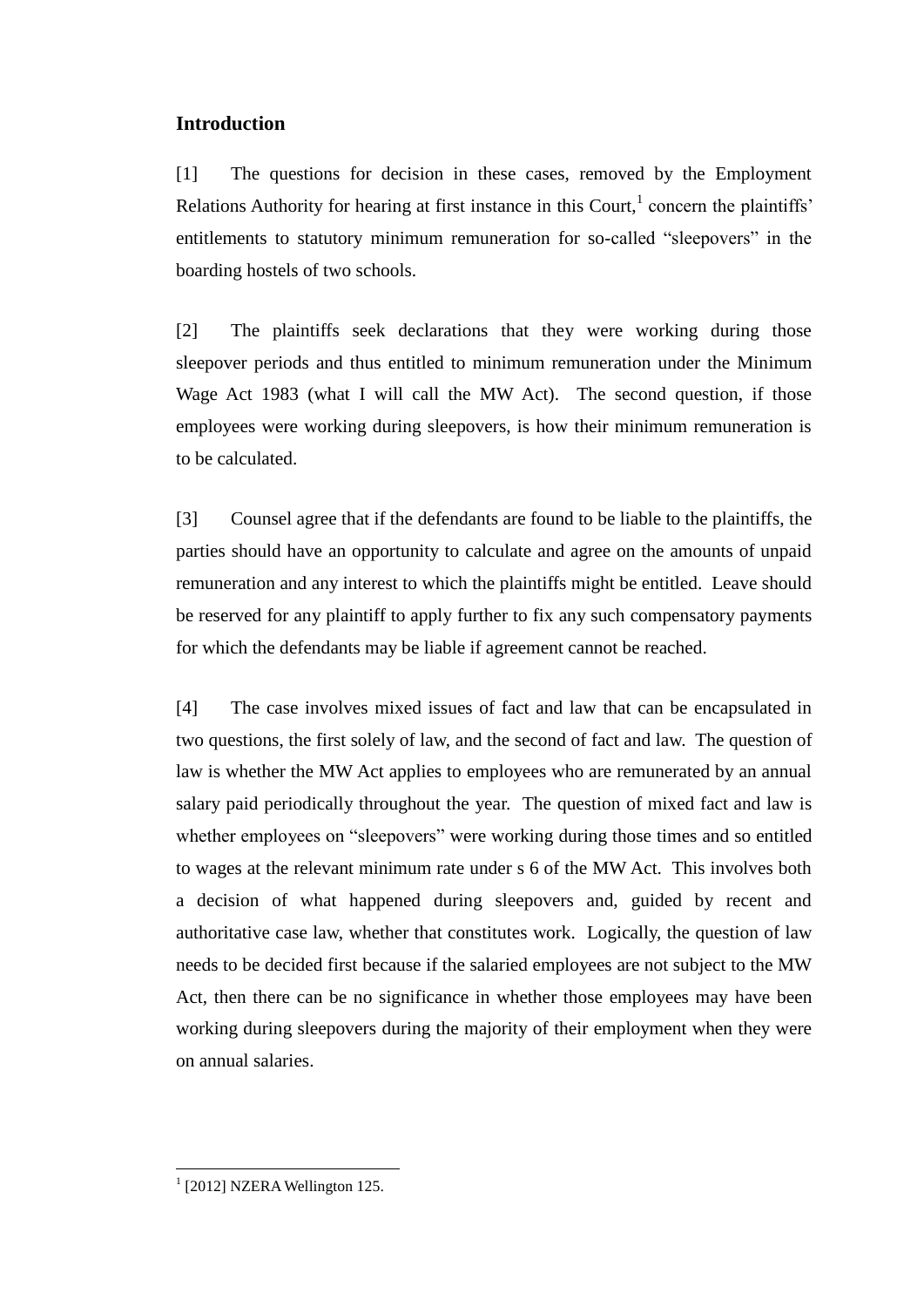[5] Each of the plaintiffs works or worked as a matron or a housemistress at the boarding houses of one of the two defendant schools at which pupils live during the school term. At least at one of the schools, these titles have now been replaced by the more modern one of "boarding supervisor". Because they were used by the parties at the hearing, I will continue to use the old descriptions of the plaintiffs' roles. The plaintiffs had other boarding house duties either immediately before and/or after their rostered sleepovers. All lived or stayed at the boarding house premises at nights and were responsible for the safety, security and wellbeing of the pupils staying and sleeping there.

[6] Regrettably, the case was not able to be concluded at the hearing on 15 May 2013. Documents continued to emerge for the first time on the eve and over the nights of the hearing. It appears that the parties had not undertaken formal disclosure and document inspection processes under the Employment Court Regulations 2000. Although documents disclosed in this way often win or lose cases, parties are nevertheless free to choose informal (and therefore sometimes incomplete and unenforceable) discovery.

[7] This resulted in original diaries and other record books (of which no copies for other counsel or the Court had been made) being put to witnesses in evidence during the course of the trial, but which could not be readily identified for later consideration. Counsel offered me the opportunity to have all of this voluminous material to read at my leisure to "get a feel"<sup>2</sup> for the case. I declined to do so, at least for that purpose. In the end I said I would consider those documents that had been referred to by witnesses in evidence cross-referenced with the transcript, and an indexed bundle which counsel said would take a month to prepare and agree upon after receipt of the transcript (which was produced within a day or so after the end of the hearing).

[8] Although not wishing to be unduly critical of counsel involved, such an informal approach to relevant documentary evidence not only risks omitting vital evidence that may be very influential on the outcome of a case, but makes the work

<sup>&</sup>lt;sup>2</sup> See the fictitious case before the High Court of Australia as portrayed in the film "The Castle", where the case for the appellants was "all about the vibe".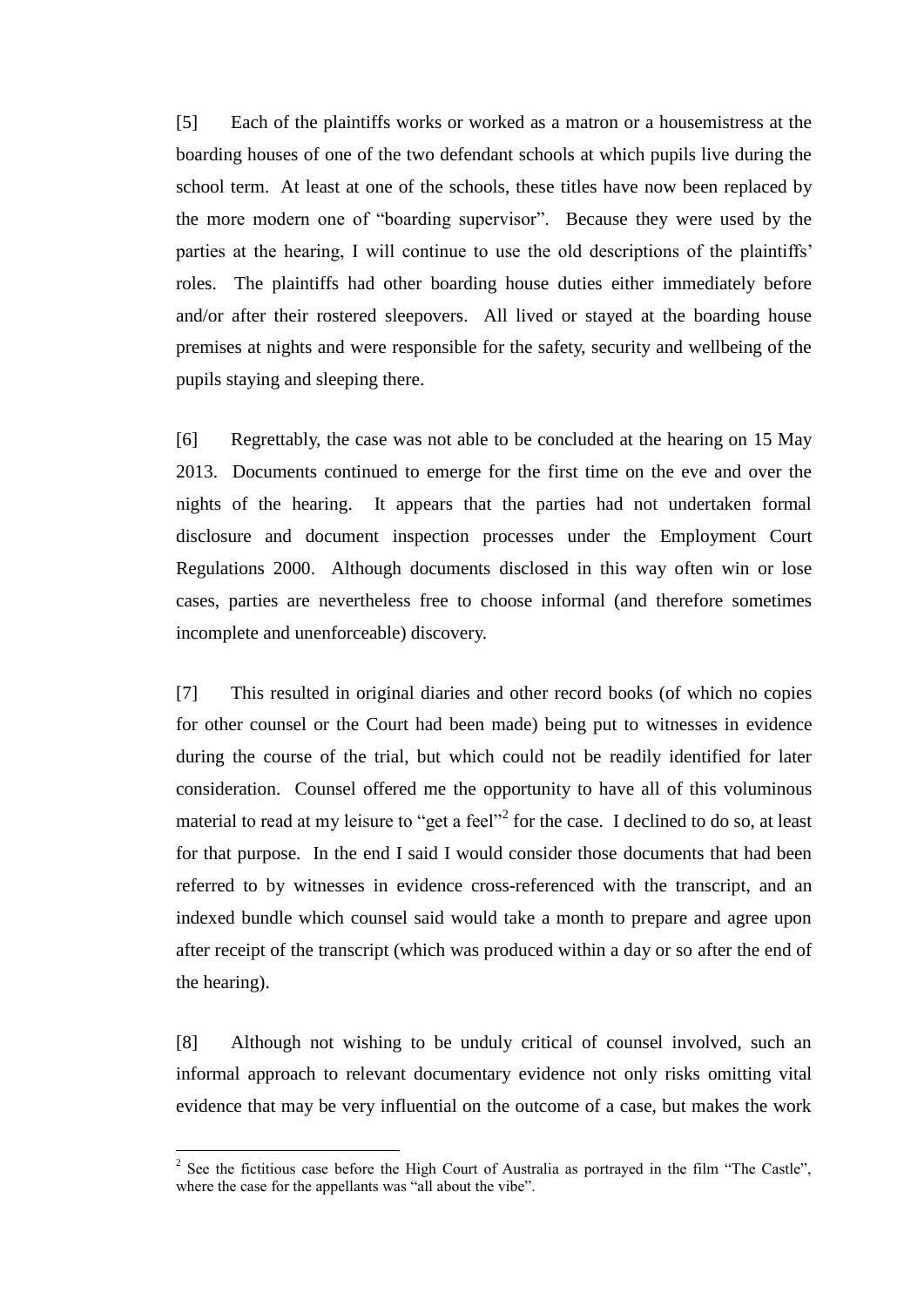of a judge deciding it more difficult, which thereby delays decision making. In such circumstances judges are loath simply to refuse to admit in evidence, and thereby not have regard to, very belatedly disclosed and presented documentation, especially if a party not responsible for that situation agrees to, or even acquiesces in, their production in evidence. If such documents may be crucial to the outcome of the case, that is to a just decision of the real issues between the parties, judges will usually conclude that the interests of justice trump insistence on timely compliance with rules. That is the approach that I took to this situation in this case.

#### **The Secretary for Education as intervener**

[9] The Secretary for Education applied for leave to appear and be represented by counsel in this case pursuant to cl 2(2) of sch 3 to the Employment Relations Act 2000 (the Employment Relations Act). The Secretary's grounds included that the outcome of the case may be relevant to the terms and conditions of people employed by state or integrated schools' boards of trustees who work in boarding hostels and special residential schools. The Secretary also advised the Court that he negotiates, and is a party to, collective agreements that govern the employment of staff at state and integrated schools. The Secretary did not propose to lead evidence or crossexamine witnesses but wished to appear at the hearing "to maintain a watching brief" and to preserve an opportunity to make written submissions if he considered this necessary.

[10] There was no objection to the Secretary's application for leave and it was granted. On 1 May 2013, counsel for the Secretary, again with the consent of the plaintiffs, proposed that he be allowed to seek leave at the hearing to "ask questions" (effectively to cross-examine witnesses) in exceptional circumstances, and signalled his wish to file submissions on legal issues and to be heard by the Court on these.

[11] Whilst the Court appreciates the submissions made by counsel for the Secretary on the regulatory requirements of school boarding hostels affecting sleepovers, the Secretary's stance on other aspects of the case was both partisan and, in one instance, argued an issue not relied on (at least strongly) by the defendants. I do not mean to say that the Secretary involved himself in the disputed facts of the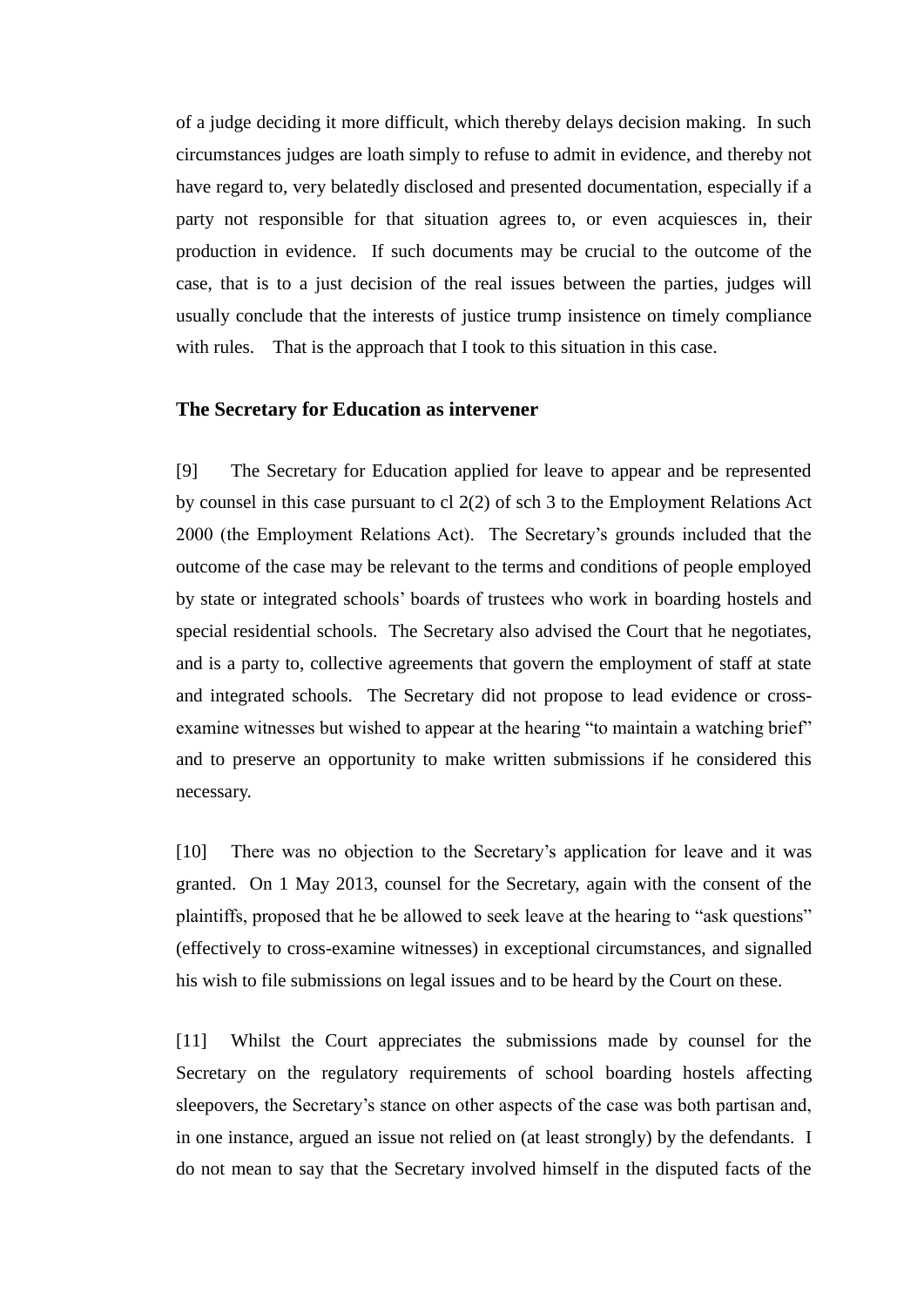case and Ms McKechnie, as counsel, was careful not to do so. Rather, the Secretary advanced a strong preliminary argument that the MW Act does not apply to workers whose remuneration is expressed as a salary. The defendants also took this point.

[12] However, the Secretary also put forward submissions about the role and significance of accommodation (board or lodging) provided to the plaintiffs and, in particular, how this was affected by s 7 of the Wages Protection Act 1983. This was not a point taken by the defendants and there was little, if any, evidence about how the plaintiffs' remuneration may have been affected by their accommodation arrangements and the application of s 7 of the Wages Protection Act in particular. In these circumstances, counsel for the plaintiffs was critical of the Secretary's assertive partisan position on these issues, particularly because no governmental funding is affected by this case between these parties.

[13] I accept that the Secretary for Education, as the funder or partial funder of state and integrated school boarding hostels, has an interest in the potential application of novel issues decided in this case to other educational institutions. However, I do not propose to embark on an examination of the Wages Protection Act issue raised by the Secretary in the absence of the parties having made this an issue for the Court and in the absence of evidence and submissions from them about it. The parties may well have elected not to do so in view of the contents of the various employment agreements at issue in this case which appear, at least at first glance, to not address s 7 issues in any event. That will have to be an issue for another case in which there is evidence on the question.

## **Section 4 of the Minimum Wage Act 1983**

[14] There are two versions of s 4 of the MW Act that affect this case and even then a new s 4 has superseded these with effect from 30 April 2013, although that latest version is of no relevance in the present instance.

[15] As from 17 June 2003 (pursuant to s 3 of the Minimum Wage Amendment Act 2003), s 4 provided: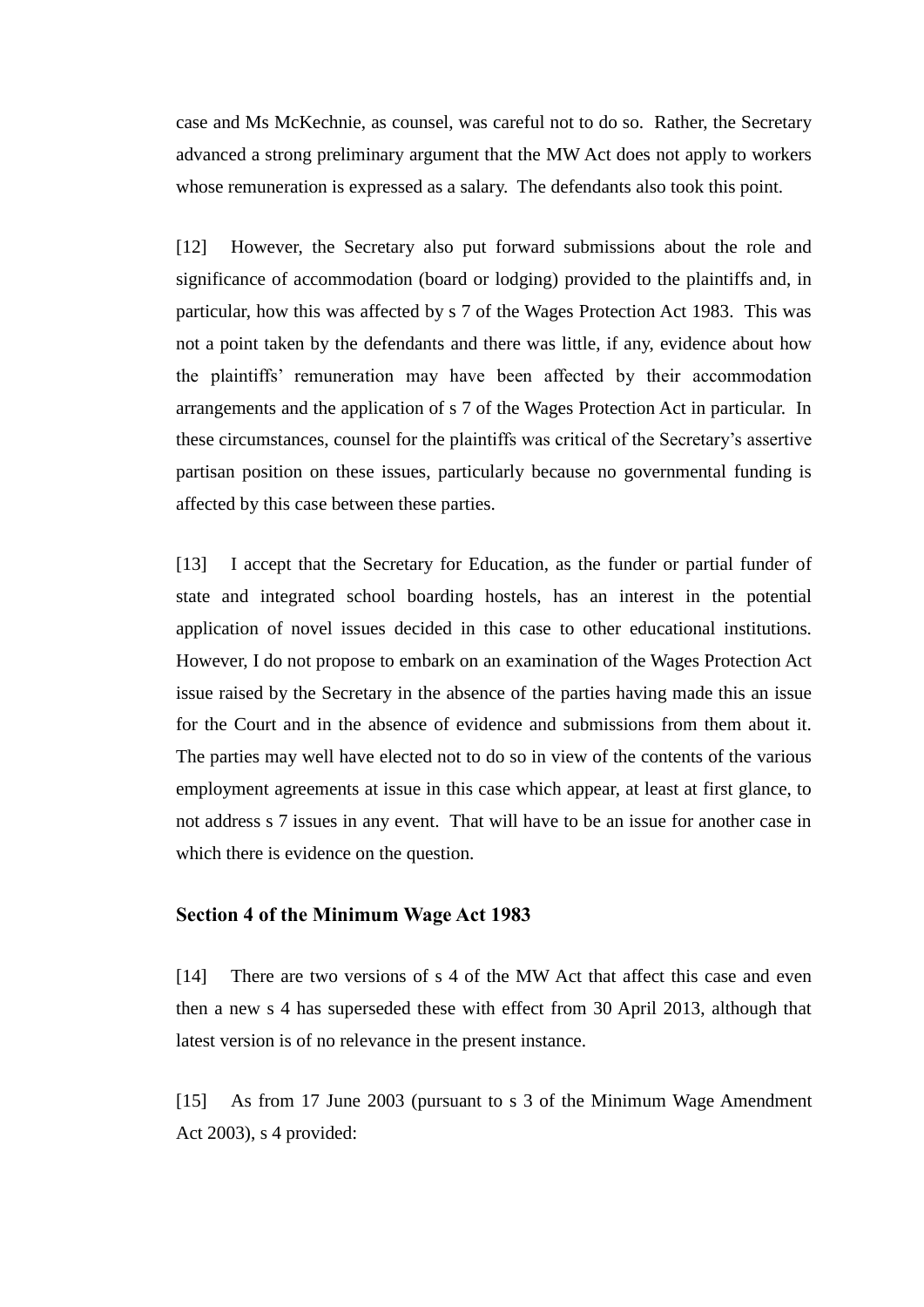#### **4 Prescription of minimum wages**

- (1) The Governor-General may, by Order in Council, prescribe the minimum rates of wages payable to either or both of the following:
	- (a) 1 or more classes of workers—
		- (i) defined in the order by reference to the age of the workers; and
		- (ii) to whom paragraph (b) does not apply:
	- (b) 1 or more classes of workers—
		- (i) defined in the order; and
		- (ii) who are employed under contracts of service under which they are required to undergo training, instruction, or examination for the purpose of becoming qualified for the occupation to which their contract of service relates.
- (2) Any minimum rate of wages prescribed pursuant to subsection (1) of this section may be prescribed as a monetary amount or as a percentage of any other minimum rate of wages prescribed pursuant to subsection (1) of this section

[16] With effect from 1 April 2008 s 4 was amended, pursuant to s 5 of the Minimum Wage (New Entrants) Amendment Act 2007, to allow separate provision to be made for young "new entrant" workers. Although, in my assessment, this amendment does not affect the claims at issue in this case, I will nevertheless set out this 2008-2013 version of s 4 because it governs a number of the claims:

#### **4 Prescription of minimum wages**

- (1) The Governor-General may, by Order in Council, prescribe the minimum rate of wages payable to—
	- (a) workers—
		- (i) who are 16 years of age or older; and
		- (ii) to whom neither paragraph (b) nor (c) applies:
	- (b) workers who are new entrants, being workers who are 16 or 17 years of age except workers—
		- (i) who have completed 3 months or 200 hours of employment, whichever is the shorter; or
		- (ii) who are supervising or training other workers; or
		- (iii) to whom paragraph (c) applies:
	- (c) 1 or more classes of workers—
		- (i) defined in the order; and
			- (ii) who are employed under contracts of service under which they are required to undergo training, instruction, or examination for the purpose of becoming qualified for the occupation to which their contract of service relates.
- (2) A minimum rate of wages prescribed under subsection (1) may be prescribed as—
	- (a) a monetary amount; or
	- (b) a percentage of any other minimum rate prescribed under subsection (1).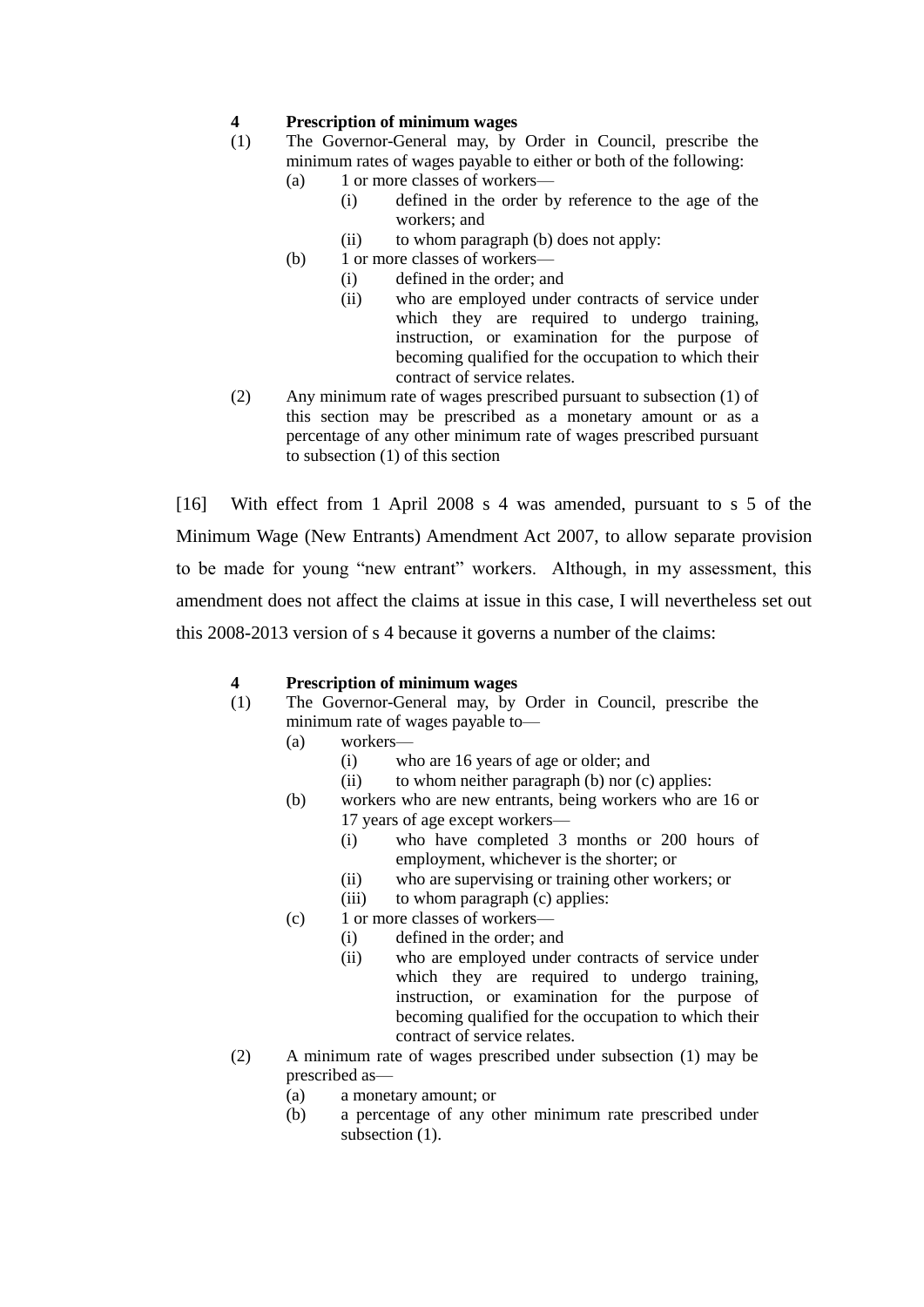- (3) However, a minimum rate prescribed for the purposes of subsection (1)(b) must not be less than 80% of any rate prescribed for the purposes of subsection (1)(a).
- (4) In subsection  $(1)(b)(i)$ , employment—
	- (a) includes employment undertaken with more than 1 employer; and
	- (b) includes any employment undertaken before the commencement of the Minimum Wage (New Entrants) Amendment Act 2007; but
	- (c) does not include any employment undertaken before a new entrant turns 16 years of age.

[17] As already noted, a new s 4 was substituted with effect from 1 May 2013 by s 4 of the Minimum Wage (Starting-Out Wage) Amendment Act 2013. Because it does not affect this case, I will not set it out.

## **The scheme of the Minimum Wage Act 1983**

 $\overline{a}$ 

[18] Both applicable sections 4 (to which I will refer simply as s 4) enable the Governor-General by Order in Council (in effect the Minister of Labour) to prescribe minimum rates of wages payable to workers. Subsection (2) of s 4 allowed, at the time with which this case is concerned, for such minimum rates to be expressed as a monetary amount or as a percentage of any other minimum rate prescribed under the  $MW$  Act.<sup>3</sup>

[19] Pursuant to s 5 the Minister must review annually any minimum rates then in force and may recommend to the Governor-General any adjustments to those minimum rates. So although there must be an annual review, there is no requirement for an annual, or indeed any, adjustment to minimum rates. In practice, minimum rates have been revised (increased) annually over recent years, at least those with which this case is concerned.

[20] Although the prescribed minimum rates are currently, and have traditionally been, expressed as a monetary amount in hourly, daily, and weekly terms, there is nothing in the legislation to prevent a prescription being expressed in any other way including, for example, monthly or even annually. The only statutory requirements

 $3$  Subsection (2) has subsequently been amended from 1 May 2013 by s 4 of the Minimum Wage (Starting-Out Wage) Amendment Act 2013 to require that rates must be prescribed as monetary amounts.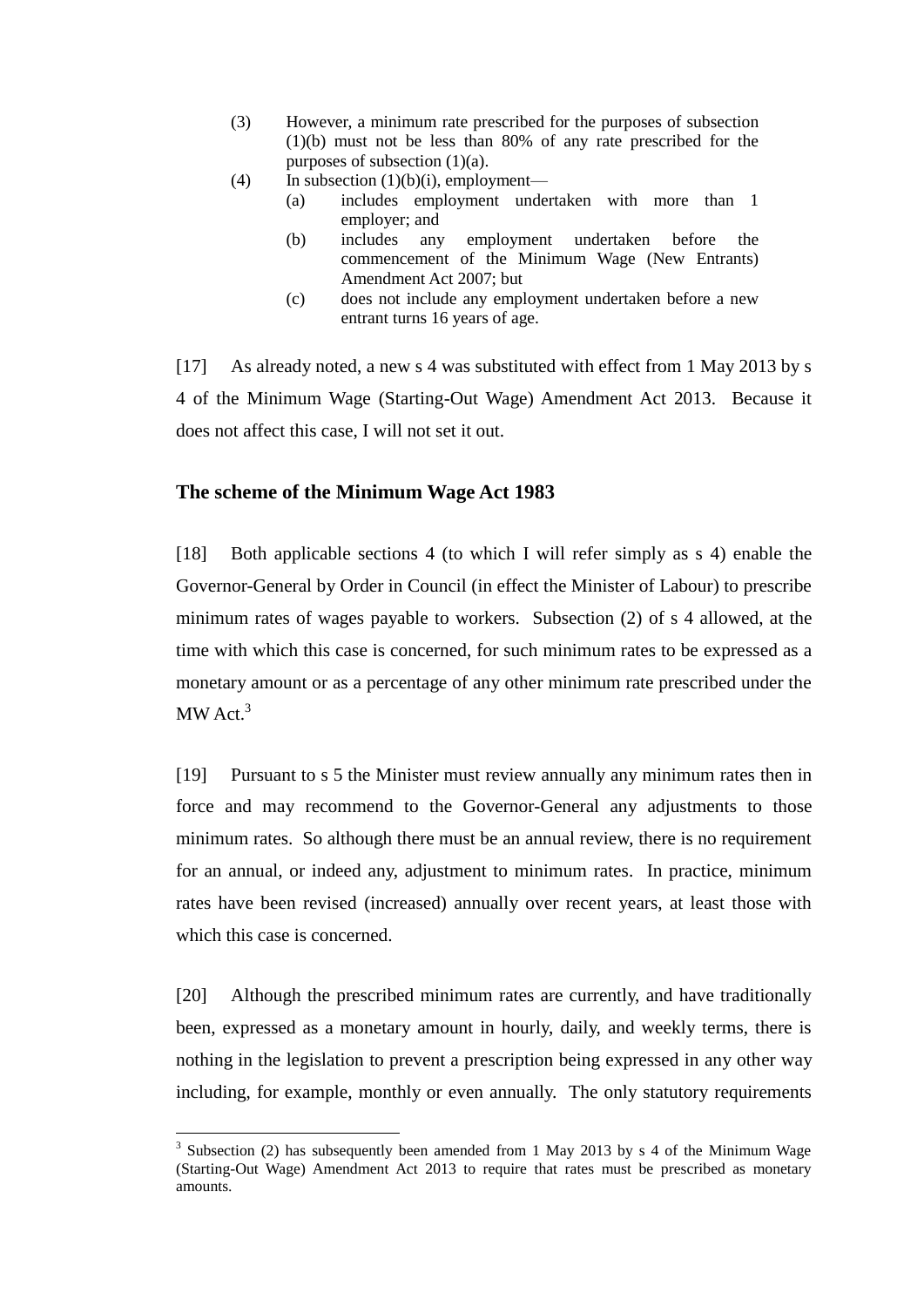are that the expression of the rate has to be as a monetary amount or as a percentage of one. Ultimately there has to be a base monetary amount expressed.

[21] The MW Act refers at all relevant parts to "wages" and not, for example, to such other recognised words and phrases as "remuneration", "salary" or the like. It also refers to "workers" as opposed to the more modern and inclusive word "employees".

[22] Entitlement to payment of minimum wages is, under s 6, afforded to workers who belong "to a class of workers in respect of whom a minimum rate of wages has been prescribed …". Section 9 provides that the MW Act will not apply to some workers, including apprentices and inmates of charitable institutions.

[23] Section 11B(1) of the MW Act provides that, subject to the provisions of subss (2)-(3) of that section, every employment agreement must fix at not more than 40 the maximum number of hours (exclusive of overtime) to be worked in any week by any worker bound by that employment agreement.

[24] Subsection (2) of s 11B provides an exception to subs (1) in circumstances where "the parties to the agreement agree" that the maximum number of hours (exclusive of overtime) fixed by an employment agreement to be worked by any worker in any week may be more than 40.

[25] Subsection (3) of s 11B provides that where the maximum number of hours (exclusive of overtime), fixed by an employment agreement to be worked by any worker in any week is not more than 40, the parties to the agreement must endeavour to fix the daily working hours so that those hours are worked on not more than five days of the week.

[26] The authors of *Mazengarb's Employment Law* provide an interesting and helpful background to their commentary on the minimum wage legislation:<sup>4</sup>

New Zealand was one of the first countries to introduce minimum wage legislation. In providing a statutory wages floor by fixing minimum rates

<sup>4</sup> *Mazengarb's Employment Law* (looseleaf ed, LexisNexis) at [1086].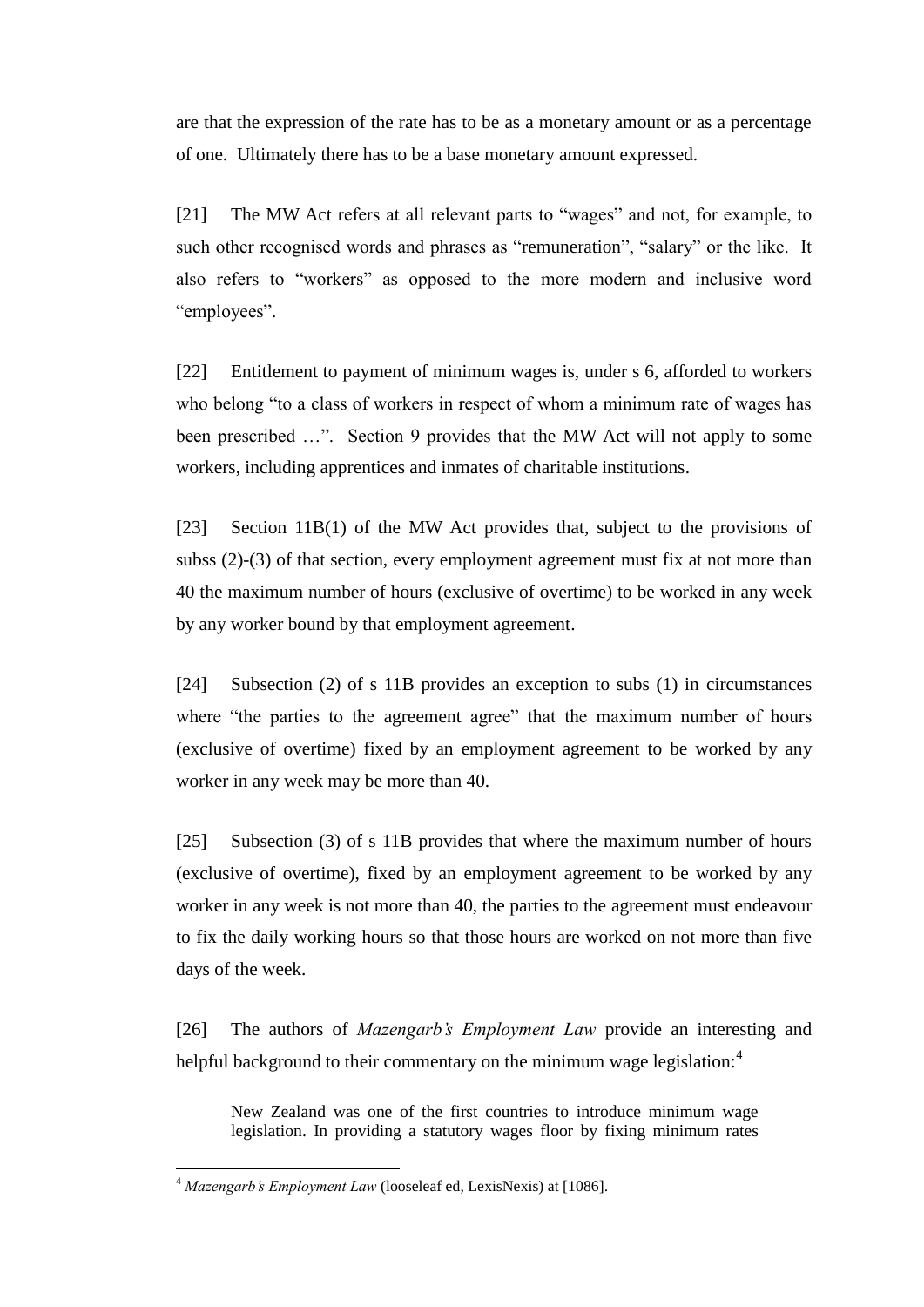across the board in all employment, the legislature originally had in mind employees who were not covered by an award, and who were thus dependent upon individual negotiation. While compulsory arbitration was in force, minimum wage legislation had only slight importance due to the fact that award minima were almost invariably higher than the floor rates fixed by the now repealed Minimum Wage Act 1945.

[27] *Mazengarb's* notes, albeit in relation to another aspect of the legislation that:<sup>5</sup>

Prior to the 1990 Minimum Wage Order, there had been no definition of what comprised a day's or week's work, a lacuna which gave rise to inequities since a person working 48 hours a week would only have been entitled to the same wage as a person working 40 hours a week. The main impact of the change was expected to be upon the documents negotiated by employees, such as dairy farm employees, who commonly work longer hours at low rates of pay. A maximum is set on the deductions permissible for board and lodging. An Inspector may grant an exemption permit to workers who are limited by disability in carrying out work requirements, where it is reasonable to grant exemption from the prescribed minimum rates. …

If an employee is paid by the week the Order fixes a statutory minimum weekly rate, which is referable to a working week. If the relevant employment agreement fixes the working week as 36 hours, and a worker has worked 21 hours, that worker is entitled only to a proportionate part of the full weekly minimum rate. If there is a contractual provision for overtime and overtime has been worked, payment should be calculated on the basis of that provision. It is erroneous to perform the calculation on the basis of the rate payable under the 1983 Act. …

# **The Minimum Wage Act 1983 - Salaried employees**

[28] The plaintiffs were, at most times during their employment with the defendants, receiving remuneration that was expressed in their individual employment agreements or in relevant collective agreements, as an annual salary. As in the case of most, if not all, other employees in New Zealand receiving annual salaries, their remuneration was payable periodically, either weekly or fortnightly, as a one-fifty-second or a one-twenty-sixth of that annual salary figure. In many cases, however, the employees were working only during the school year of between 38 and 40 weeks of the calendar year so that, excluding annual holidays of four weeks, this left a balance of about eight weeks per year when the plaintiffs were not working but during which they were paid.

 $\overline{a}$  $<sup>5</sup>$  At [1087.3].</sup>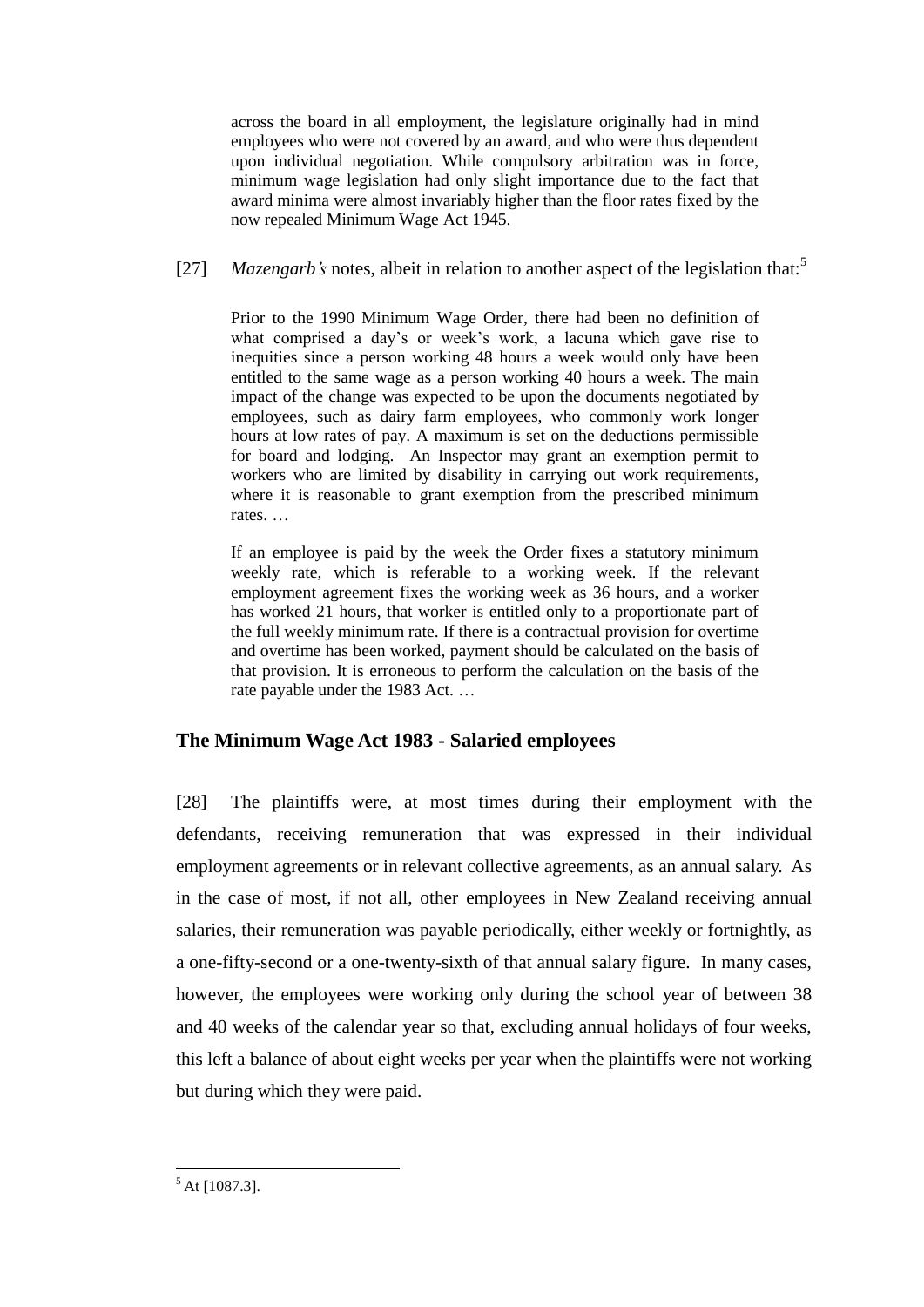[29] In these circumstances it is necessary to address the preliminary argument that the MW Act does not apply to annual salaried remuneration. This position was advanced principally by the intervener, the Secretary for Education appearing by leave and represented by Ms McKechnie, but also by the defendants.

[30] In advancing this submission, counsel for the defendants and for the intervener sought in effect to limit significantly the application of the MW Act, which is recognised as one of the constituents of the minimum code of employment rights, to persons who are paid "wages", that is those employees whose remuneration is expressed to be calculated hourly, daily or weekly. Ms McKechnie emphasised the absence of any reference in the MW Act to "salary" and compared this to other employment legislation in which the word appears either alone or in conjunction with "wages". For example, s  $65(2)(a)$  of the Employment Relations Act, which sets out the matters that must be included in any individual employment agreement, refers at (v) to "the wages or salary payable to the employee ...". I note, inconsistently however, s 131 of the Employment Relations Act provides for the recovery of "any wages or other money payable by an employer to an employee under an employment agreement" which may be in default. "Salary" is not mentioned there as such, but is arguably caught by the phrase "or other money payable".

[31] I doubt whether, in enacting the Employment Relations Act, Parliament intended to make some provisions relating to employee remuneration applicable to wages alone and to exclude salaries although, in relation to other provisions, to cover both (or indeed potentially other) forms of remuneration. Amongst the very broad class of "employees" covered by the Employment Relations Act, significant numbers were, in the year of its enactment in 2000, paid salaries. That situation has not changed subsequently, except probably to increase. I do not consider that an examination of the relevant provisions of the Employment Relations Act sheds useful light on this question of the interpretation of the MW Act, at least in the way advanced by Mr Harrison and Ms McKechnie.

[32] Further, Mr Harrison, for the defendants, argued that the MW Act does not contain a definition of the word "wages". That is in contrast to the Wages Protection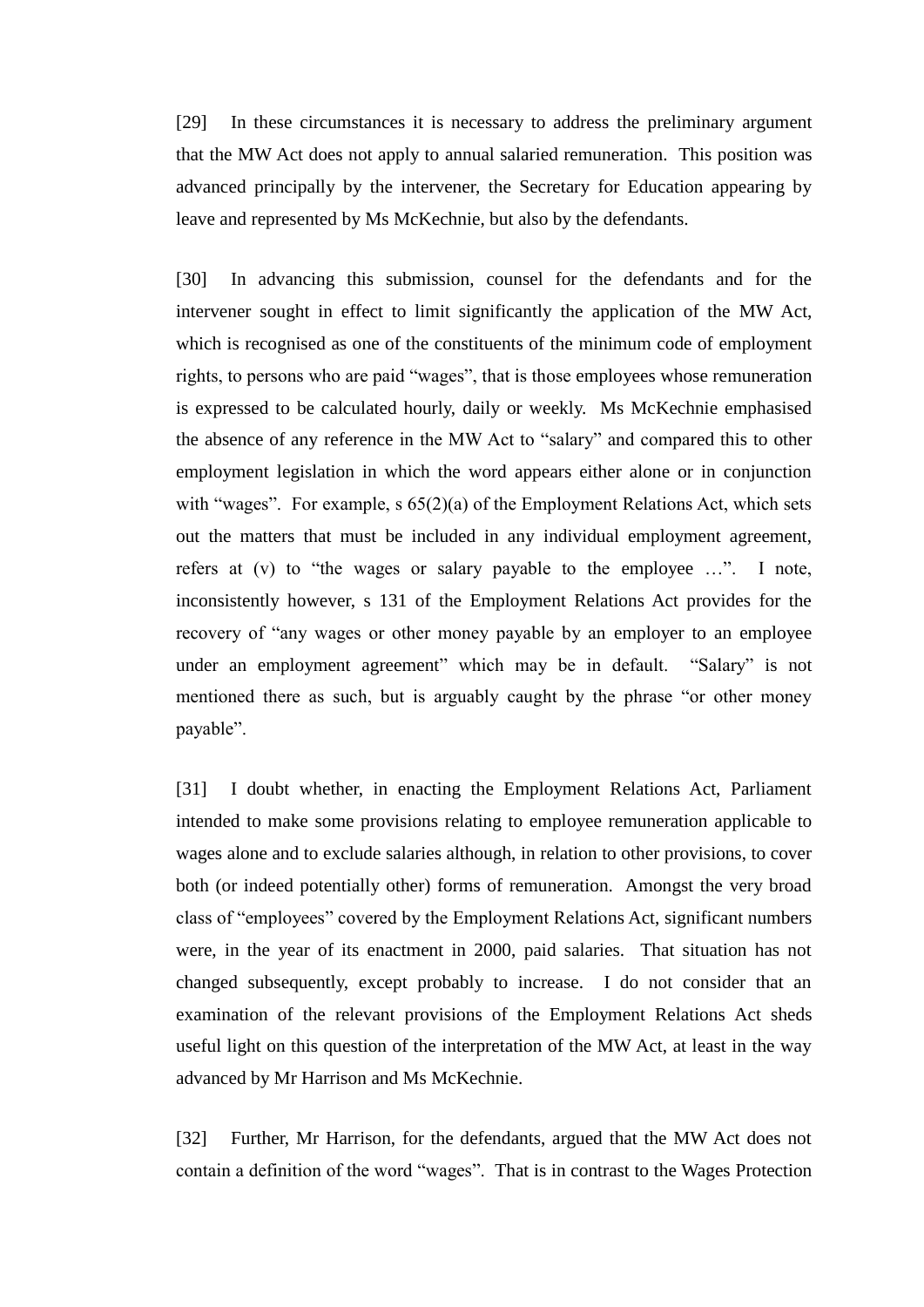Act which defines "wages" as meaning "salary or wages". Counsel submitted that this difference would tend to suggest that the MW Act is more limited in its coverage than the Wages Protection Act, and is confined to "wages" excluding salaries. This was a more respectable argument than that based on the Employment Relations Act analogy because both Acts (Minimum Wage and Wages Protection) were passed in conjunction with one another, and form part of the minimum code of employee rights in employment.

[33] Turning to the Holidays Act 2003, Mr Harrison submitted that this distinguishes between "wages" and "salary", for example in defining "gross earnings".<sup>6</sup> On the other hand, counsel submitted, the Employment Relations Act appears to use the term "wages" to cover both and does not define it. However, as counsel pointed out, and as has been noted already, the Employment Relations Act, in requiring terms of employment to be included in an individual employment agreement, includes "the wages or salary payable to the employee".<sup>7</sup> Finally, Mr Harrison submitted that, consistently with the Holidays Act, the Equal Pay Act 1972 also distinguishes between "wages" and "salary" when defining an employee's remuneration.<sup>8</sup>

[34] The defendants say that the reference in the Minimum Wage Orders made under s 4 of the MW Act to the phrase "in all other cases" does not assist with the definition of "wages" or, in particular, whether it extends to salary that is paid by the year or divided into equal fortnightly or monthly instalments. So, Mr Harrison submitted, in the absence of a definition in the MW Act of "wages" which widens its traditional meaning, it must follow that salaried employees are outside the class of workers covered by the MW Act.

[35] Historically, the word "salary" has been used generally to describe the remuneration payable to so-called 'professional' employees<sup>9</sup> and has coincided with this being expressed as an annual or sometimes a monthly sum. "Wages" has

 $6$  Section 14(a)(i).

<sup>&</sup>lt;sup>7</sup> Section 65(2)(a)(v).

<sup>8</sup> Section 2.

<sup>&</sup>lt;sup>9</sup> Sometimes distinguished from other employees by the shorthand of shirt collar colours 'white' and 'blue'.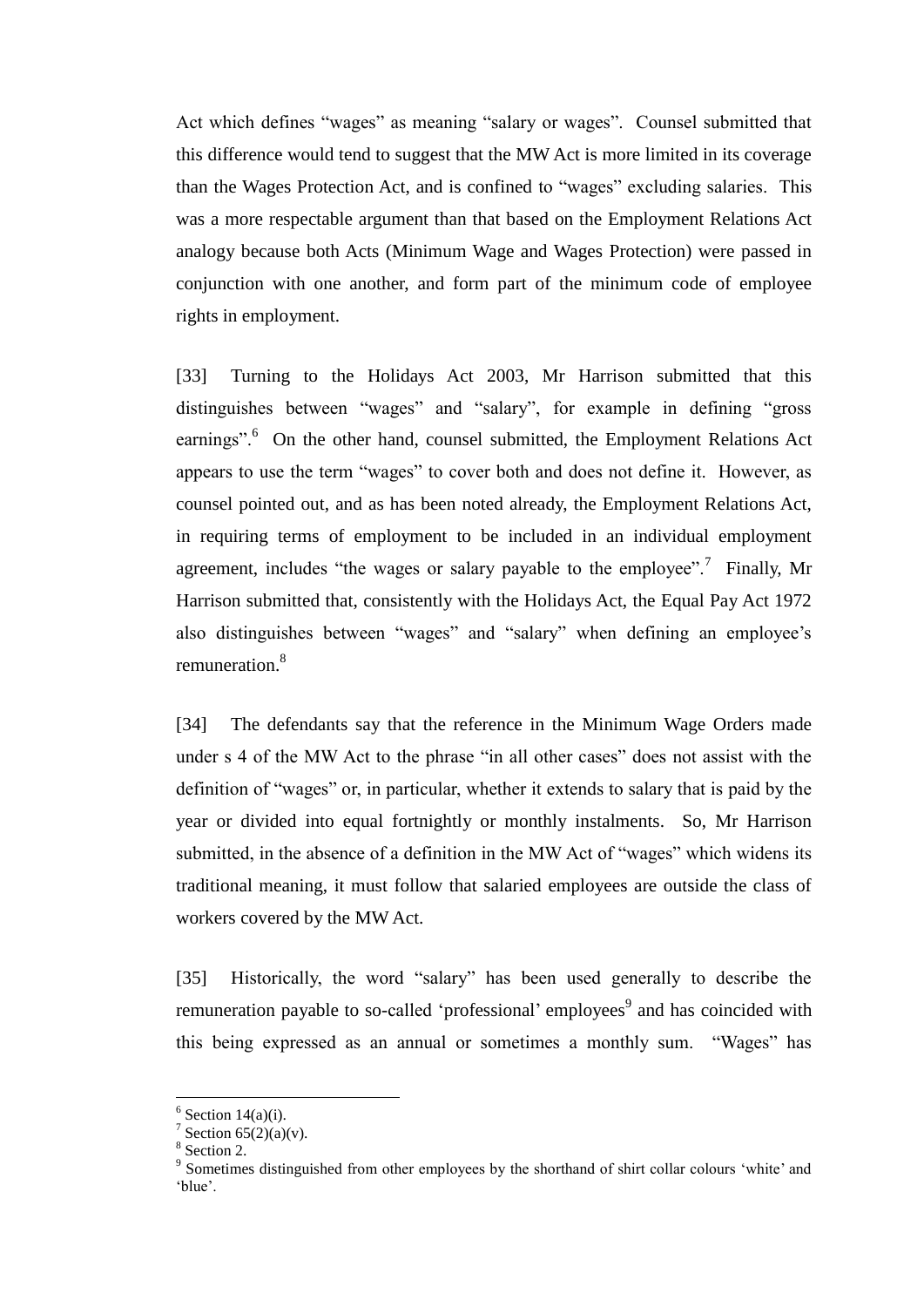traditionally been the word used to describe the remuneration of other employees, usually coincident with its calculation on an hourly, daily or weekly basis. Although, historically, salaries may have been paid in less frequent instalments than wages, nowadays most employees are paid either weekly or fortnightly (or at most monthly) irrespective of whether their remuneration is described as "wages" or "salary". As a general observation, also, there may now be more employees (including in the private sector) whose remuneration is expressed in the form of a salary than as wages. One of the reasons for that change has been the trend since about 1990 to wrap up in a single periodic figure what was previously expressed as wages and (sometimes numerous) allowances or perquisites.

[36] When the first MW Act was passed by Parliament in 1945, the vast majority of workers whom it was intended primarily to protect, earned remuneration that was expressed in hourly, daily or, at most, weekly terms. Those employees earning annual salaried remuneration may not have been seen to be in the same need of the statutory protections of a minimum wage. Most were state sector employees whose then distinct public service environment offered its own protections against exploitation.

[37] The first MW Act was passed by Parliament in 1945, if not following immediately, then in contemplation of the end of a world war that caused New Zealand, among other nations, to re-examine its commitment to peace and prosperity and how this might best be achieved. For almost three decades after the end of the earlier cataclysmic world war and the establishment of the International Labour Organisation, it had been recognised that fair and decent conditions of work were important to these objectives as well as to individual workers. It is no coincidence, then, that when nations came to formulate and adopt the Universal Declaration of Human Rights in 1948,  $^{10}$  work rights were among those proclaimed. Article 23(3) of the Universal Declaration provided, and continues to state that:

Everyone who works has the right to just and favourable remuneration ensuring for themselves and their family an existence worthy of human dignity, and supplemented, if necessary, by other means of social protection.

 $^{10}$  GA Res 217 A(III).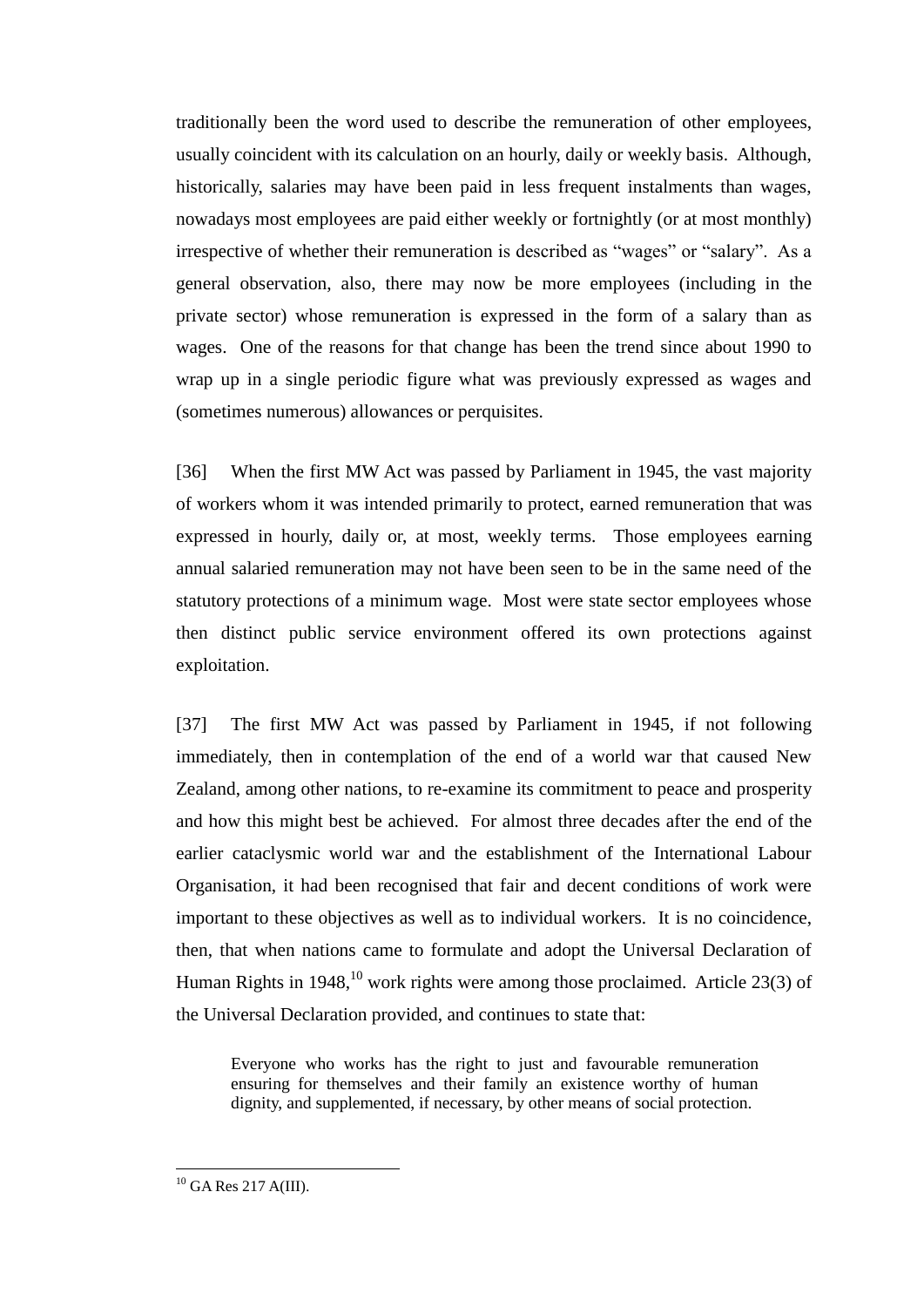[38] When combined with the right under art 23(1) of everyone to work, to free choice of employment, and to just and favourable conditions of work, the application of one of the manifestations of those rights in New Zealand (the MW Act) should be interpreted to give effect to those fundamental aspirations to which New Zealand not only committed itself, but indeed was instrumental in formulating. To adopt a narrow and niggardly interpretation of the MW Act in this regard would be to treat that fundamental international human rights declaration in similar fashion.

[39] The report in Hansard of the ministerial speech at the commencement of the Second Reading in the House of the Minimum Wage Bill in 1945, does give some indications of the intention for its breadth and application. The acting Minister of Labour said: $11$ 

This Bill provides for a minimum wage for all workers. For many years there has been a minimum wage in certain industries in New Zealand; a minimum wage has been declared by the Court of Arbitration, and there has been a minimum wage in factories. A basic wage has frequently been proclaimed by the Court itself. Unfortunately, many of those declarations do not cover all the people of New Zealand, and now, for the first time, we are discussing a real Minimum Wage Bill.

This measure does not leave out anyone; it covers all the people, whether they are covered by an agreement or not. In considering a Minimum Wage Bill, we have to take into consideration what would be the natural definition of wages. That has been set out in dictionaries and encyclopaedias as, "A reward for labour". If an adequate reward based on a comfortable standard of living is granted, that is quite alright and we are happy about it, but if the reward is inadequate we come to a rather wretched state of affairs.

From then on a basic wage has been declared from time to time, but they only covered awards and agreements, and left very much to be desired, because there were some employers who took no notice of awards and agreements, and when there was a surplus of workers they had to work for next to nothing or not work at all. There are good employers and there are bad employers, and it is the bad employers which make it necessary for the Government to introduce legislation such as we are considering now.

[40] As this case illustrates, however, circumstances affected by statutes change over time. It is necessary for the Court to consider whether the language of legislation enacted originally almost 70 years ago and which did not change materially when it was re-enacted 30 years ago, applies to circumstances as now present themselves.

…

…

 $11$  (6 December 1945) 272 NZPD 459-460.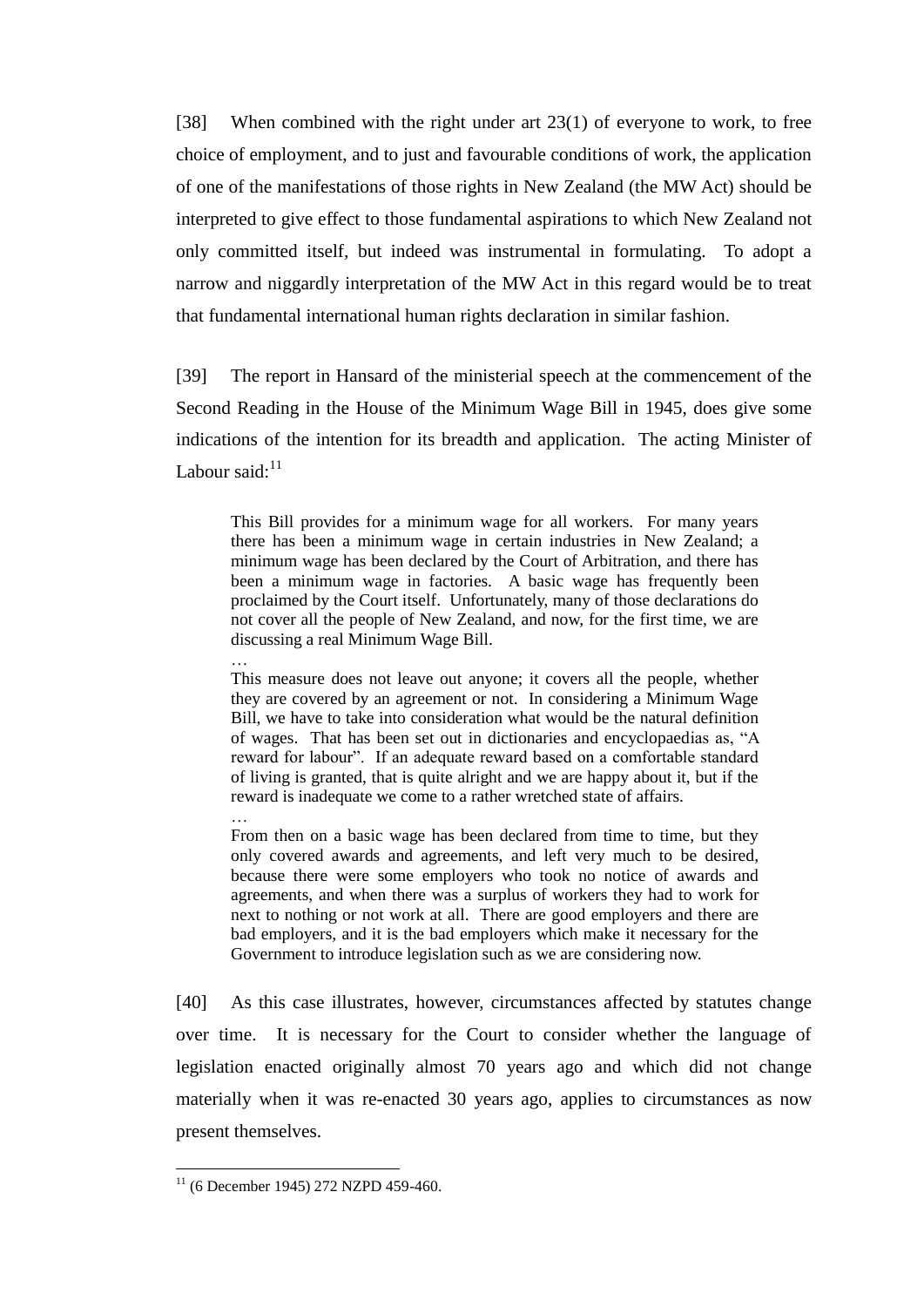[41] Much modern legislation (including the Employment Relations Act) affecting employee remuneration does not distinguish between wages and salaries in its relevant provisions either relating to the setting of these, or to their enforcement. Nor does the common law of employment to the extent that it has not been superseded by legislation. An action for breach of contract for non-payment of remuneration of an employee does not differentiate between wages and salaries.

[42] There is so much incoherence that is not logically explicable, between the references to remuneration in a number of employment statutes that I am not helped by them in determining the question of whether employees on annual salaries are covered by the MW Act. The best that can be said is that the modernity or antiquity of the first iteration of such legislation seems probably to account for these inconsistencies but that is not, of itself, a particularly helpful pointer to the meaning of "wages" in the MW Act and, in particular, whether this now embraces salaries.

[43] The starting point for decision of this question is the MW Act itself. Importantly, s 2 defines "worker" as having the same meaning as that given to the term "employee" by s 6 of the Employment Relations Act. That in turn means, under s  $6(1)(a)$ , "any person of any age employed by an employer to do any work for hire or reward under a contract of service ...". The antiquated phrase "for hire or reward" is, in my assessment, broad enough to encompass both wages and (annual) salaries of employees. In this sense, references in the MW Act to "wages" may be seen to include "salaries" as being a category of the "reward" paid to employees ("workers") under s 6 of the Employment Relations Act. The express link to the Employment Relations Act also indicates an intention by Parliament that the MW Act should continue to accommodate and apply to the modern world of employment.

[44] Whereas, however, the s 6 Employment Relations Act definition of an "employee" (and therefore a "worker" under the MW Act) includes persons of any age, the MW Act's provisions differentiate between ages. They do so, however, not to exclude some employees (workers) from coverage under the MW  $Act^{12}$  but to create different classes of minimum payments under that Act. That there are exclusions from the application of the MW Act by reference to age means that the

<sup>&</sup>lt;sup>12</sup> Except for those aged under 16 years: see s  $4(1)(a)$ .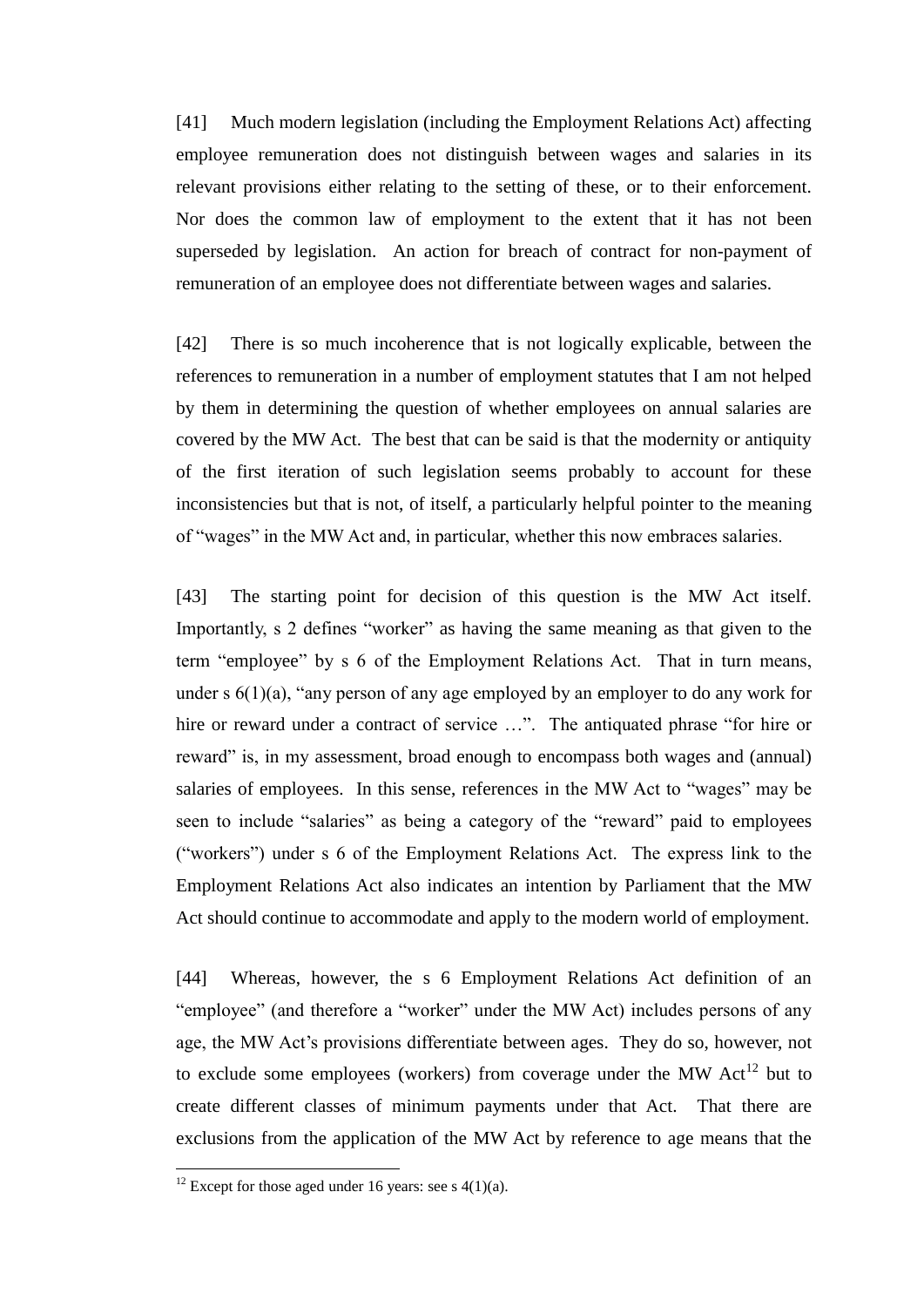absence of any exclusion by reference to "salary" favours the plaintiffs' interpretation of the Employment Relations Act. If Parliament had intended to exclude salaried "workers", it would have said so, if not in 1945, then in 1983. It did not do so.

[45] As already noted at [22], s 9 of the MW Act excludes expressly from its coverage apprentices and inmates of charitable institutions. It is consistent with the plaintiffs' argument that having expressly excluded some classes of workers, the MW Act should therefore be interpreted to include those who have not been specifically excluded including, in this case, workers paid by salary.

[46] Section 6 of the MW Act is at the heart of this question and this case and provides:

### **6 Payment of minimum wages**

Notwithstanding anything to the contrary in any enactment, award, collective agreement, determination, or contract of service, but subject to sections 7 to 9, every worker who belongs to a class of workers in respect of whom a minimum rate of wages has been prescribed under this Act, shall be entitled to receive from his employer payment for his work at not less than that minimum rate.

[47] The reference to a "contract of service" in s 6, alongside other remunerationfixing mechanisms, favours a broad interpretation of the application of the Act, including to salaried employees.

[48] To determine whether a worker is covered by s 6, he or she must belong to a class of workers in respect of whom a minimum rate of wages has been prescribed. That is to be ascertained by looking at the applicable Minimum Wage Orders that are, although re-made periodically, all materially identical for the purpose of this aspect of the case. So, to take, as an example, the Minimum Wage Order  $2007$ ,  $^{13}$  cl 4 provides:

#### **4 Minimum adult rates**

 $\overline{a}$ 

The following rates are the minimum rates of wages payable to an adult worker:

(a) for an adult worker paid by the hour or by piecework,  $$11.25$ per hour:

<sup>&</sup>lt;sup>13</sup> Predecessor and subsequent Orders do not differ except as to the prescribed rates themselves.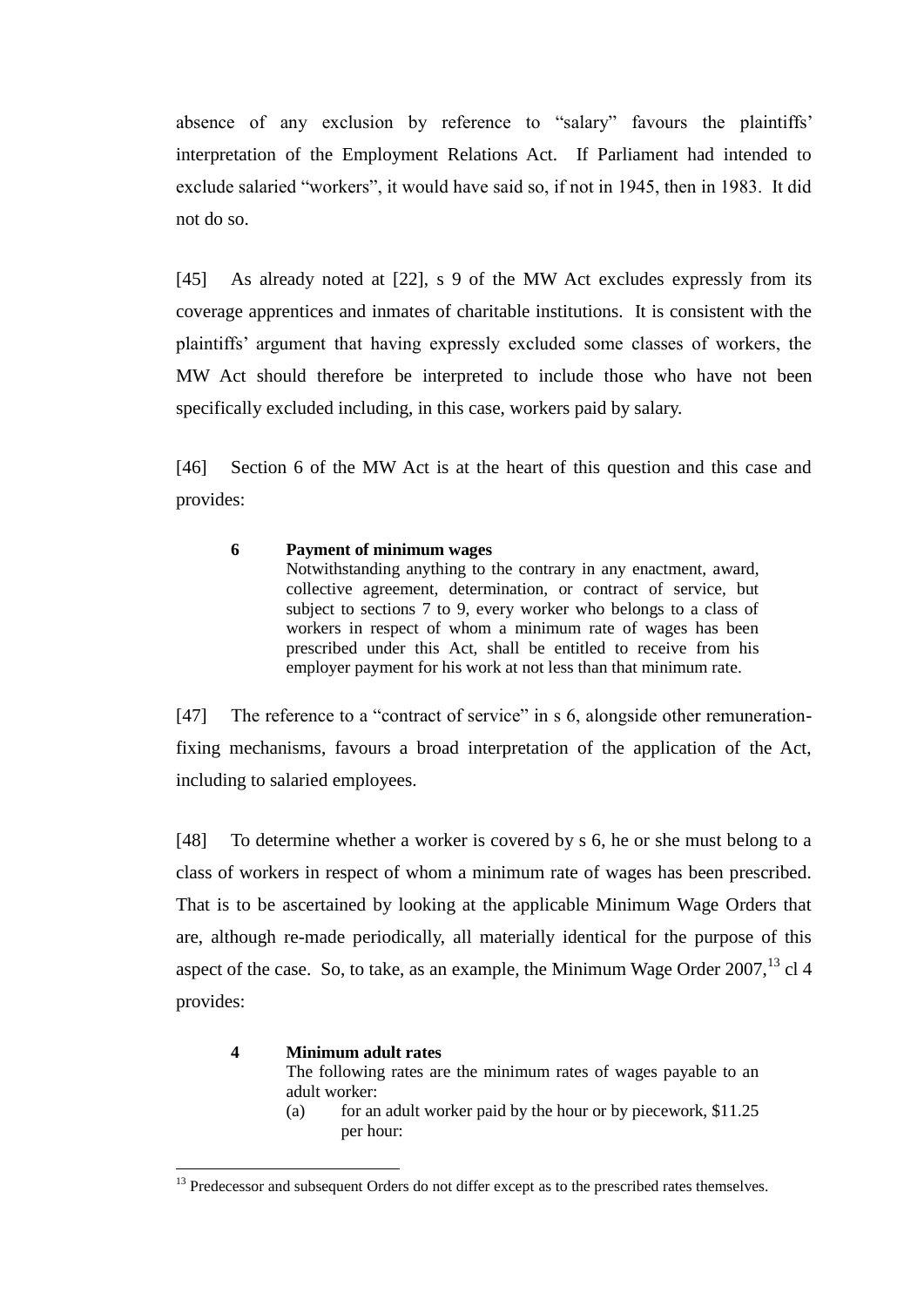- (b) for an adult worker paid by the day,—
	- (i) \$90 per day; and
	- (ii) \$11.25 per hour for each hour exceeding 8 hours worked by a worker on a day:
- (c) in all other cases,—
	- (i) \$450 per week; and
	- (ii) \$11.25 per hour for each hour exceeding 40 worked by a worker in a week.

[49] There are several minimum rates of wages payable to adult workers, categorised by pay periods. Under (a) the first category is for adult workers "paid by the hour or by piecework". The second category under (b) is for adult workers "paid by the day" which sets out a minimum rate per day and a minimum rate per hour for each hour exceeding eight worked by a worker on a day, that hourly overtime rate being the same as the hourly rate under (a).

[50] Finally, (c) provides what might be called a 'catch-all-others' described as "in all other cases". This provides a minimum rate of wages at a figure "per week" and the same hourly rate as under (a) "for each hour exceeding 40 worked by a worker in a week". Mr Cranney's argument for the plaintiffs is that a worker paid an annual salary falls into category (c), that is "in all other cases". While the actual rates under other Orders differ and will have to be applied chronologically, these descriptors of how the different rates will apply have not varied over the time covered by this case.

[51] Addressing the practical consequences of accepting the salary exclusion argument, Mr Cranney emphasised the potential for cynical avoidance of the minimum wage legislation. He highlighted the possibility for abuse by unscrupulous employers who might stipulate in all cases that new employees are to be engaged on annual salaries which could, for practical purposes, provide remuneration at below MW Act rates.

[52] There is much force in counsel's submission. Low and modestly paid employees seeking new employment are not in a strong position to negotiate terms and conditions and would be even less so as to whether remuneration is salarised. It would be outrageous that an employee could be paid less than a MW Act equivalent, simply because his or her remuneration was expressed, at the employer's stipulation, as an annual salary. The Court should strive for an interpretation that would avoid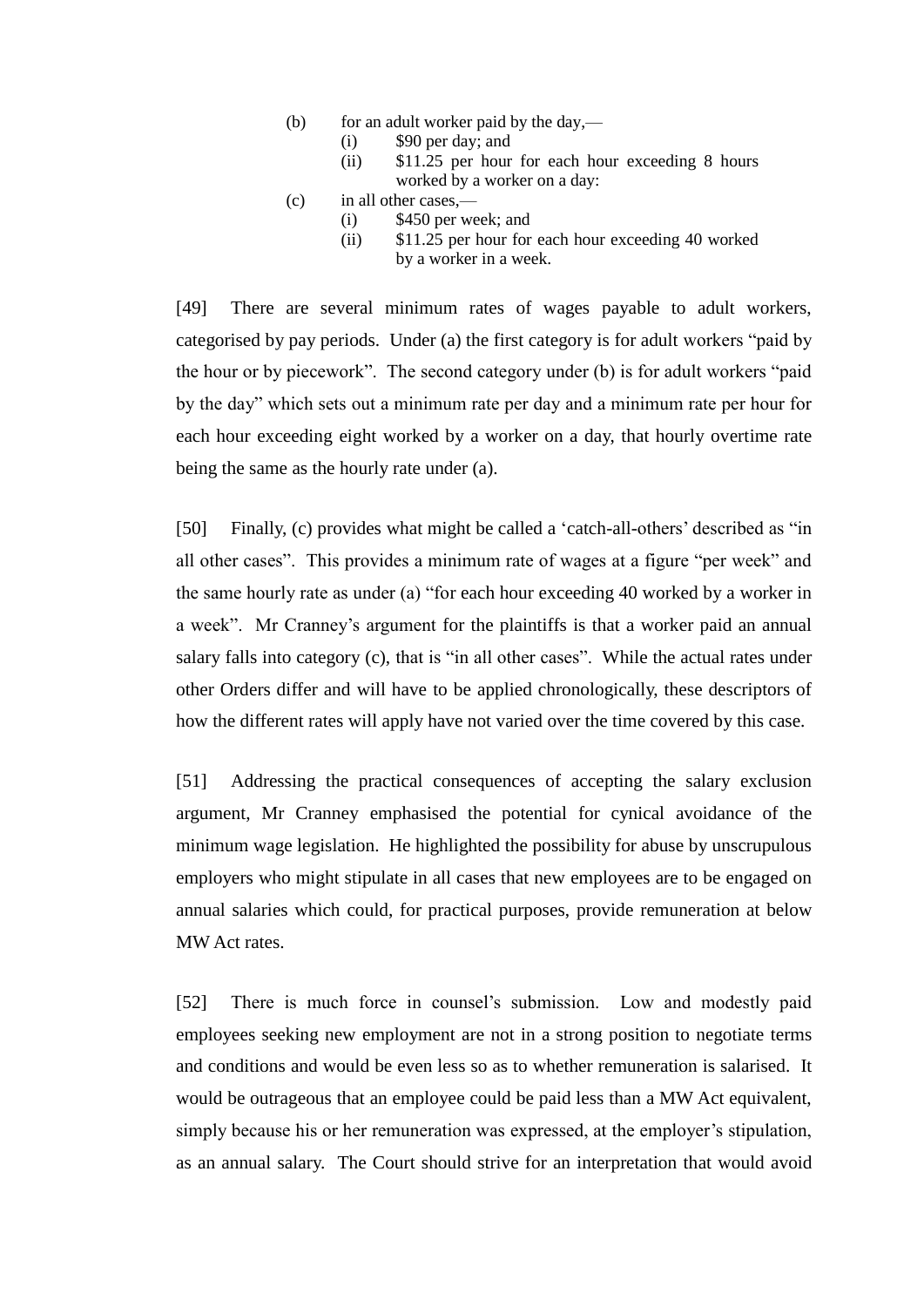such an egregious and cynical undermining of the philosophy of minimum code legislation.

[53] I do not suggest that the defendants did so for the purpose of attempting to ensure that their matrons or housemistresses would not be subject to the MW Act. However, it is illuminating that these employers were able to stipulate that very modest remuneration for work that has not traditionally been regarded as 'professional', was to be expressed as an annual salary. Further, although it did not happen in this case, it is not difficult to imagine the 'Hobson's choice' response of an employer to an aspiring employee such as a school boarding hostel matron seeking to renegotiate a standard form of employment agreement so that remuneration was paid at an hourly rate rather than as an annual salary.

[54] The MW Act exists to provide minimum essential terms and conditions of employment and to avoid the exploitation of employees with little or no bargaining power. It should be interpreted accordingly and not so artificially that it could easily be rendered impotent. The MW Act can hardly be said to create a bonanza of riches for employees covered by it. Those who should justifiably expect its protection should not be turned away from it by the technicality of an employer's choice of an annual salary as the method of remuneration payment.

[55] Courts must also interpret legislation as applying to circumstances as they arise or have developed since the legislation was enacted, $14$  even where the legislation is antiquated. As the full Court noted in its judgment in *Idea Services Ltd v Dickson*,<sup>15</sup> although the MW Act was enacted in 1983, this largely replicated its 1945 predecessor. Remuneration practices have changed significantly, especially since 1945 but also since 1983. Fewer employees have their remuneration determined by collective instruments than in those earlier times and, therefore, fewer employees are paid on an hourly or daily basis. A greater proportion of the workforce is now remunerated by annual salaries even although these are actually paid on a monthly, fortnightly, or sometimes even weekly basis in equal amounts. The legislation should apply to such changes if its provisions will bear such changes.

 $14$  Interpretation Act 1999, s 6.

<sup>&</sup>lt;sup>15</sup> [2009] ERNZ 116.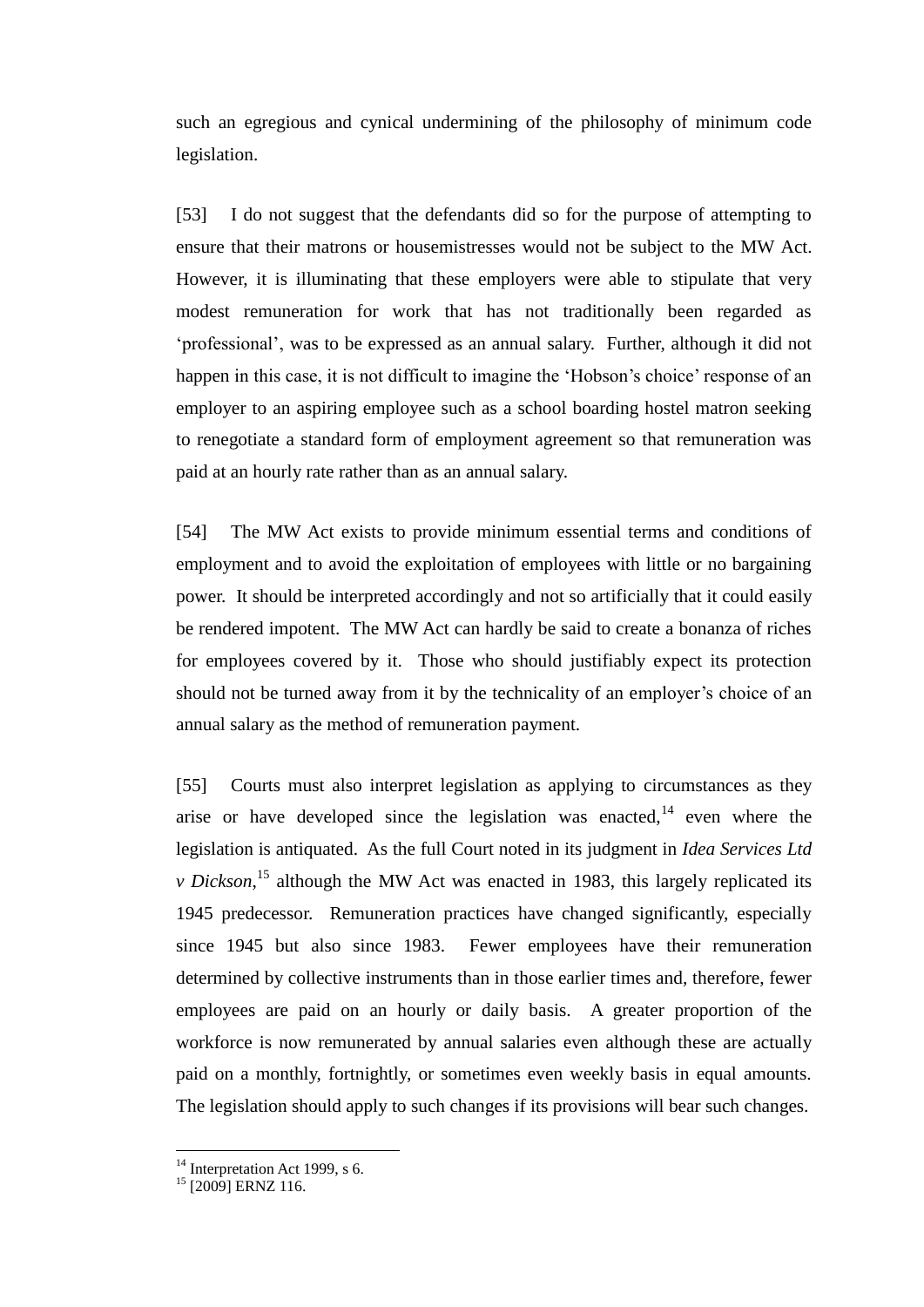[56] It may be debatable whether Parliament, in 1945, actively considered whether the coverage of the first MW Act should extend to salary earners (and, as noted in *Idea Services*, the extraneous interpretive materials do not assist much, if at all). However, by 1983 many more workers (as they were then still called in legislation) were remunerated in a variety of ways, including by annual salaries. In addition, the wording relating to remuneration of subsequent associated legislation, such as the Employment Relations Act, was sufficiently broad to not limit narrowly its application to wages and not to salaries (calculated annually).

[57] The MW Act is part of the so-called minimum code of employment rights and obligations. It, and its statutory companions (the Wages Protection Act 1983, the Parental Leave and Employment Protection Act 1987, the Holidays Act 2003, aspects of the Health and Safety in Employment Act 1992, and aspects of the Employment Relations Act 2000), apply universally to employees (workers) unless specifically and clearly exempted.

[58] The legislative instruments making up the minimum code are to be interpreted in accordance with relevant international conventions and other instruments to which New Zealand has either acceded to specifically or which are of a body or bodies of which New Zealand is a member, principally the International Labour Organisation.<sup>16</sup>

[59] International instruments applicable to the interpretation and application of statutory employment law were addressed in the judgments in the *Idea Services* litigation. I will not repeat what was said about them except to say that they favour a broad application of the MW Act and not one which would exclude its application to a very substantial proportion of the workforce now being paid by salary including, if this case is anything to go by, occupational groups who are very modestly remunerated.

<sup>16</sup> See *Ye v Minister of Immigration* [2009] NZSC 76, [2010] 1 NZLR 104 at [24]-[25], applied by the Employment Court in *Service and Food Workers Union Nga Ringa Tota Inc v Terranova Homes and Care Ltd* [2013] NZEmpC 157 at [56].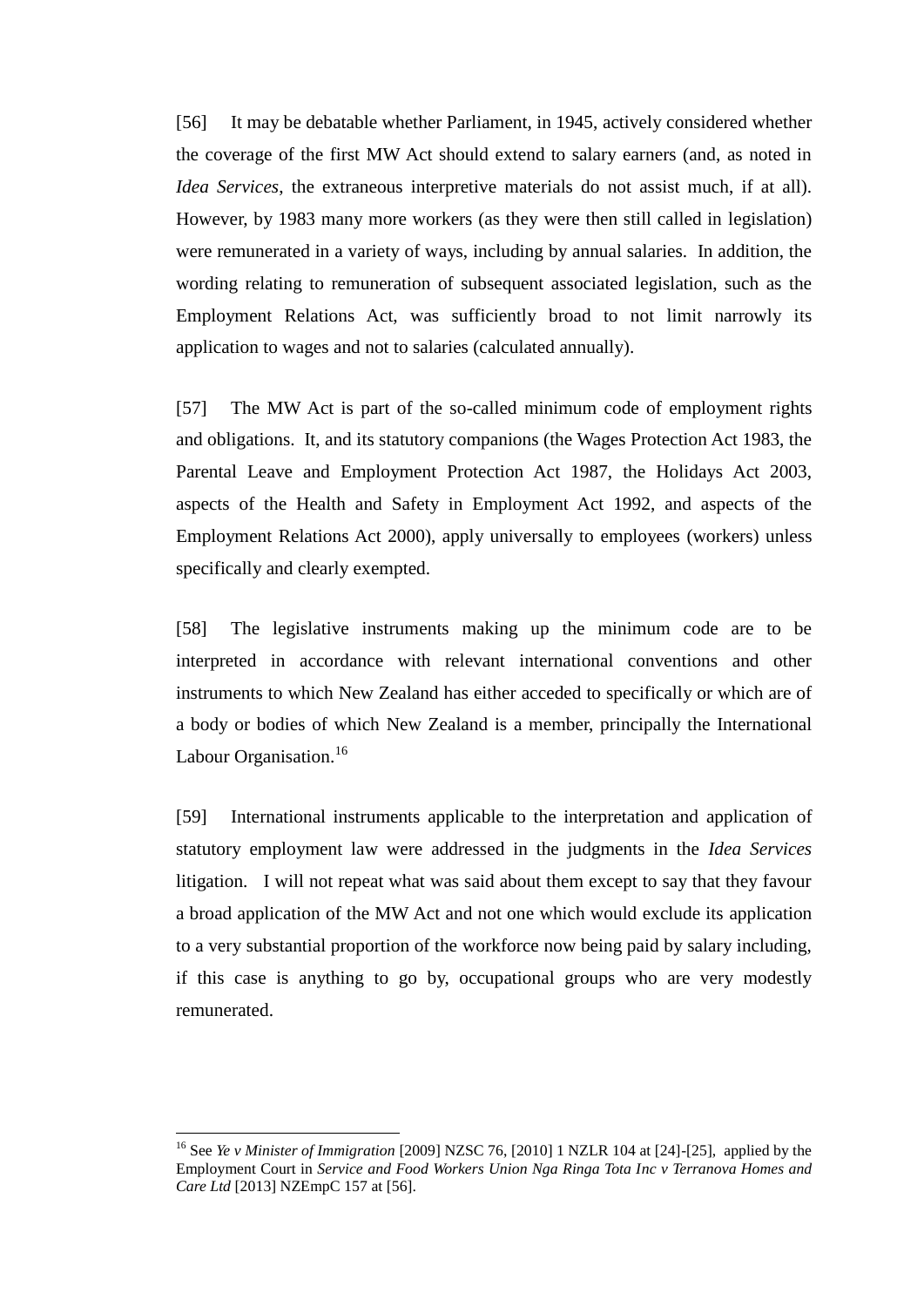[60] New Zealand ratified the International Labour Organisation's Minimum Wage-Fixing Machinery Convention in  $1938$ .<sup>17</sup> Article 1(1) of the Convention provides that:

Each member of the International Labour Organisation which ratifies this Convention undertakes to create or maintain machinery whereby minimum rates of wages can be fixed for workers employed in certain of the trades or parts of the trades (and in particular in home working trades) in which no arrangements exist or the effective regulation of wages by collective agreement or otherwise and wages are exceptionally low.

[61] This Convention appears to have been considered judicially only once, albeit recently, by both this Court in *Faitala v Terranova Homes & Care Ltd*<sup>18</sup> and by the Court of Appeal in the same proceeding *Terranova Homes & Care Ltd v Faitala*.<sup>19</sup> Both courts observed that art 2(1) of the Convention stipulates that minimum rates of wages shall not be subject to abatement by individual agreement, thereby endorsing a strict interpretation of s 6 of the MW Act.

[62] I note that a subsequent Minimum Wage-Fixing Convention which came into force in April 1972 has not been ratified by New Zealand.<sup>20</sup> It is of much broader application than the 1928 Convention and requires that member states not only establish appropriate wage-fixing machinery but also to take into account social and economic factors when setting minimum wages.

[63] To exclude salaried employees from coverage by the MW Act would be to apply an interpretation of that legislation inconsistent with New Zealand's international obligations under the Minimum Wage-Fixing Machinery Convention. This obliges New Zealand to implement and maintain a form of minimum wagefixing machinery for all workers. An interpretation of that legislation, which excluded salaried employees, would leave them without any coverage by such machinery and, therefore, New Zealand in default of its international obligations.

<sup>&</sup>lt;sup>17</sup> Minimum Wage-Fixing Machinery Convention 39 UNTS 3 (opened for signature 16 June 1928, entered into force 14 June 1930).

<sup>18</sup> [2012] NZEmpC 199 at [40].

 $^{19}$  [2013] NZCA 435 at [32].

 $20$  Minimum Wage-Fixing Convention 825 UNTS 77 (opened for signature 22 June 1970, entered into force April 29 1972).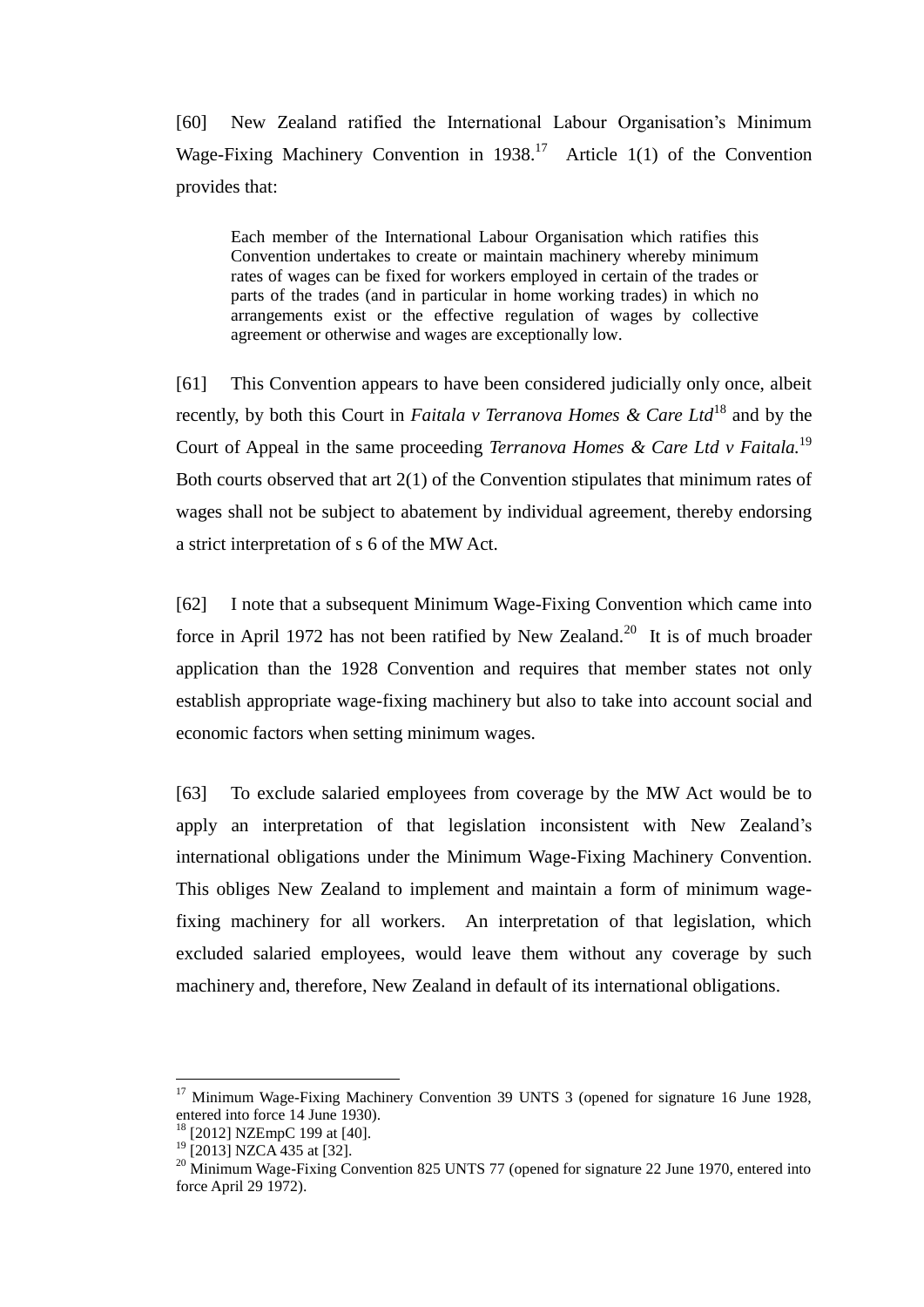[64] Also relevant is the all-encompassing language of the 1983 MW Act which refers to "every worker" and adopts the broad definition of "employee" under s 6 of the Employment Relations Act. To exclude salaried remuneration from coverage by the MW Act would be inconsistent with the original legislative intent in 1945 that "wages" were not to be confined in a technical sense but were seen, rather, in more general terms as a "reward" for labour performed. It is not significant, in my assessment, that the Wages Protection Act includes an express definition of "wages" which includes salaries. This is more a reflection of the inclusion of a similar provision in the Wages Protection and Contractors' Liens Act 1939 and has much the same insignificance as the absence of an express definition of "wages" in the MW Act which reflects an absence of this word in its 1945 predecessor. What do judgments say about this question? There is little available on this point, at least other than in the Employment Relations Authority or the Employment Tribunal and even then their absence of analysis means that these decisions are not authoritative or decisive of the issue.

[65] The first decision is one of the Employment Tribunal in *Mills v Ball &*  Patrick (t/a Cedar Park Motor Lodge).<sup>21</sup> There, the Tribunal rejected an argument that the MW Act applied exclusively to waged and not salaried workers. It said:<sup>22</sup>

I have no doubt the Minimum Wage Act applies to [the applicant's] employment. Counsel for the respondent referred to it being associated with the "industrial model of employment" and suggested it applied only to "wage" workers. Certainly it is spoken of generally in respect to "waged" employment probably because salaried employment would rarely come under consideration in this regard.

However, the Act clearly applies to "every worker" (s 6). [The applicant] is a worker for the purposes of the Act – there was no argument about that. The debate over "salary" and "wages" is irrelevant in my view – the relevant section of the Act (s 6) entitles the worker to receive from his/her employer **payment for his/her work at not less than the minimum rate**.

(original emphasis)

[66] Although the decision of the Tribunal in *Mills* was appealed, this aspect of it was not expressly reconsidered by the Court.<sup>23</sup>

 $21$  AT148/93, 14 June 1993.

 $^{22}$  At 8.

<sup>23</sup> AEC58/94, 20 September 1994.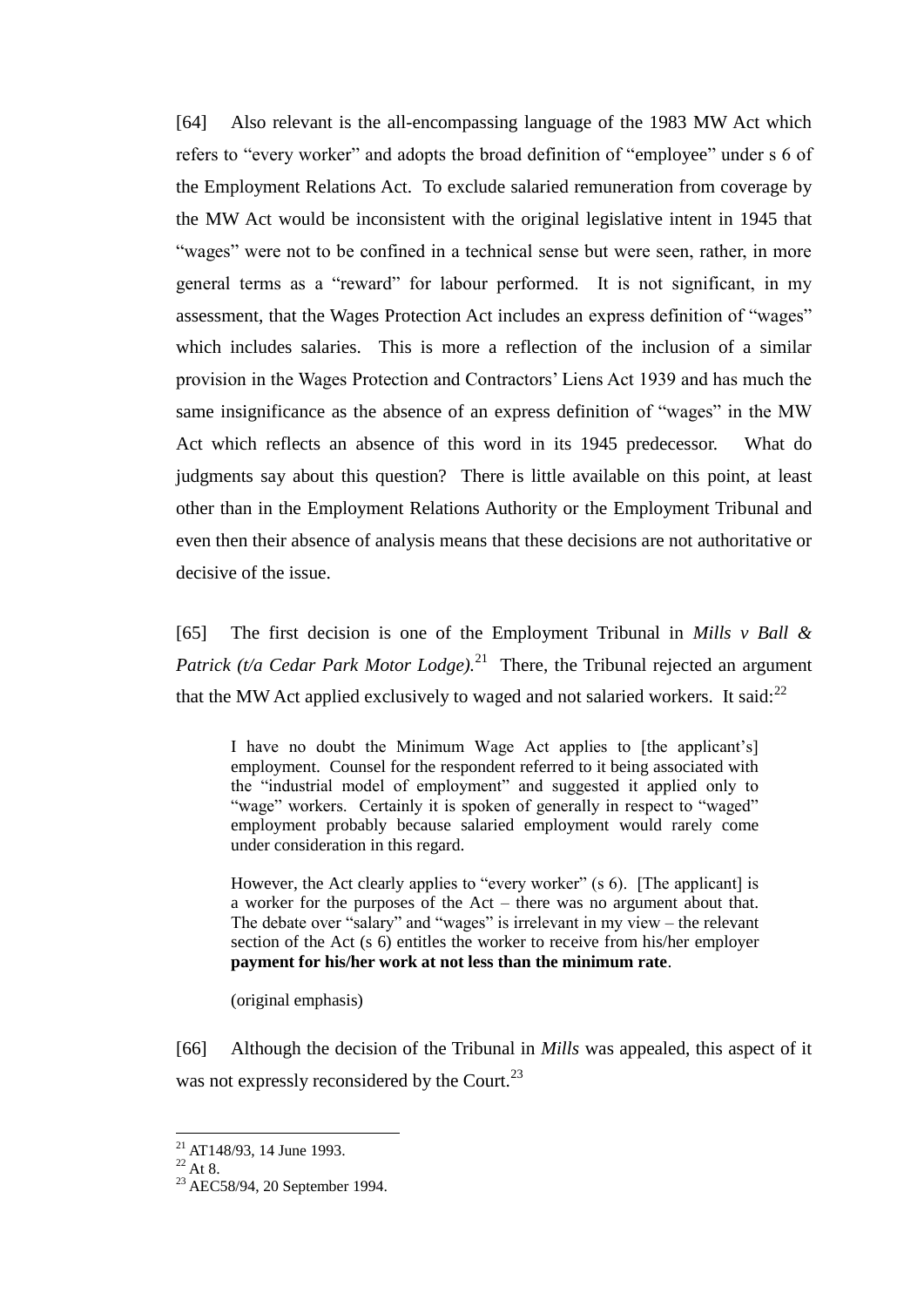[67] Next, in *Kennard v Le Bon Bolli Restaurant Ltd*<sup>24</sup> a part-time restaurant kitchen employee claimed she had not been paid minimum wages under the MW Act. The employee's employment agreement provided that she would be employed full-time to work an average of 50 hours per week on a roster for an annual salary of \$19,350 plus non-taxable allowances. In practice, however, remuneration received by the employee varied depending on the number of days that she worked in each week, but was calculated by dividing the annual salary by 52 (weeks) and then by five (days). The non-taxable allowances were not similarly apportioned – she was paid  $1/52<sup>nd</sup>$  of the annual allowance per week regardless of the number of hours or days worked. The Employment Relations Authority found that Ms Kennard was paid a set sum per shift regardless of the hours actually worked, that set sum being calculated by dividing the annual salary by 52 and then five. At [26] of its determination the Authority wrote:

[The employer] argued for an averaging process on the basis that salaried staff worked more hours in the busy season and fewer hours in the quiet season for the same payment. There are problems with that approach. The salary is simply too low for the average hours specified. At an average of 50 hours, it should have been at least \$22,100.00 pa to avoid a problem (\$340.00 plus \$8.50 times 10 hours per week times 52 weeks). In any event, payment by salary is not a license to breach the provisions of the Minimum Wage Act 1983 and its regulations. The applicable Minimum Wage Order provided for \$8.50 per hour, \$68.00 per day or \$340.00 per week if paid by the hour, day or week respectively. Hours beyond 8 (per day) or 40 (per week) must be paid at an extra \$8.50 per hour.

[68] Other cases in which the Authority employed the same averaging approach as it did in *Le Bon Bolli*, include *Duggan v Hori t/a Orete Dairy Farm,*<sup>25</sup> *Li v Astral Management Ltd*,<sup>26</sup> and *Moreland v Johnstone*.<sup>27</sup> These do not contribute significantly or authoritatively to the decision of this question.

[69] Turning to dictionary assistance, *Black's Law Dictionary* defines "salary" as: "an agreed compensation for services – esp. professional or semi-professional services – usu. paid at regular intervals on a yearly basis, as distinguished from an hourly basis".<sup>28</sup> *Black's* defines "wages" as "[p]ayment for labor or services, usu.

<sup>24</sup> CA27/05, 25 February 2005.

<sup>&</sup>lt;sup>25</sup> [2011] NZERA Auckland 304.

<sup>&</sup>lt;sup>26</sup> CA54/07, 15 May 2007.

<sup>27</sup> AA142/10, 26 March 2010.

<sup>&</sup>lt;sup>28</sup> Bryan A. Garner (ed) *Black's Law Dictionary* (9<sup>th</sup> ed, Thomson Reuters, St Paul, 2009) at 1454.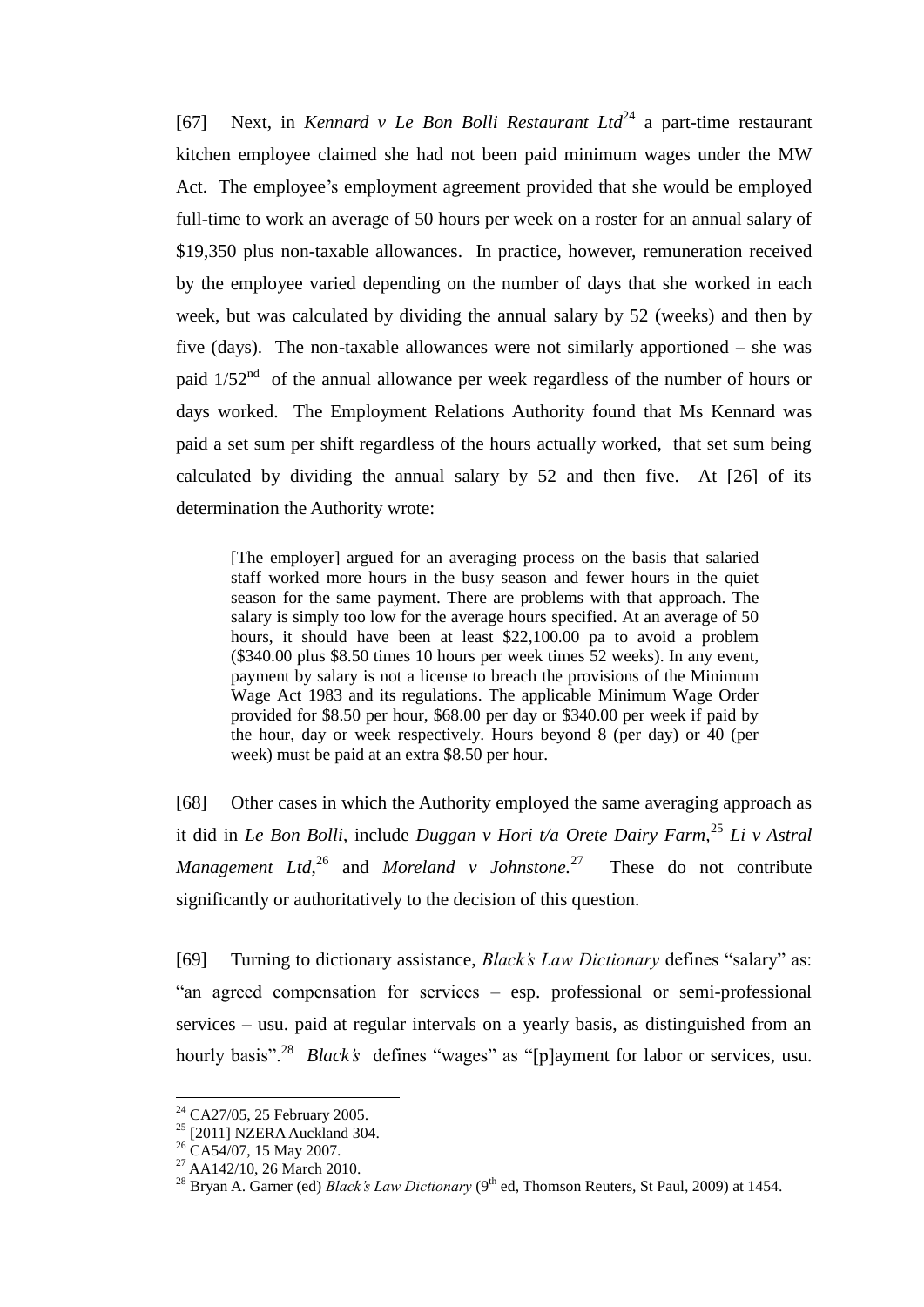based on time worked or quantity produced; specif., compensation of an employee based on time worked or output of production" and as including "every form of remuneration payable for a given period to an individual for personal services, including salaries, commissions, vacation pay, bonuses, and the reasonable value of board, lodging, payments in kind, tips, and any similar advantage received from the employer."<sup>29</sup>

[70] Taking account of all of the foregoing interpretive assistance, I find for the plaintiffs and against the defendants and the Secretary of Education on this issue. The words "wages" and "salary" are different descriptions of essentially the same thing, that is remuneration paid to employees for work performed. That a "salary" can also describe the remuneration of others who are not employees (for example office holders) does not mean that an employee's remuneration must be categorised exclusively as wages alone, or specifically as either wages or salary.

[71] I conclude that an employee in receipt of a salary (or of remuneration so expressed) is not thereby excluded from coverage and falls under the category of "in all other cases" in the rates specified in the statutory Minimum Wage Orders as discussed at [48] earlier in this judgment. That is because such employees cannot be described as being "paid by the hour" or by piece work or "paid by the day". Salaried employees are not excluded from coverage by the MW Act because of the description of their remuneration as being on an annual basis.

[72] That is not the end of the 'salary question' however. The legislation is silent, or at least unclear, about how one assesses whether remuneration expressed as an annual salary complies with the minimum rate of wages set out in the Orders in Council made under  $s$  4.<sup>30</sup> I deal with that novel question later in this judgment.

### **A limitations question**

[73] There is another preliminary question on which the parties disagree. It is whether the plaintiffs can recover any remuneration lost, liability for which may

 $^{29}$  At 1716.

 $30$  Using the 2007 Order in Council example, cl 4(c) set out at [48].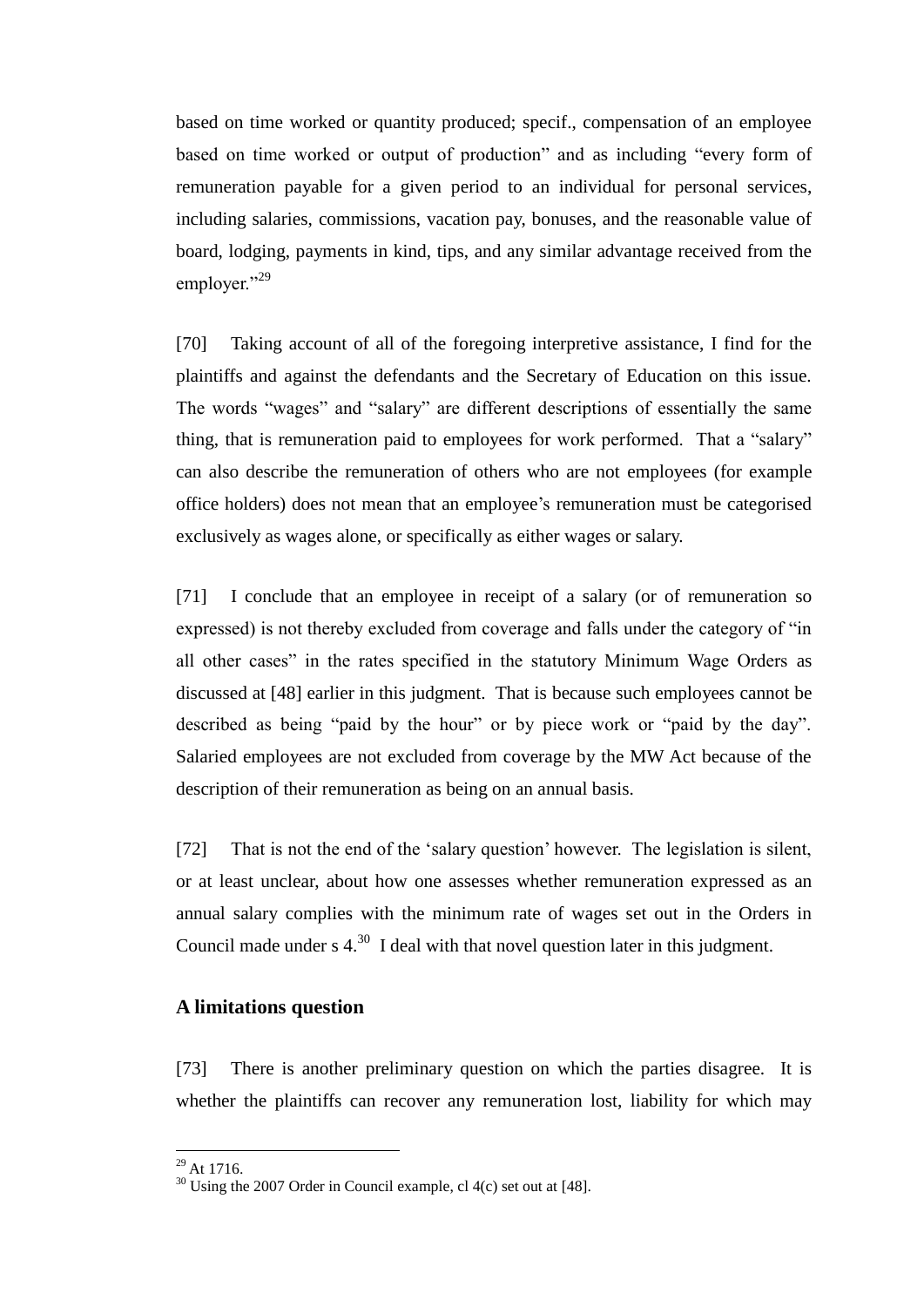have arisen more than six years before the plaintiffs issued their proceedings in the Employment Relations Authority in March 2012.

[74] Mr Cranney submitted that the opening words to s 6 of the MW Act 1983 mean that there are no overriding time limitations to recovering wages paid at less than minimum rates. Those words say:

Notwithstanding anything to the contrary in any enactment … every worker who belongs to a class of workers in respect of whom a minimum rate of wages has been prescribed under this Act, shall be entitled to receive from his employer payment for his work at not less than that minimum rate.

[75] Mr Cranney submitted that such an entitlement to receipt of remuneration trumps the general six year limitation period contained in the Limitation Act  $2010^{31}$ and any relevant time limitation constraints in the Employment Relations Act which may affect the question.

[76] I disagree. The entitlement relied on by Mr Cranney under s 6 is one to receipt of wages. Limitations periods affect, however, rights to issue proceedings, even although these proceedings may, as in this case, be for remuneration not paid in breach of a provision such as s 6.

[77] There is no need to determine the point by reference to the Limitation Act 2010 (or to determine whether this Act or its predecessor the Limitation Act 1950 applies under the transitional provisions of the 2010 Act) because the position is dealt with specifically by s 142 of the Employment Relations Act. This provides:

No action may be commenced in the Authority or the court in relation to an employment relationship problem that is not a personal grievance more than 6 years after the date on which the cause of action arose.

[78] The plaintiffs' proceedings began in the Authority before their removal to this Court. The proceedings were and are "in relation to an employment relationship problem". "Employment relationship problem" is defined broadly by s 5 as including "a dispute, and any other problem relating to or arising out of an employment relationship ...". The plaintiffs were in employment relationships with either one of the defendants and, in the case of one plaintiff, both defendants

 $31$  Or its predecessor, the Limitation Act 1950.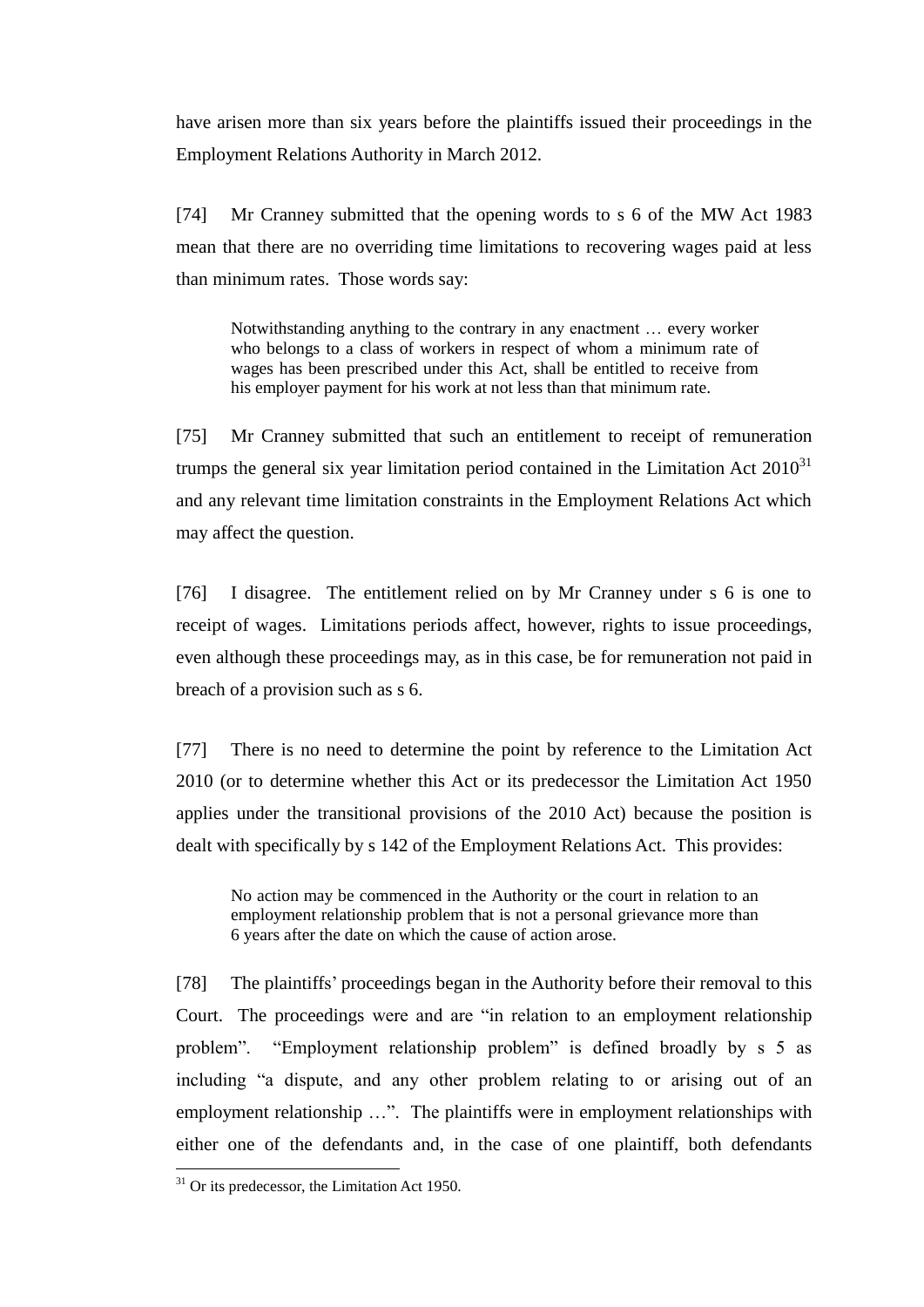although at different times. The proceedings issued are not personal grievances. The plaintiffs' causes of action arose on the dates on which they claim they should have been paid minimum wage rates for sleepovers. No application for an order extending the time within which the proceedings may have been brought has been made either under ss 219 or 221 of the Employment Relations Act.

[79] Section 11 of the MW Act provides that recovery actions may be brought by a worker or by a labour inspector for the use of the worker, by action commenced in the Employment Relations Authority in the same manner as an action under s 131 of the Employment Relations Act. Section 131 deals with remuneration arrears proceedings generally and is subject to s 142.

[80] So it follows that, applying s 142 of the Employment Relations Act, the plaintiffs' claims cannot relate to breaches of the MW Act where the causes of action accrued before 12 March 2006, that is six years before the claims were brought to the Authority.

### **Material facts**

[81] There are many relevant features of their employment of staff that are common to both defendants. They operate boarding hostels at two girls' schools in the Havelock North area of Hawke's Bay. Pupils live in those hostels during school term times including, in most cases, at weekends. The schools are responsible for the wellbeing and safety of those boarders at those times which include generally the hours between about 4 pm and 8.30 am the following day on week days, and at all times over weekends. Those periods are broadly subdivisible into two sub-periods when boarders are in their hostels. The first is when the boarders are awake and undertaking activities. The second is when they are, or at least are expected to be, asleep. Those latter periods vary depending on the ages of the boarders but cover at least the hours of about 11 pm to 6.30 am or 7 am on the following day.

[82] In the cases of both schools, the plaintiffs worked and lived in the boarding hostels which were part of the schools' campuses. Also resident on the campuses, although in separate homes, were the schools' boarding managers, the schools'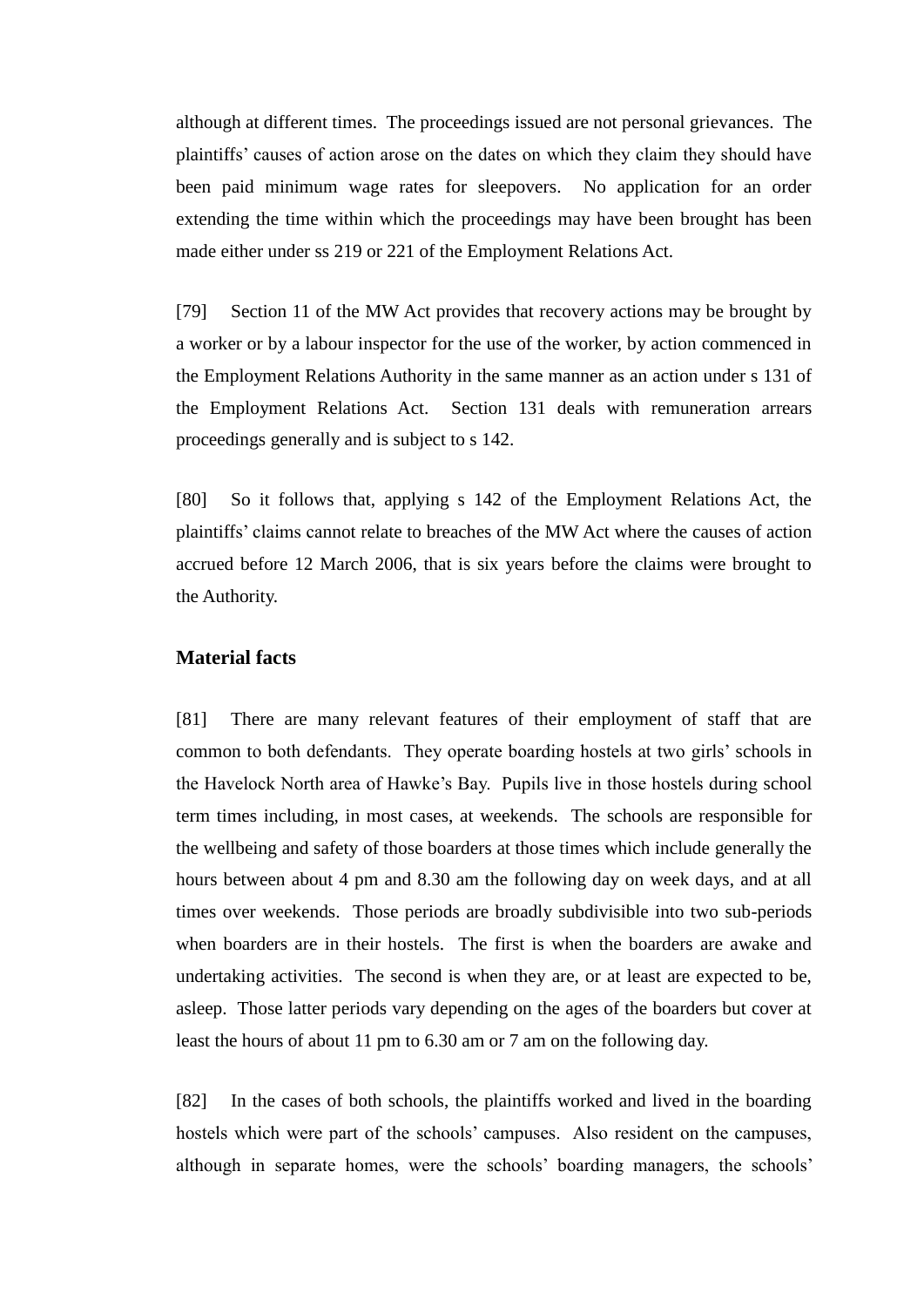principals and their deputies. If events in the boarding hostels warranted this, those managers were available to be called upon by the boarding housemistresses to attend at the boarding houses, although this occurred in practice only very rarely.

[83] There is one matter of reputational concern to the defendants that I should address at the outset. The principals of the two schools were understandably concerned that there should be no unduly negative impression of their schools taken from the evidence of the plaintiffs about the activities of boarders at night. I did not do so and it bears repeating what I said at the hearing, that the vast majority of boarders behave well, unexceptionally, and as they are expected to do by the schools. As in any similar community, there is a small number who occupy a disproportionate amount of time of those responsible for their welfare and even then most of this is not for blameworthy misbehaviour. The plaintiffs' case is, of course, not about disruptive or misbehaving boarders but, rather, about the whole range of events with which they have to be available to deal in an institutional environment of large numbers of teenage girls and in which physical and emotional safety and security are paramount.

[84] The plaintiffs were employed in the boarding houses to both supervise the boarders' waking hours of structured study and recreational activities and also to be present and available to attend to boarder-related events and circumstances during those periods when boarders were, or were meant to be, sleeping. It is these latter periods, referred to loosely as "sleepovers", that this case concerns. That is because the plaintiffs were provided with accommodation in the boarding houses which enabled them to rest and sleep whilst being available to supervise boarders after 'lights out' and until the boarders awoke each morning.

[85] There is no dispute that the plaintiffs were constrained in their activities when rostered to sleepover duties at night. These restrictions included, in the case of Iona College, being prohibited from having any visitors at night and from having male visitors in the (upstairs) hostel accommodation at any time. The Iona College housemistresses were to remain sober at all times, and could not consume alcohol, be affected by drugs, or smoke tobacco. Their ability to socialise whilst on the school property was significantly limited. All visitors to the site had to sign in with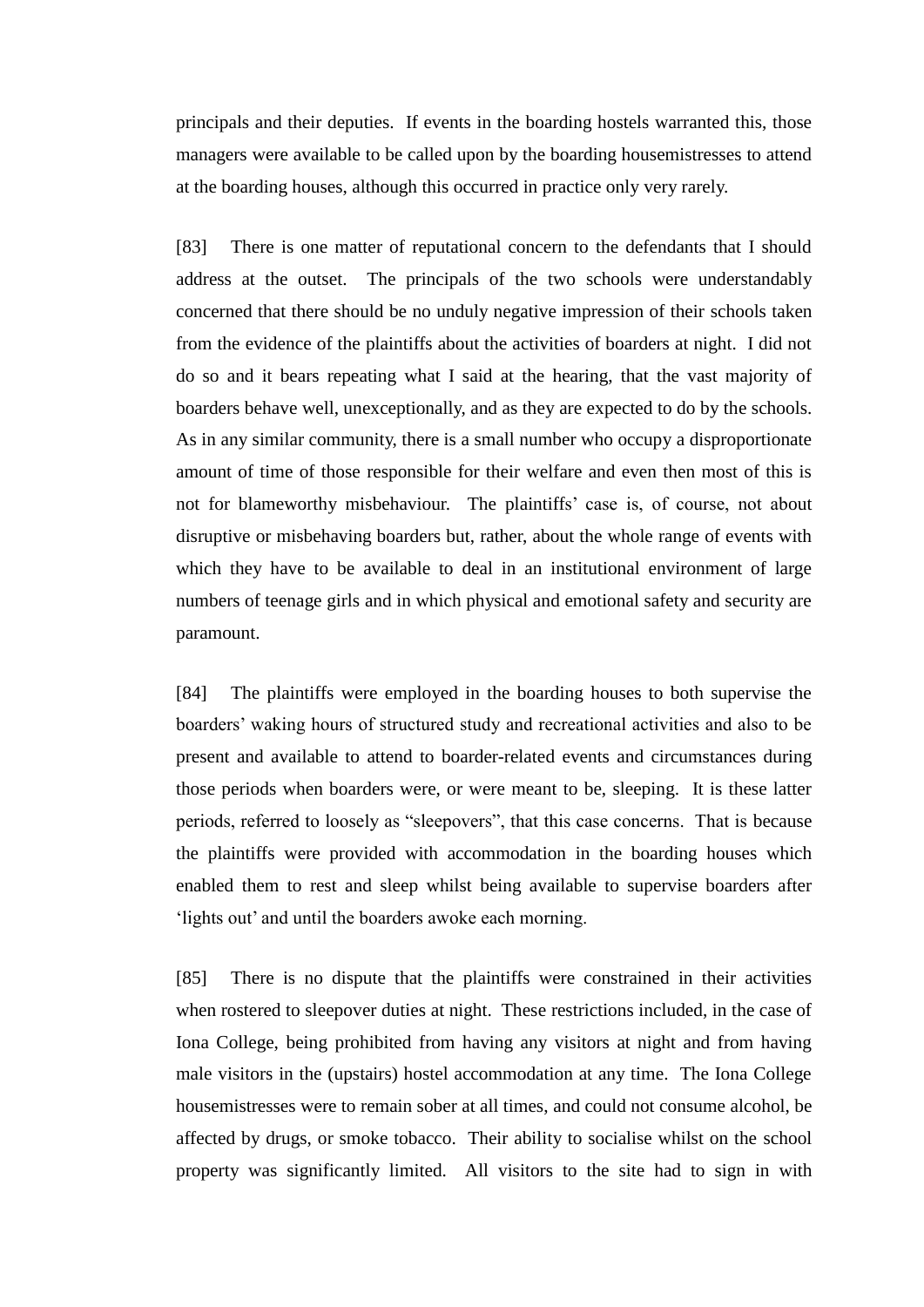boarding staff on arrival and staff were expected to conduct themselves in a manner that was consistent with the values of the school and act as adult role models to the pupils. There were also restrictions on internet use by boarding house staff. They were expected to conduct themselves so quietly that boarders would not be disturbed by voices, radio or television sound or the like, especially during sleepover periods. During rostered sleepover periods, the housemistresses were expected to be in a position to respond immediately to an emergency or other disturbance or event that might occur. Similar restrictions applied at Woodford House.

[86] Some of the housemistresses used their accommodation (rooms or small bedsitting rooms) in the boarding houses as their homes, at least during school term time so that although there were additional constraints on their freedoms when rostered for sleepovers, there were also constraints upon them even when not rostered and so off duty.

[87] What happened in practice during those hours from about 11 pm until about 6.30 am or 7 am on the following day was controversial and the subject of much evidence during the hearing. It is necessary to prefer the evidence of one side to the contrary evidence of the other on this issue to determine whether the plaintiffs were working during sleepovers.

[88] As Mr Cranney identified correctly, the factual differences between the parties in this case turn on the extent to which hostel matrons were or were not able to enjoy uninterrupted rest or sleep between the hours of about 11 pm and 7 am on the following day when rostered to undertake sleepovers.

[89] In an attempt to contradict the evidence of the plaintiffs about the nature and frequency of their activities in the hostels during the times when they were permitted to rest or sleep (sleepovers), the defendants relied on written records of incidents in the hostels and on evidence of those rare occasions when the hostel managers or senior staff of the schools were required to attend at the hostels personally. That was always going to be a difficult exercise for the defendants unless the credibility of the plaintiffs was able to be impeached or even shaken in crossexamination, which it was not. Although there may have been some elements of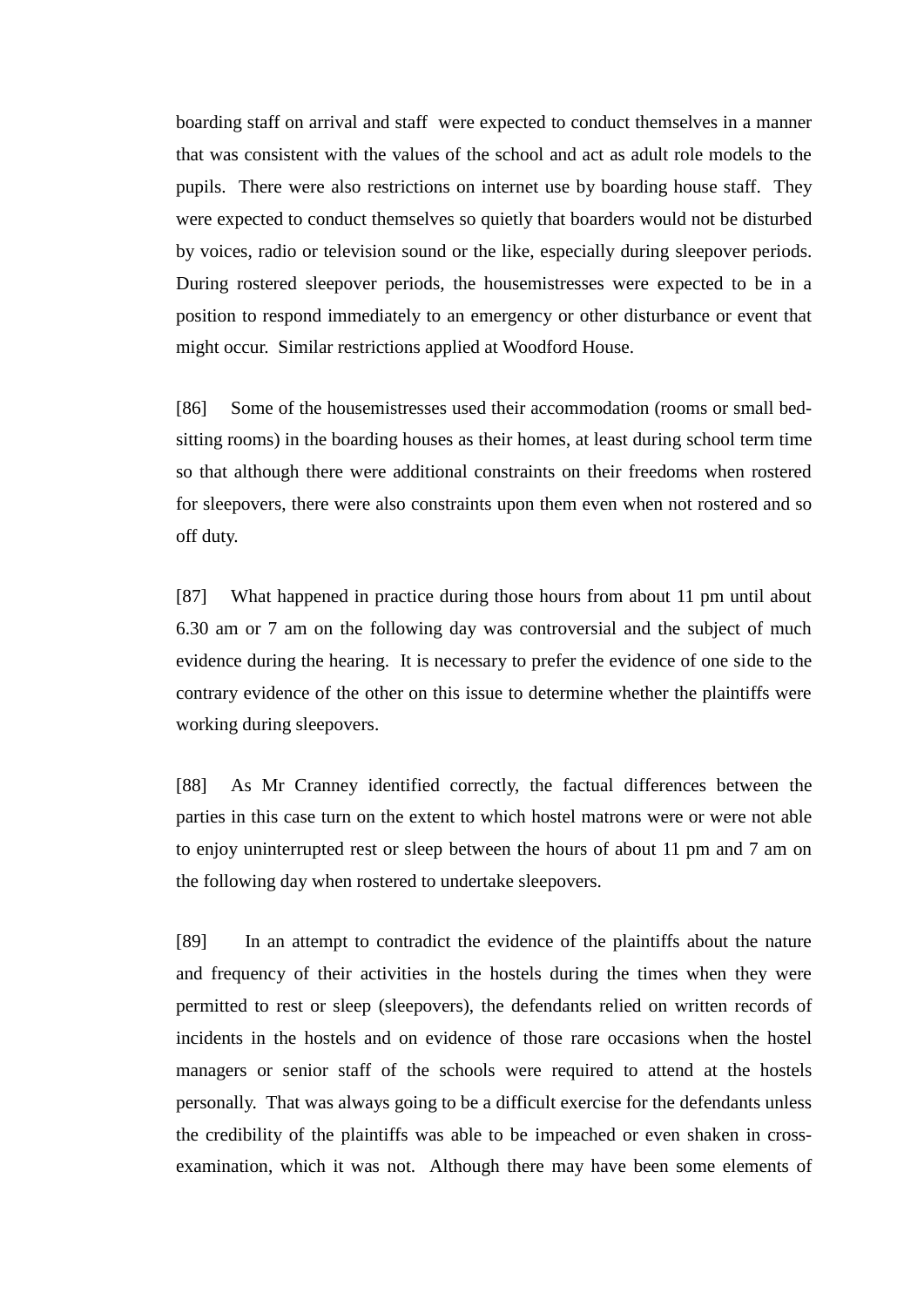single incident repetition, hearsay and even some hyperbole in the evidence of the plaintiffs, they generally impressed me as fair, loyal, and honest employees and witnesses whose accounts of relevant events were not merely plausible but true. Importantly, however, their evidence about the written records they made, upon which the defendants relied, confirms the unreliability of these documents to portray accurately and fully what actually went on during sleepovers.

[90] The defendants may have expected the plaintiffs to have created written records of all incidents or other occurrences which interrupted their rest or sleep periods in the hostels. However, I am satisfied that for understandable reasons the plaintiffs only recorded the most serious and, therefore, relatively rare incidents. So whilst events such as false fire alarms and needing to take boarders to a medical centre or hospital, which did occur rarely, are disclosed in the records, not mentioned are what I accept were the much more frequent and minor events and attendances which nevertheless interrupted the plaintiffs during sleepovers or otherwise kept them awake and engaged during those periods. These included periodic building security checks, minor disturbances among the boarders, instances of homesickness, minor illnesses, and any one of the broad range of events that occur when significant numbers of teenaged boarders are living together.

[91] Nor do I accept the defendant's case that if the plaintiffs had truly been disturbed during their sleepovers or had undertaken the proactive security and monitoring duties that they said they did, the level of claims for payment would have been much higher than it was. Having seen and heard the plaintiffs give evidence, I do not consider that they were out to claim everything to which they may have been entitled strictly. Rather, they regarded such self-generated or incident-generated disruptions to their sleepover periods as incidents of their employment that did not warrant laborious recording and monetary claims that were the subject of sometimes arbitrary acceptance or rejection. I also consider that even when they may have been entitled to have called out a boarding manager or other senior school staff, the plaintiffs tended not to do so unless an event was of such seriousness or urgency that this could not be avoided. As in the case of scant recording, the absence of call-outs of the principals, their deputies, and boarding managers does not warrant an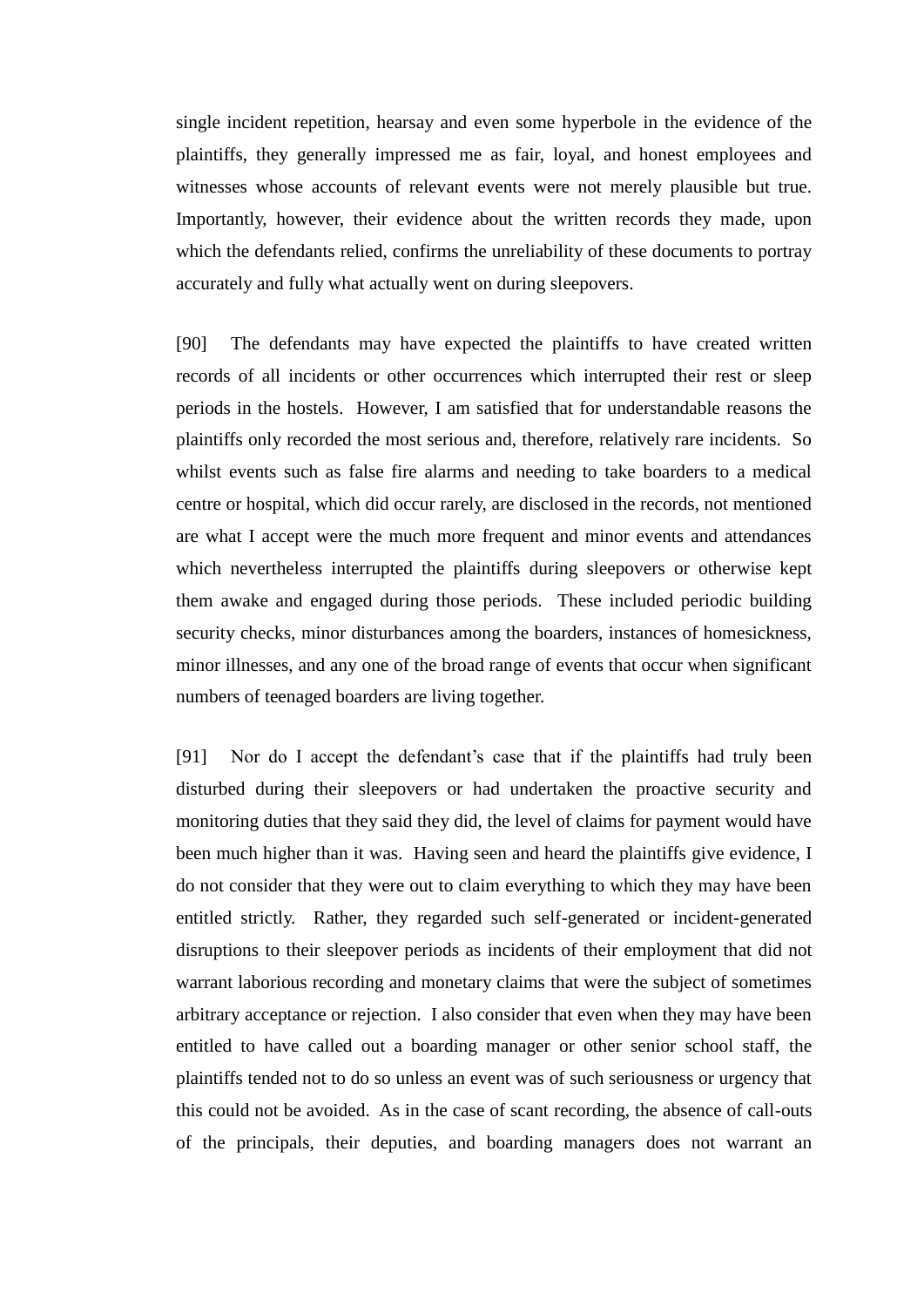inference that the plaintiffs were able to enjoy uninterrupted sleep during most of their sleepovers.

[92] In practice, the plaintiffs' rest/sleep periods on rostered sleepovers were disturbed, both to respond to incidents and for proactive safety reasons. In addition, the plaintiffs had to spend those sleepover periods in a state of readiness to do so and to react in the manner expected of them by the defendants. The nature of their duties and responsibilities meant that they could not expect those times to be their own for uninterrupted sleep or whatever other activities in which they might wish to engage.

[93] I conclude, also, that the defendants would have wished the plaintiffs to have acted in practice as I am satisfied they did, even if such performance may appear to be innocuous or uneventful and was treated by the plaintiffs as unworthy of recording formally. That expectation by the defendants would have reflected the same expectation of the boarders' families.

[94] In that sense, the plaintiffs' entitlement and ability to rest or sleep during those periods was necessarily secondary to their obligations to ensure the safety and wellbeing of boarders and property. The plaintiffs were employed more on an 'as and when' basis than simply 'just in case'.

[95] So, in summary, in addition to having to be available immediately to deal with incidents during sleepover periods, the plaintiffs also regularly attended not only to a broad range of minor incidents, but also to what might be called preventative maintenance during the sleepover period. The attendances at those minor events ensured, for the most part, that these did not become major events, whilst the preventative maintenance (for example security checks) likewise minimised the possibility of major occurrences which, unlike these minor incident attendances and preventative maintenance, would probably have been recorded and thereby known to the management of the schools if they had occurred.

[96] I would not wish it thought that the Court has rejected, as untruthful, the evidence of the principals and other senior management staff of the schools about what went on during sleepovers. They gave evidence of what they believed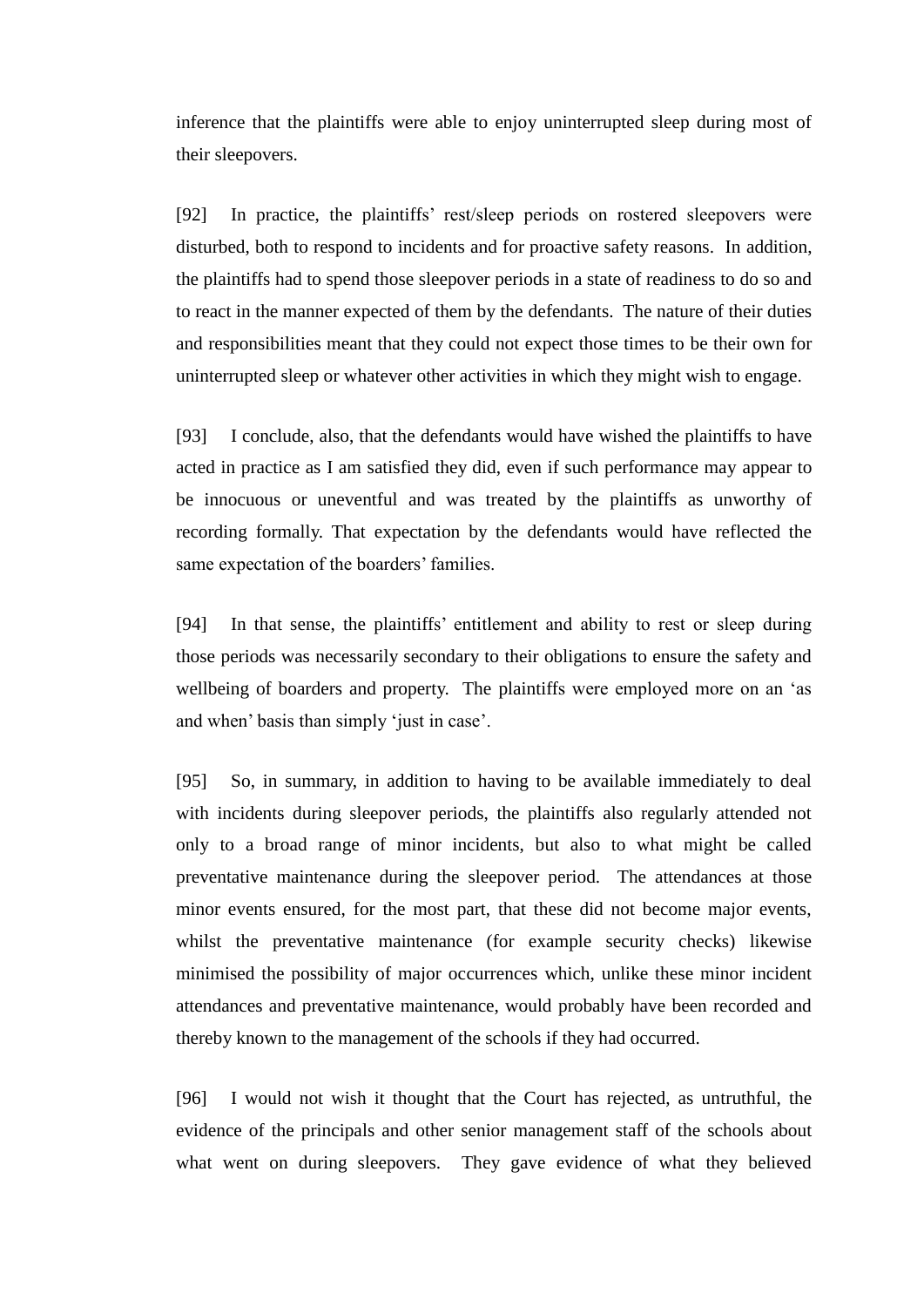happened from (limited) personal experience and what they assumed happened by reference to documentary records. These may perhaps have been better kept but they were, for whatever reason, not an accurate reflection of what happened in practice. In these circumstances, the Court has been particularly careful to assess the credibility of the evidence of the plaintiffs but, overall, their accounts have not been so effectively contradicted that they can be disbelieved.

[97] Finally, I do not consider that either the defendants or the parents and families of the boarders would have wished the plaintiffs to have spent their sleepovers other than in the ways I accept they did. Whilst the plaintiffs were able to rest and sleep during some of those periods, and sometimes for substantial proportions of them, there was both a significant disruption to them and the need to be constantly available to deal with unpredictable events that could not have meant that they were simply paid to sleep and to be available to turn to only very occasionally.

[98] At material times, the plaintiffs working at Iona College were paid a salary which covered all rostered work (including sleepovers) although if they agreed to sleep over for additional (unrostered) nights, there would be an additional payment of \$25 for each. In more recent years, if staff members were woken during the night, they were able to claim payment of an hourly rate for that time, although on many occasions they considered that these attendances did not warrant making claims that were met or declined by Iona somewhat arbitrarily.

[99] At both schools, matrons or housemistresses had their own individual studio apartments within the boarding houses. Some matrons used these as their permanent residences while others, who had their own homes elsewhere, used them only for sleepovers. Even in the latter case, however, these studios were personal to the staff and could be used at almost any time they wished.<sup>32</sup> In addition to these studios, meals, electric power, access to a telephone for national use, and internet were all provided and available to staff at no additional cost. Staff could watch television in

 $32$  The exception to this was when the accommodation was needed for a matron performing a sleepover who had no accommodation therefor.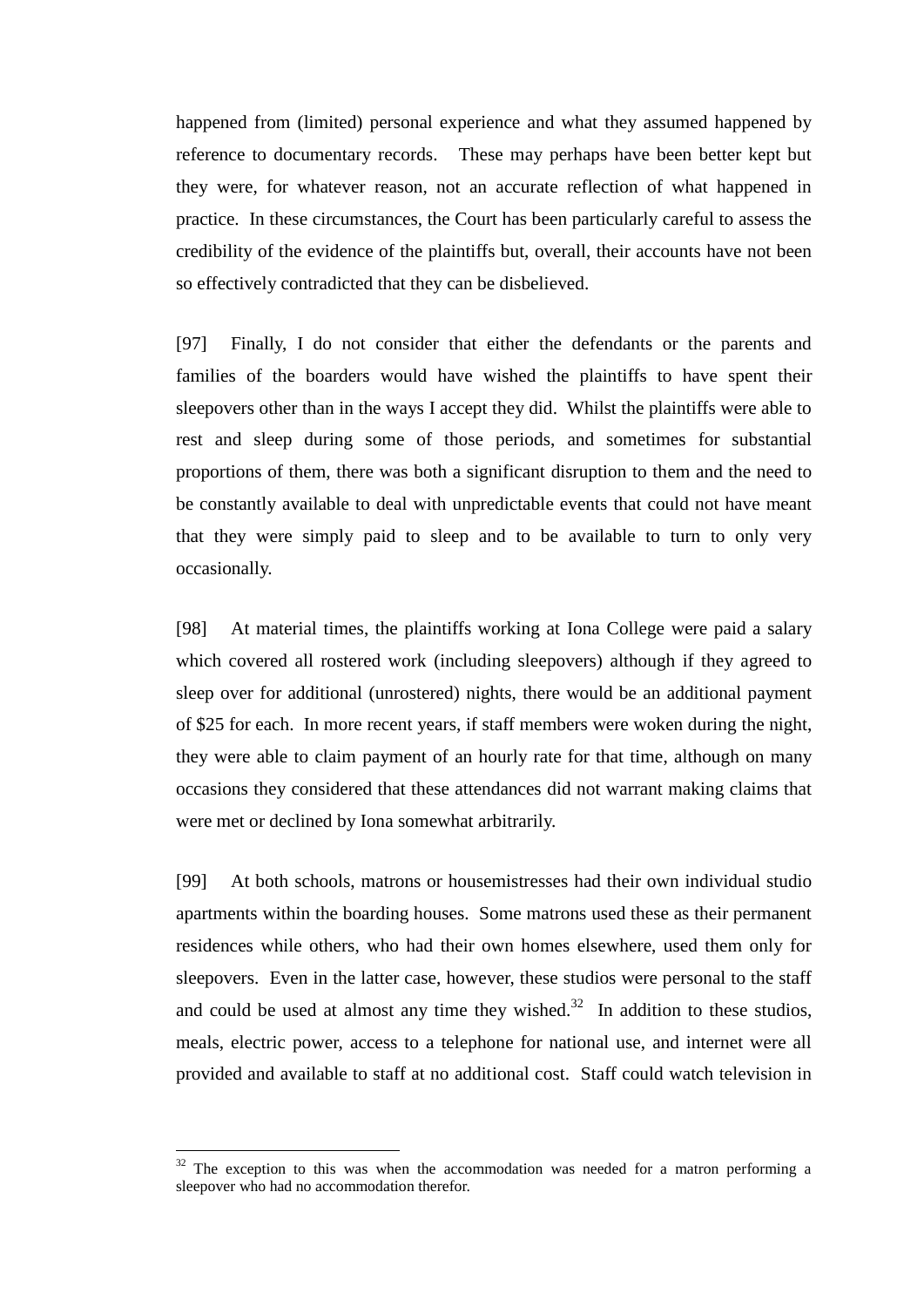their studios and sleep there, but noise levels and other disruptive consequences had to be kept to a very minimal level.

[100] At both schools also, the principal, deputy principal, and director of boarding all lived either on the site or immediately adjacent to it and were able to be contacted if required between 11 pm and 7 am with one of those three being designated as "on call" at the weekends. In practice, such recourse to management was rare with almost all incidents able to be dealt with effectively by the matrons in the hostels.

[101] Iona College expected its matrons to report daily in writing and orally to its director of boarding who, in turn, was to report daily to the deputy principal, deans or principal, and formally on a weekly basis to the principal. Iona College expected boarding staff (the plaintiffs) to deal with minor incidents, its director of boarding to deal with "more serious" incidents, and the principal with "major" incidents. Iona College has a sick bay on site with a registered nurse there during the mornings from Monday to Friday. A doctor held twice-weekly clinics on site, as did a physiotherapist, and a clinical psychologist acted as a counsellor for students at a weekly clinic. These facilities meant that serious incidents during sleepovers could be dealt with appropriately at a later time. They were not in substitution for night time attendances. As in the case of Woodford, also, after hours emergency medical care was available locally although this, too, was required only infrequently. The employers' witnesses relied substantially on incident or other written records created by the matrons or their supervisors, to determine the nature, frequency and duration of interruptions during sleepovers. The employees themselves, however, gave evidence of many more frequent interruptions, and the consequences of these, than were recorded at the time. In the end, there was really no effective challenge to the plaintiffs' accounts and, at most, they were only able to be criticised by the defendants for their inadequate record keeping and occasional hyperbole. They were not, however, reprimanded for the former at the relevant times or otherwise required to improve their performances in this regard.

[102] Each of the plaintiffs is a mature woman, and several continue to be employed by the defendants. They impressed me as pragmatic, fair minded, not prone to exaggeration, and well disposed to the schools. Each was a person who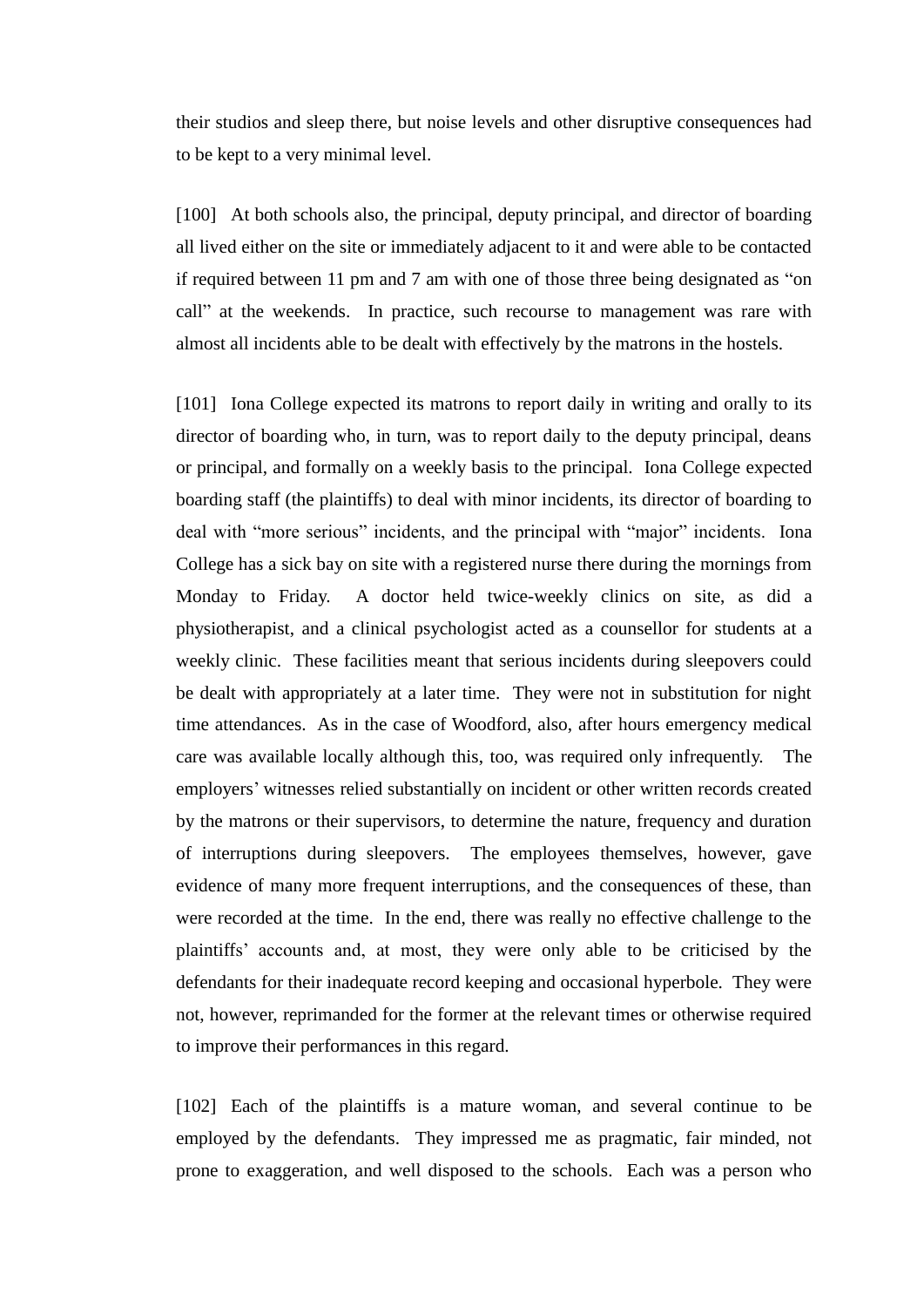enjoyed the trust and confidence of her employer to ensure that the high expectations of parents, that the schools would care for their daughters, were carried out in practice.

[103] As already noted, much time was spent in evidence asserting or denying whether particular and general sorts of incidents took place during sleepover times. The plaintiffs' evidence came from their own experiences, the defendants' largely from the implications of written accounts that were meant to be kept by staff to record such events. However, as the principal of Iona College accepted, merely because an event is not recorded does not mean that it has not occurred.

[104] The incompleteness of the defendants' recorded incident-based analysis of work performed during sleepovers is also illustrated by its failure to record or take into account what might be termed proactive or preventative monitoring of their hostels by the matrons or housemistresses. So, for example, active responses to even very minor disturbances, periodic walk-around checks of the boarding houses, and a consequent awareness amongst the boarders of the matrons' propensities to keep a close eye and ear on their charges during nights (all of which activities were largely not recorded), in turn probably reduced the frequency of behavioural incidents which, if they had occurred, would probably have been recorded. This was the operation in practice of the aphorism "an ounce of prevention is worth a pound of cure".  $33$ 

[105] This analysis does not extend, of course, to unforeseen and unplanned events and disturbances such as illnesses, malfunctioning alarm systems and the like. However, in my view it probably accounts for the modest number of reported incidents attended by matrons and housemistresses upon which the defendants rely, and their assertions that most of the plaintiffs could therefore enjoy uninterrupted sleep most of the time on their sleepovers. The reality of nights in the boarding hostels was not well or even adequately reflected in the written records of incidents alone.

<sup>&</sup>lt;sup>33</sup> Attributed to Benjamin Franklin, 1706-1790.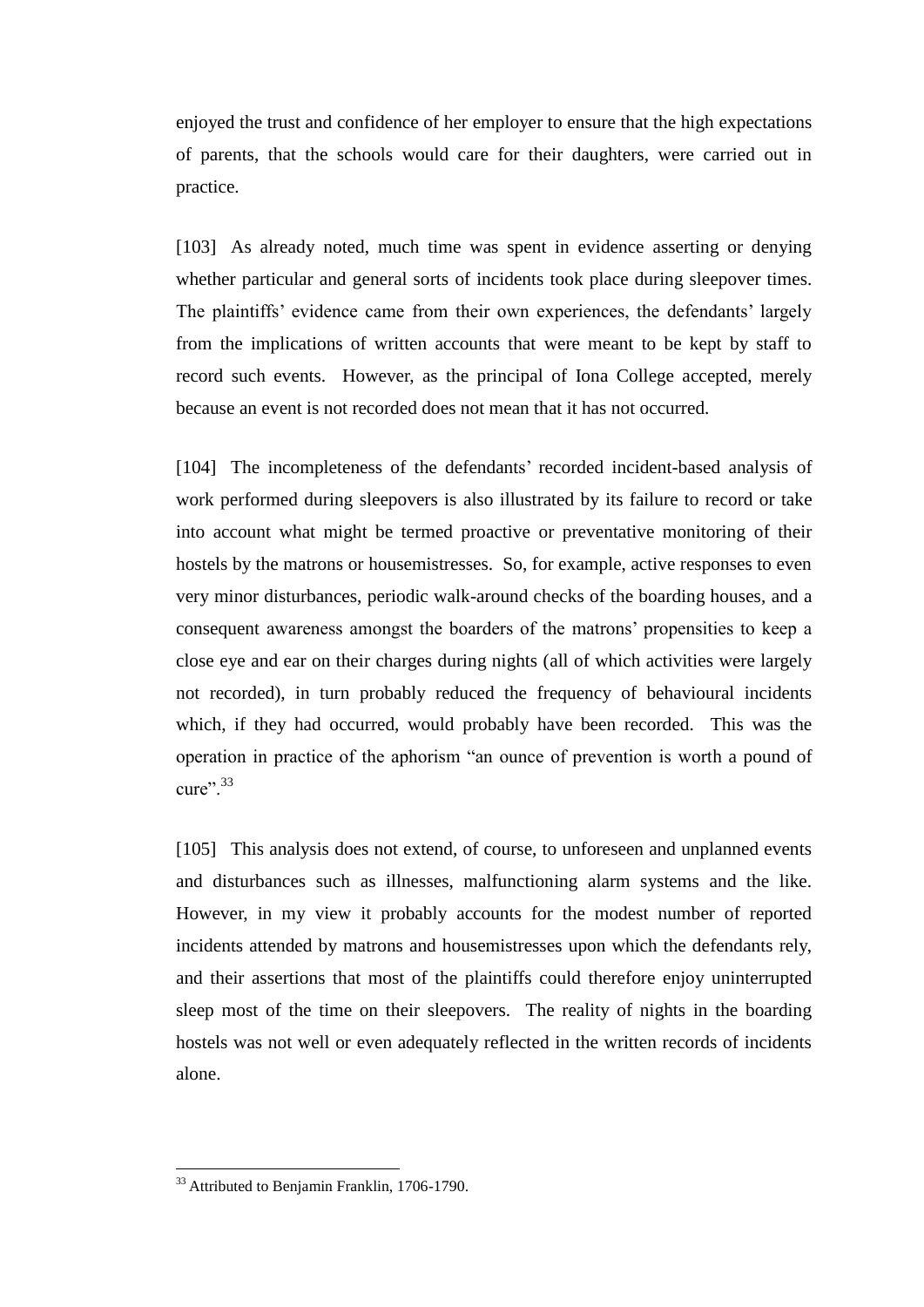[106] It is significant that no current or former matron or housemistress was called to contradict the plaintiffs' evidence about what actually occurred on sleepovers. It is not a persuasive argument that matrons' and their supervisors' daily reports, which were generally written in a deliberately positive tone, thereby tended to establish an absence of active work by the matrons and housemistresses during sleepovers.

[107] Independently of the absence of direct contradictory challenge to the veracity of the plaintiffs' accounts of these events, I found each of them to be an honest witness of truth and otherwise well disposed to her current or former employer and the role that she performed. That is not to say that the defendants' witnesses were dishonest or sought to mislead the Court. They were not and did not. However, their lack of what might be called coal-face experience, their significant reliance on the presence or absence and the contents of written records, and their understandable defensiveness of the schools as institutions which they perceived, albeit erroneously, as being under attack in the litigation, means that I prefer and accept generally the evidence of the plaintiffs about what actually occurred during sleepovers.

[108] That is not to say that all plaintiffs experienced incidents requiring their attention on all sleepovers. As the defendants say, correctly, many of the incidents related by the plaintiffs probably involved the same group of students and sometimes on the same occasions. But I conclude that it was the proactive preventative routine activities of the matrons and housemistresses on sleepovers that meant that, despite being able to sleep lightly for parts of those sleepovers, the plaintiffs must nevertheless be considered in law to have been working during those times. They were primarily responsible for substantial numbers of teenage girls in a hostel environment. Their personal activities were significantly constrained during the relevant sleepovers. It was probably inevitable that one of the schools (Woodford House) has recently changed its supervision arrangements for boarding houses overnight and now engages night supervisors who are required to remain awake and undertake duties actively for hourly-based wages. The evidence of this change does not, of course, influence the decision to be made in this case about the historical events but it has, no doubt among other things, limited that school's liability in proceedings such as this.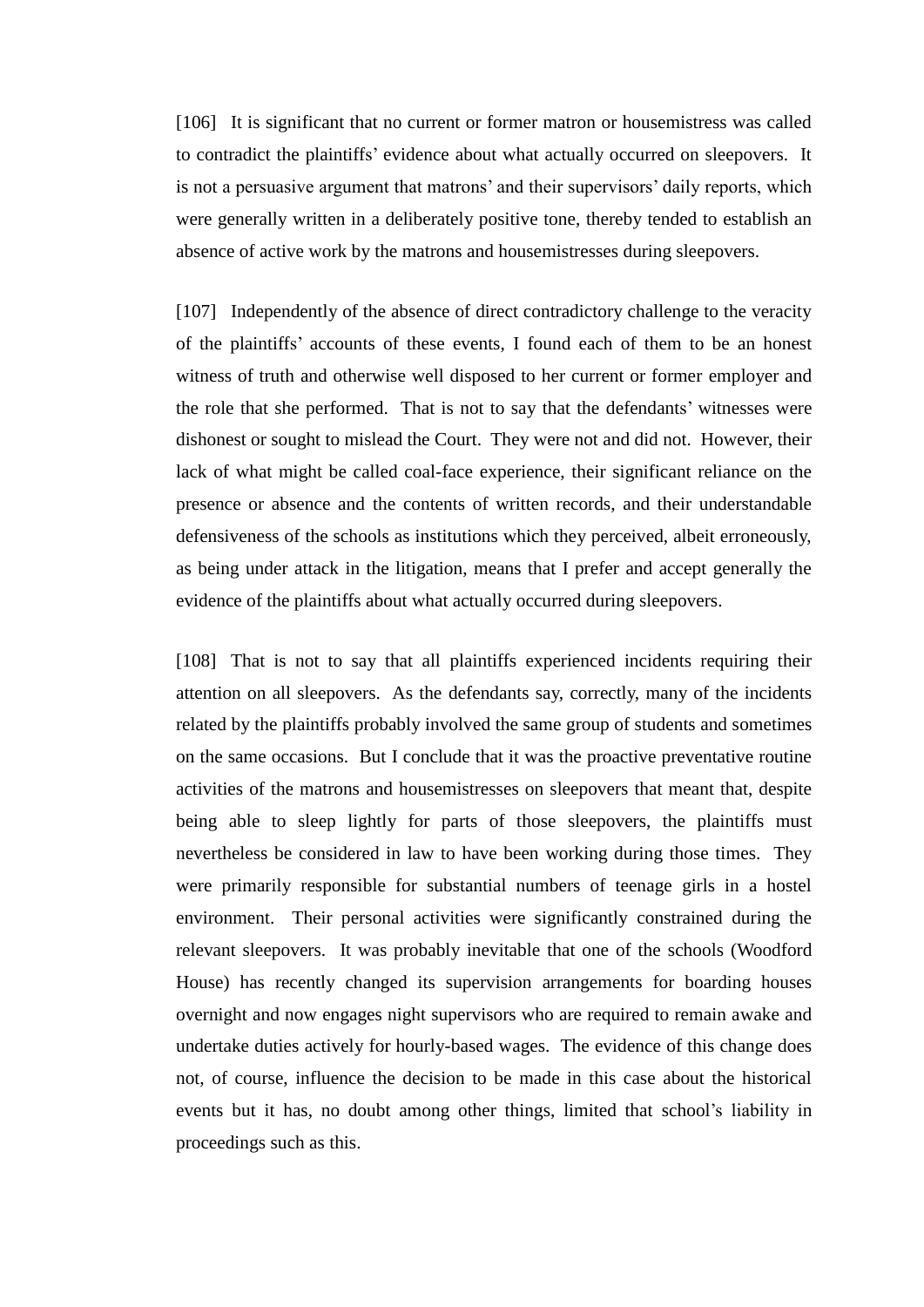[109] Although not on every night, I accept that boarding hostel matrons undertaking sleepovers were generally not able to enjoy either an uninterrupted period of sleep or to pursue any recreational activities they may have wished to during these periods. That was because of a combination of building inspections, responses to door/window alarm activations, dealing with immediate pastoral care needs of the boarders, as well as the less frequent and more dramatic events (of which their employers did become aware) including dealing with false fire alarms, conveying girls to medical centres, and the like.

[110] Common sense, also, confirms that the evidence of the plaintiffs is more likely to be accurate in the circumstances of significant numbers of teenage girls (12 to 18 years) living away from their homes in a structured environment. In the case of Iona College, the boarders numbered 165, the vast majority of whom lived in a single hostel and, in the case of Woodford, boarders lived with others in their age groups in five separate hostels (or "houses"), each containing up to about 50 boarders.

### *Restrictions on the plaintiffs during sleepovers*

[111] There were a number of both formal and informal constraints imposed on the plaintiffs when undertaking sleepovers between the hours of approximately 11 pm and 6.30 am on the following day. The formal constraints were those imposed expressly by their employment agreements and the schools' own rules. What I have described as the "informal constraints" reflected the particular circumstances of a boarding house, the placement of the plaintiffs' sleeping accommodation within it, the proximity of the boarders, and the like. Examples of these informal (but nevertheless real) constraints included not flushing lavatories, speaking in a hushed voice on the telephone, and having the volume of a television programme so low as to be almost inaudible. Those were practices developed and adhered to necessarily by some of the plaintiffs in some of their accommodations to ensure that they did not disturb adjacent boarders.

[112] Express restrictions on all plaintiffs included: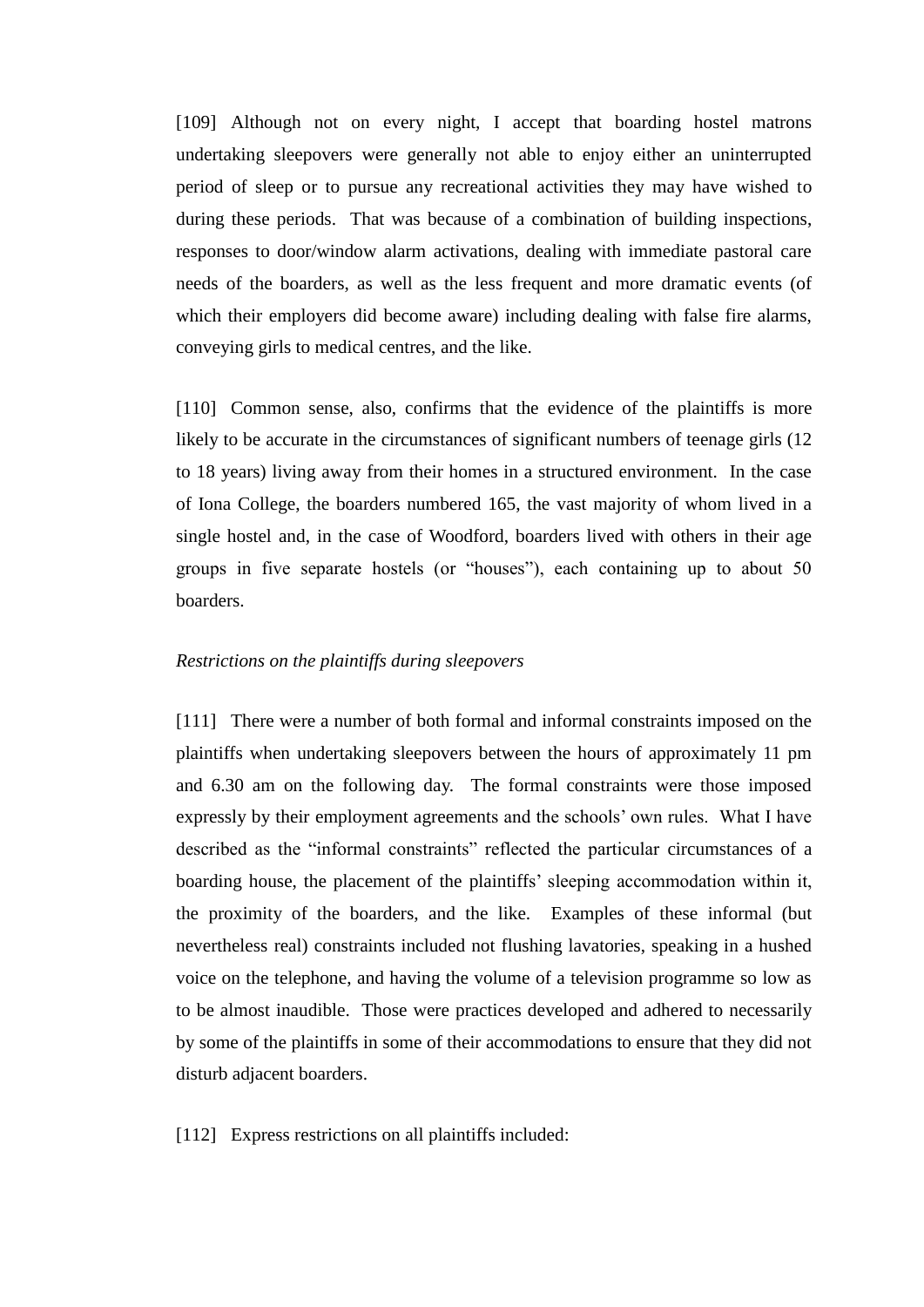- being unable to leave the boarding house during the period of the sleepover (I imagine at least without ensuring that a suitably qualified and approved substitute replace them if there was a need to leave to take a boarder for medical attention for example);
- not consuming or being under the influence of alcohol or drugs;
- complying with the school's internet use protocols for boarders; and
- not having visitors during sleepover periods and, in one case, in respect of work visitors, at all.

## *The defendants' "team" approach to sleepovers*

[113] The defendants' cases emphasised that the matrons or housemistresses were members of teams of staff at the schools which dealt with issues that arose in boarding hostels in a way that engaged the appropriate expertise and resource for any particular issue. This was connected to a submission that the appropriate roles of the matrons/housemistresses were preliminary or in the nature of an initial triager in most cases including at nights when they were, in effect, only the first responders to issues that arose.

[114] It appeared that there was a belief by the defendants' witnesses, at least in the case of Woodford, that a matron's involvement in any issue that arose (including during sleepovers) would not need to exceed 30 minutes. That was in the sense that the issue would either be sufficiently minor to be able to be resolved by the matron/housemistress within that period or, if it required attention beyond that initial 30 minutes, then another or others should be called in including, in a hierarchy, boarding house management, the principal or the deputy principal.

[115] That expectation and the 30 minute time limit was not, however, either one that was shared by the plaintiffs or, in many cases, had been communicated to them, whether in writing or otherwise. It was not, for example, contained in the plaintiffs' job descriptions or other written detail of how they were to perform their work. I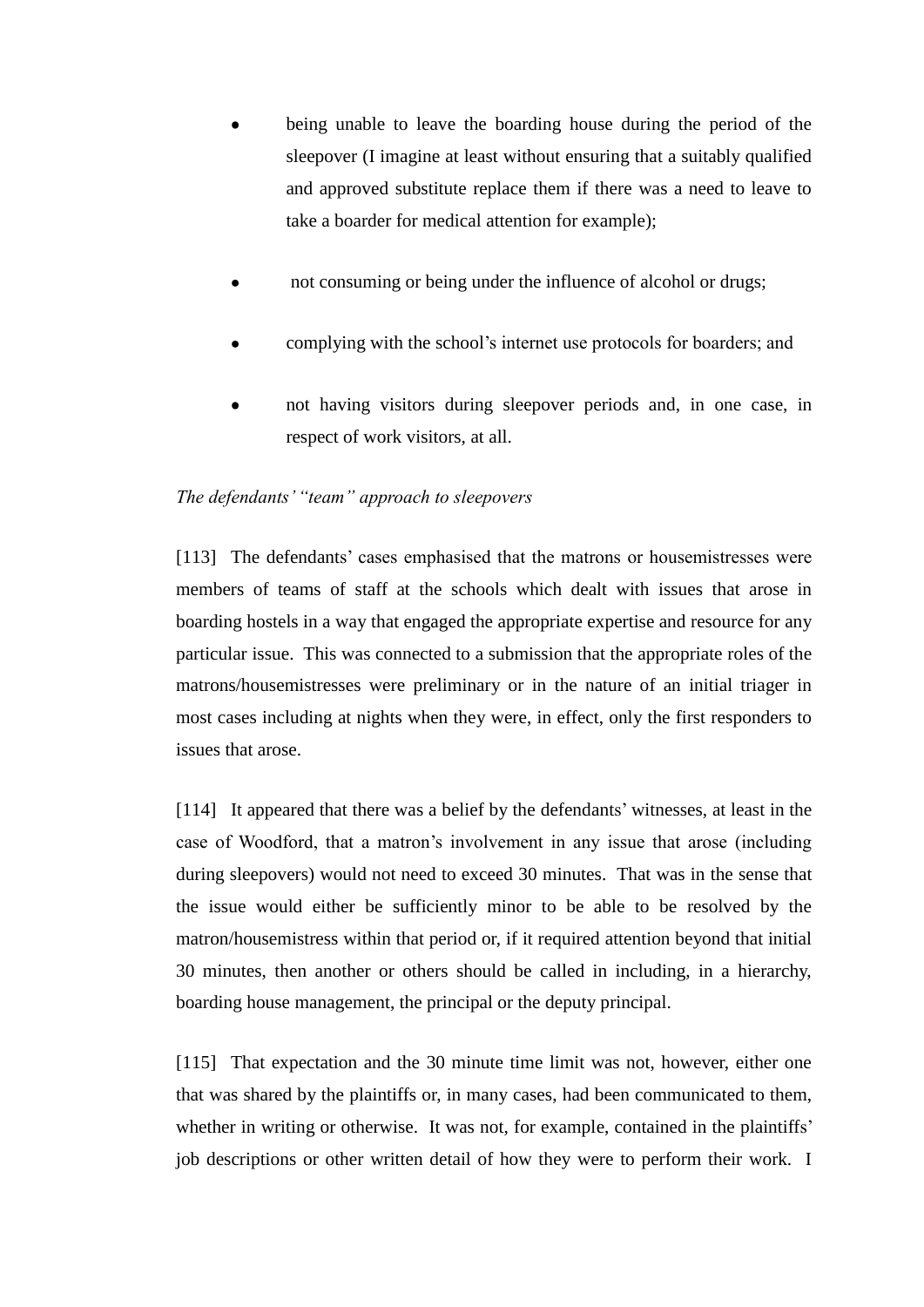find it did not occur, at least commonly, in practice. That is not to say that some incidents and other callouts were not able to be dealt with within that period. Some were, and others were not, but those in the latter category rarely required the immediate attention of the managers.

[116] This expectation by the employers was also associated with their employment agreements to pay flat fees for callouts during sleepovers. This was that any particular callout during a sleepover would probably not occupy much more than 30 minutes, at least of the matron's or housemistress's time, although allowing for the possibility of longer attendances as the evidence establishes did occur from time to time.

[117] Whatever may have been the employers' expectation of matrons' or housemistresses' attendances to incidents during sleepovers as their witnesses asserted in evidence, I find the reality was often otherwise. The plaintiffs turned out to incidents, both serious and minor. Although the result of these in some serious cases was a referral on to further expertise such as counselling on the following day, it was relatively rare that boarding hostel management and even rarer that the schools' principals or deputy principals would be called out to other than a very serious incident during a sleepover period. Many attendances by the plaintiffs during sleepover periods exceeded 30 minutes' duration and multiple attendances sometimes occurred on some sleepovers, often to follow up on an initial incident. Again, the reality of the workplace differed in practice from what the defendants said were their expectations.

### **The applicable employment or collective agreements**

[118] There are many different employment arrangements at issue in this case, not only as between the two schools but as between individual employees and even as between the successive individual employment agreements of each employee. There are, however, a number of factors common to all of the plaintiffs which are relevant to this proceeding: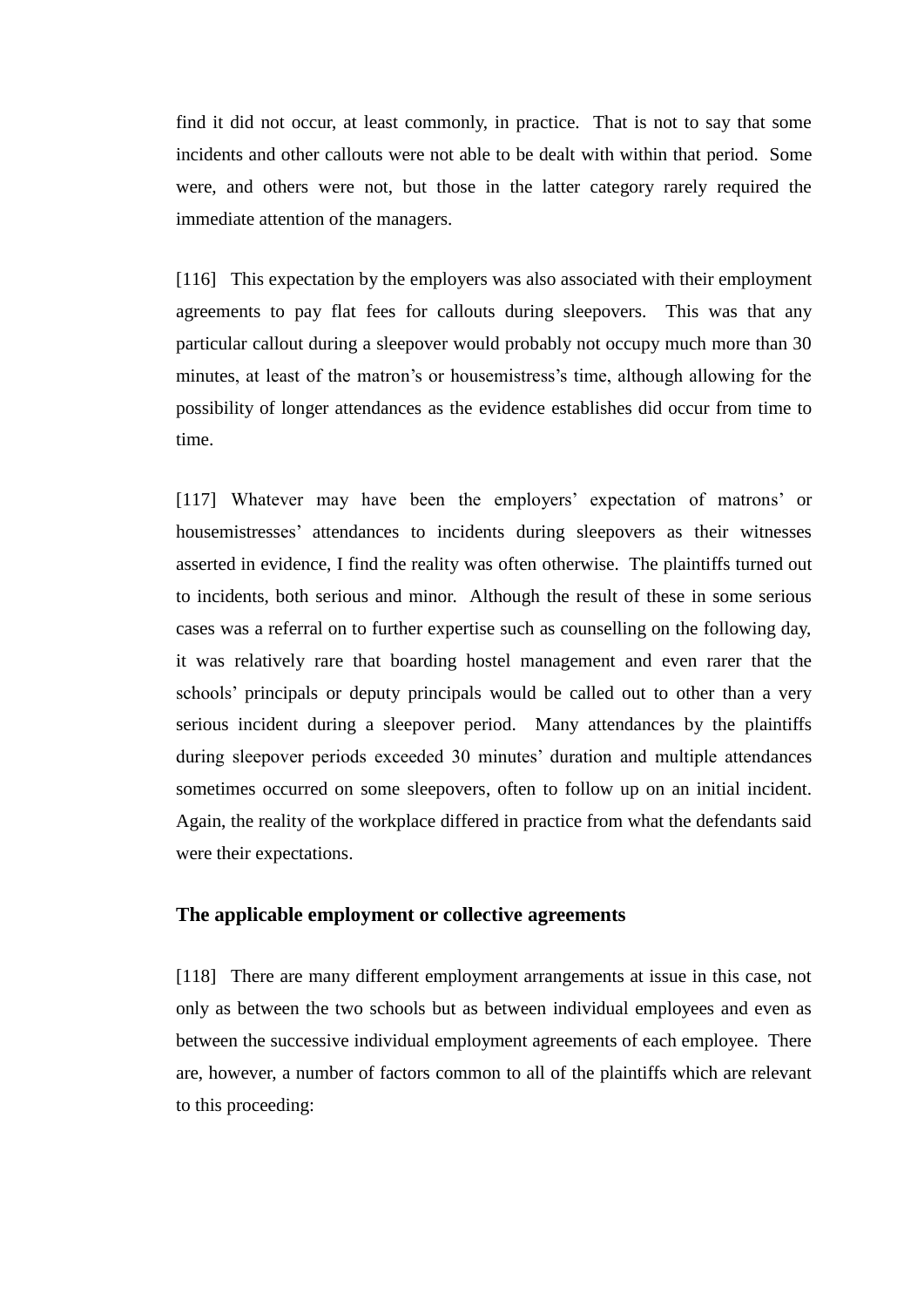- Except in a few cases of early individual agreements and where there has recently been coverage under a collective agreement (with which I will deal separately), each plaintiff's remuneration was expressed an annual salary.
- Each plaintiff's agreement included a term allowing for board, food and other consumables that was identified but was not a part of her annual salary.
- Each plaintiff's remuneration was paid monthly or fortnightly in arrears, being calculated as one-twelfth or one-twenty-sixth of her annual salary before deductions.
- Each plaintiff's hours of work were specified either precisely or by allowing the employer to determine more or fewer hours of work on any particular occasion in circumstances that varied unpredictably.
- Each plaintiff could be expected to be called on to provide ad hoc services such as examination supervision duties for additional remuneration calculated by reference to the employee's annual salary.

# *The Iona College plaintiffs' contractual provisions*

[119] Four of the plaintiffs worked at Iona: Ms Maree, Ms Exeter, Ms Colbert and Ms Hocking. With one or two minor exceptions, decision of their claims will turn on the contents of a materially identical form of individual employment agreement the example of which, for the purpose of this judgment, is Ms Maree's 27 April 2009 agreement. Its material provisions included the following.

[120] What were said to be the employee's "minimum hours of work" were set out in sch A to the agreement. These were also labelled "the ordinary hours". Schedule A also referred to hours of work labelled "the additional hours". These were said to be hours of work in addition to the ordinary hours which needed to be performed at busy times and to otherwise complete the matron's work where this could not be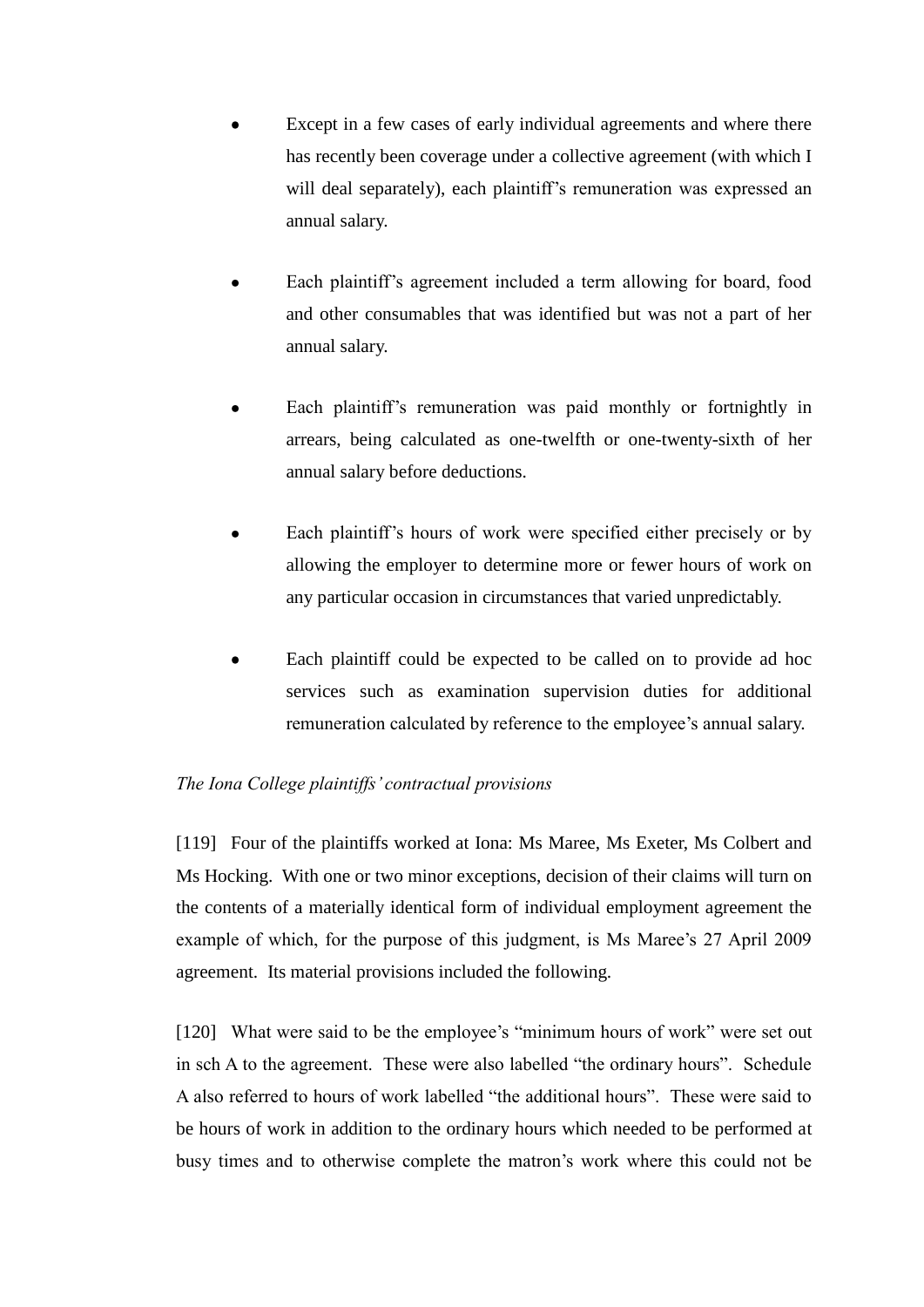completed within those ordinary hours. Schedule A, by reference to "the current Boarding House Roster" defined when the ordinary hours of work would be performed. This roster was a school term-long document published in advance which set out, over the days of each week, the hours to be worked on each day, when sleepovers were to be worked and, on those days when no work was allocated, indicated the employee's days off. It follows that sleepovers were not "additional hours" referred to in these agreements. They were what might be called rostered attendance periods although not considered by the defendant to be either "ordinary" or "additional" hours of work.

[121] Ms Maree's 2009 individual employment agreement provided that her annual leave would be the minimum statutory entitlements under the Holidays Act 2003 and that these were to be taken during the school's holidays. Annual leave was to be paid at ordinary rates of pay.

[122] Ms Maree's 2009 individual employment agreement required her to sleep in the school's boarding house except when she had an "official" night off when she could choose to sleep off campus. Although there was neither definition of what was an "official" night off, nor any other provision that might have assisted in defining this, I infer that these were nights, according to the relevant boarding house roster, when Ms Maree was not scheduled to work either until 11 pm as part of her ordinary hours, or on a sleepover. Accordingly, Ms Maree was required to be present in the boarding house for her rostered sleepovers. There was also a provision requiring Ms Maree to perform additional sleepovers to ensure that there was a sufficient minimum number of matrons on the boarding house premises at night.

[123] The evidence establishes that at the relevant times there would always be at least one matron on a sleepover in the school's main boarding house and one at its separate and smaller gatehouse hostel for Year 13 pupils. The boarding house rosters scheduled three sleepover matrons for both boarding houses on week nights and two sleepover matrons at weekends. The number of boarders in the Iona boarding houses was about 150 in the main boarding house and up to 50 in the Year 13 gatehouse hostel.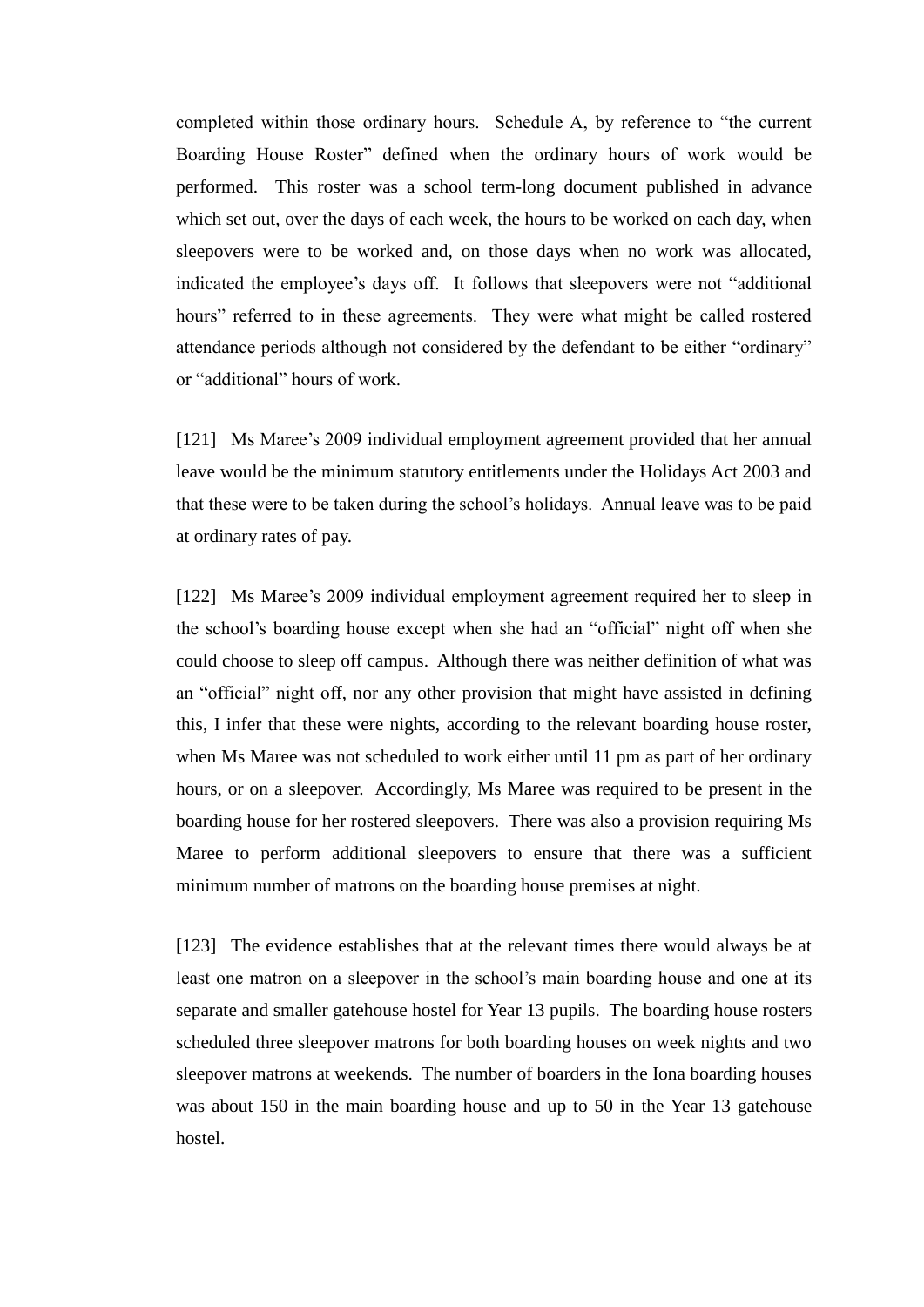[124] Any payments for the rostered sleepovers (numbering between about five and seven per fortnight) were considered by Iona to be included within the annual salary paid to the matrons. There was, however, an informal (and perhaps later, formalised) practice of paying a matron a flat payment of \$25 per sleepover for any non-rostered extra sleepover performed.

[125] Matrons' meals were provided by the school at times when the hostel kitchen was open and matrons were on duty including supervising pupils in the dining room. At other times, the matrons were expected to provide their own meals and, in some cases, an allowance towards the costs of these was provided.

[126] The following are applicable to the individual circumstances of the Iona plaintiffs.

[127] As in the cases of the other Iona employees who were employed after 30 January 2012, Ms Exeter has no claim in respect of sleepovers because revised individual employment agreements executed by those staff in late 2011 ceased the practice of sleepovers being performed by matrons.

[128] Ms Colbert's relevant terms and conditions were the same as those of Ms Maree and Ms Exeter.

[129] Ms Hocking was covered by two relevant individual employment agreements with Iona College, her third (dated 11 November 2011) having discontinued the practice of sleepovers. Ms Hocking's first individual employment agreement was dated 18 October 2006. This provided that she was to be paid an hourly rate of remuneration of \$13 and a flat rate of \$25 per sleepover for working non-rostered (ie additional) sleepovers. The evidence indicates that Ms Hocking performed up to seven sleepovers per fortnight, generally three in one week and four in the other week. This meant that Ms Hocking worked up to 127 hours per fortnight, although she was paid for only 80 of those hours. Ms Hocking's second individual employment agreement dated 7 February 2007 was materially identical to Ms Maree's.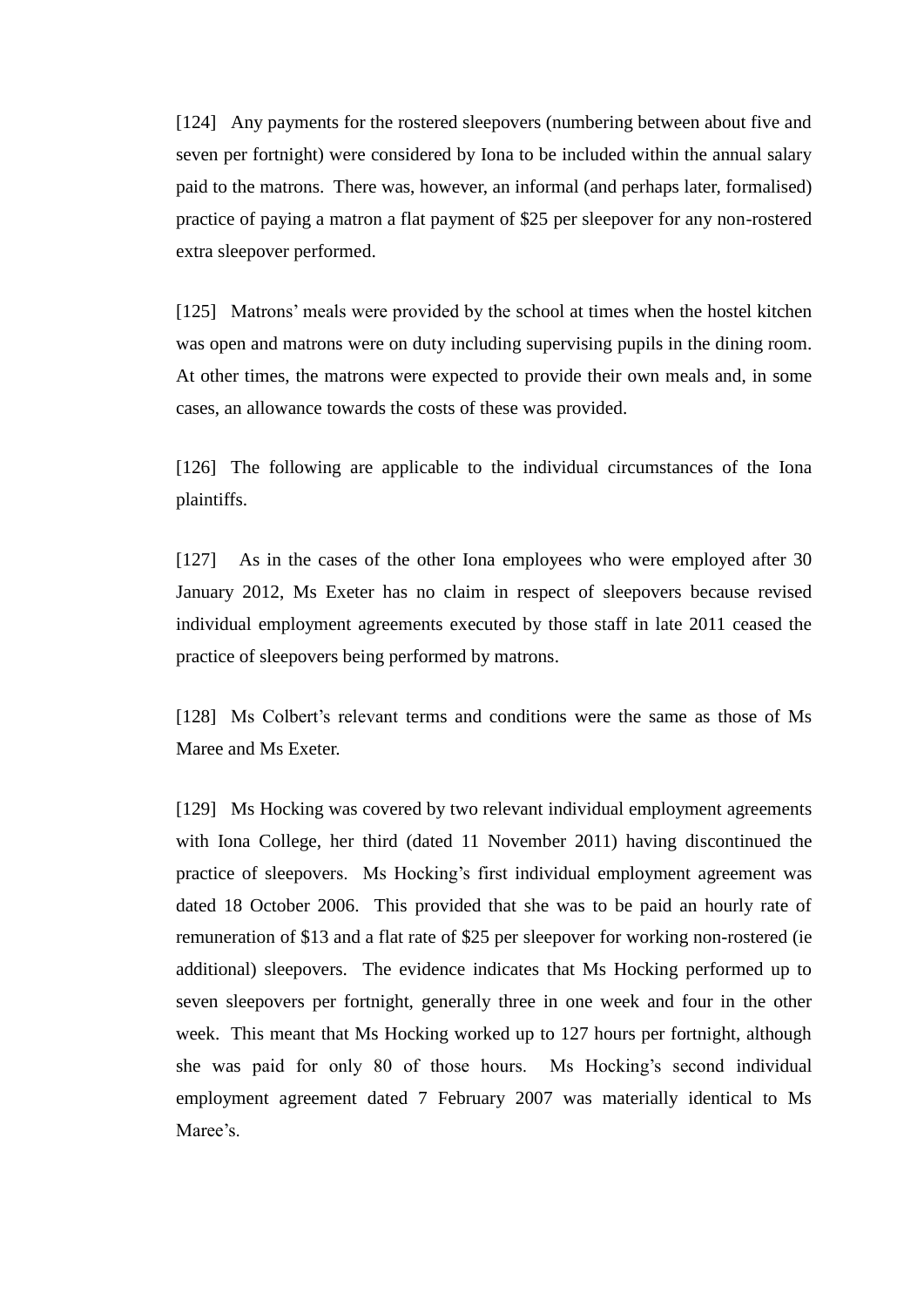[130] As in the case of Ms Maree and Iona, I propose to use Ms Needham's terms and conditions of employment which were common with those of a number of the others of the Woodford House plaintiffs, to illustrate the relevant terms and conditions. Ms Needham's first individual employment agreement provided for her "part-time salaried" employment commencing on 12 December 2006. Her hours of work were "for the duration of each Woodford school term as set out in the Woodford House Term Events Card". Ms Needham was permitted to leave the school during term breaks and "Exeat periods" after her duties were completed to the satisfaction of the boarding manager. Her hours of work when on duty were set out in the agreement's attached job description. Clause 7.3 provided:

At night, outside the hours specified in Clause 7.2 …, the Housemistress may be required to attend to the needs of students or requests from the Boarding Manager or Principal when required.

[131] The "salary package" set out in the agreement included remuneration, the value of accommodation, meals and electricity when on duty, and was said to properly remunerate Ms Needham for the specified hours of work and additional attendances under cl 7.3 "as may occur from time to time".

[132] The attached job description provided that the employee was to be "available" to the girls at all times and hence, is resident in the House when on duty". Days off were to be negotiated annually in advance between Ms Needham and her employer: the latter undertook to always endeavour to meet individual preferences although could not commit to satisfying these.

[133] Ms Needham's job description's hours of work were specified as being:

Rise by 6.30am. Retire after House is settled and has been checked (between 10.30pm and 11pm).

Opportunities to leave school premises on duty days are between 8.35am and 2.45pm on week days. A half day off duty will be given to those working during weekends, subject to the availability of three Housemistresses being on duty and the number of boarders present being less than 60. Alternatively, a minimum one hour off duty will be rostered on each of those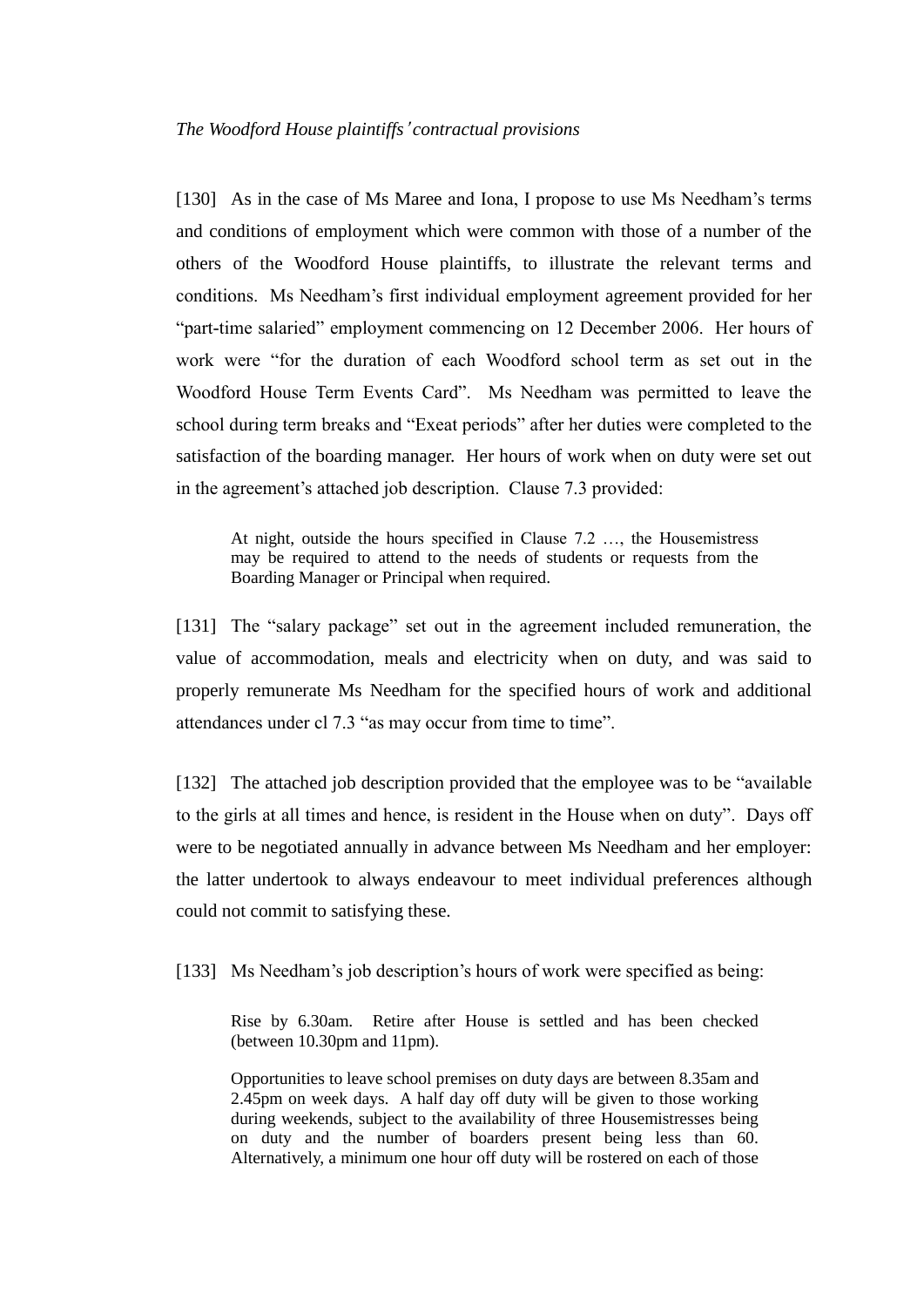days. Full time staff to have their day off on the long weekend as per usual. The Relieving House Mistress to lock up and see the girls off.

[134] Ms Needham's hours of work for which she was remunerated by her salary included the required sleepovers.

[135] This first agreement covered Ms Needham's employment at Woodford House from 19 July 2006 until mid-March 2012 when she resigned to take up employment elsewhere. However, as from 1 February 2009 it was modified necessarily by the relevant provisions of the Woodford House Collective Agreement between the Trust Board and the Service and Food Workers Union Nga Ringa Tota Inc (the SFWU). Under that collective agreement, employee remuneration was defined in its third schedule, being made up of a specified annual salary "and the value of PAYE on the assessed value of accommodation, and/or food and electricity as determined from time to time". Clause 14.1(a) relating to remuneration continued:

… For the purposes of payroll administration, the value of these assessed benefits and the PAYE thereon is shown on the employee payslips as an allowance provided by the employer. The assessed benefit is shown as a deduction to the employer and the PAYE on the assessed benefit is included in PAYE deductions which the employer pays to IRD. The specified salary is not affected by these transactions.

[136] Clause 14.1(b) provided: "The remuneration shall be deemed to fully compensate the employee for all time worked and services rendered pursuant to this collective agreement."

[137] Clause  $14.1(c)$ -(f) provided:

- (c) Employees shall be paid the amount set out in Schedule Three based on an assumed 40 working week school year. This 40 weeks includes bed making days at the commencement of each term, professional development days and attendance at final assembly and prize giving. In addition employees will be paid for 4 weeks annual leave paid on the basis of the amount earned over the 40 weeks worked i.e 8%. This equates to 44 paid weeks per year. In addition employees will be paid any extra for working statutory holidays during school terms plus days in lieu for having worked on statutory holidays.
- (d) Payment of the above remuneration will be annualised and paid over 52 weeks. The employer will calculate each week's pay on the basis of the anticipated average weekly pay over the 40 weeks actually worked and will make any necessary adjustments at the end of each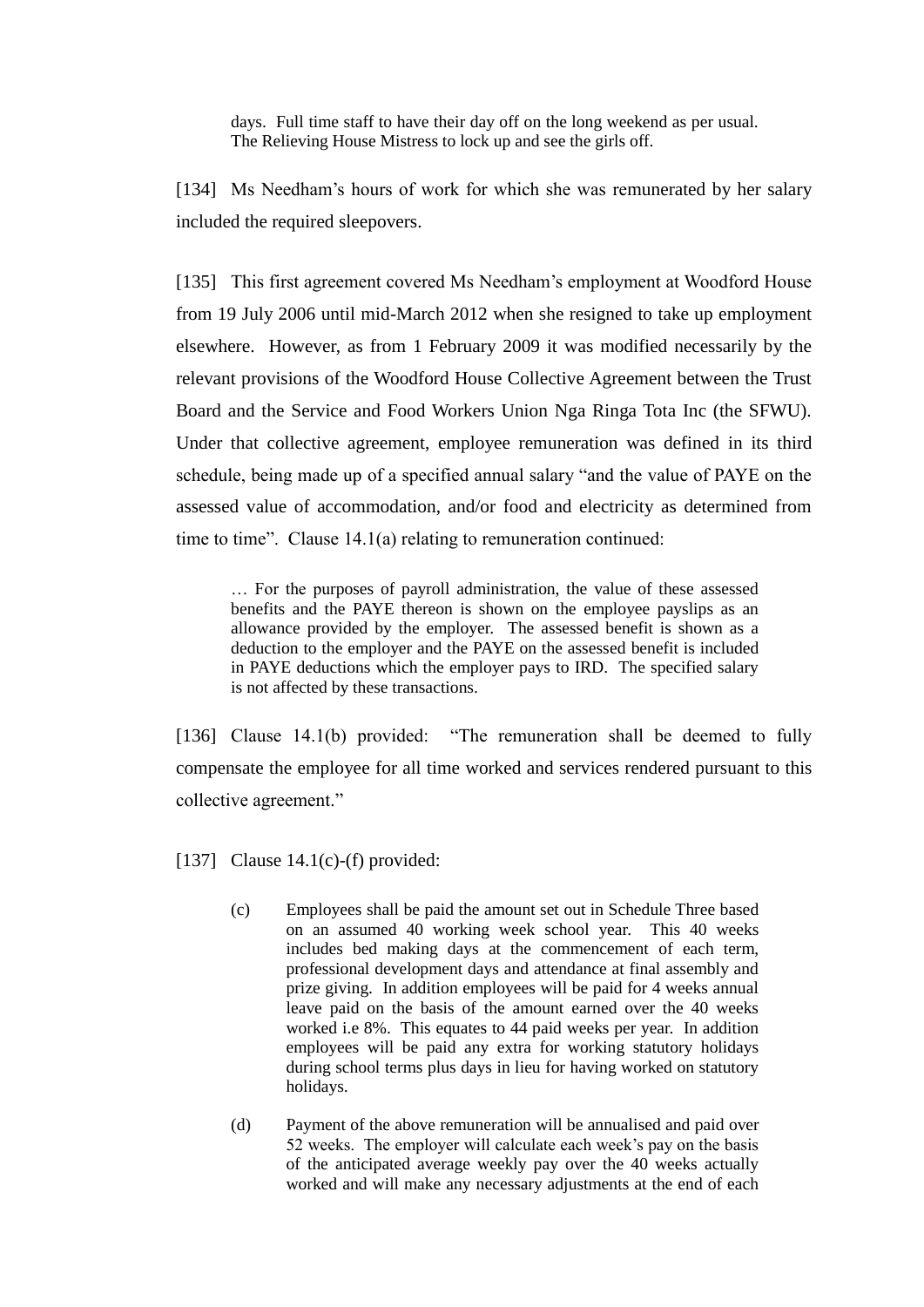school term or as in the employer's discretion is required for accurate calculation.

- (e) The school year is divided into 4 terms. One week's annual holiday pay will be paid at the end of each school term as per paragraph 20.1 of this agreement.
- (f) For the avoidance of doubt 8 weeks of each year  $(52 44$  paid weeks) shall be regarded as leave taken without pay.

[138] Clause 14.3 ("Call Out" Allowance) provided:

Where an employee covered by this Agreement is required to attend to a student between 11pm and 6.30am in the course of her employment she will be paid the sum of \$15 for each said "call out" on the understanding that each "call out" shall be no more than one hour. In the event that the "call out" lasts for more than one hour the employee will be paid a further \$15 for each hour or part thereof worked by the employee.

[139] From this provision it is possible to discern that sleepovers (which cover the same period as the call-outs) were not paid for separately but were incorporated in the hours worked and Ms Needham's annual salary. There was no specific provision in the collective agreement for sleepovers.

[140] In contrast to the position at Iona, the Woodford House Collective Agreement provided that employees were not entitled to remain in their school accommodation on days off or during school holidays, and that they were only entitled to such accommodation or meals if those were "necessarily incidental to the discharge of the employee's duties (cl 16.4).

[141] The generic job description for the Woodford House plaintiffs covered by the collective agreement affecting hours of work is the same as that which was set out in Ms Needham's earlier individual employment agreement. So too were the weekday daily routines requiring staff to be on duty from 6.30 am until 8.30 am and again from 2.45 pm until (approximately) 11 pm.

[142] The collective agreement's third schedule "Employee Particulars" provided, generically, for an "Hourly rate [of] \$12.75 per hour for week days and \$13.40 per hour for weekends [and] ... \$20.00 (gross) per night for every night the employee stays overnight in the course of her employment and as a requirement of the employer". The third schedule also provided that the employees' hours of work were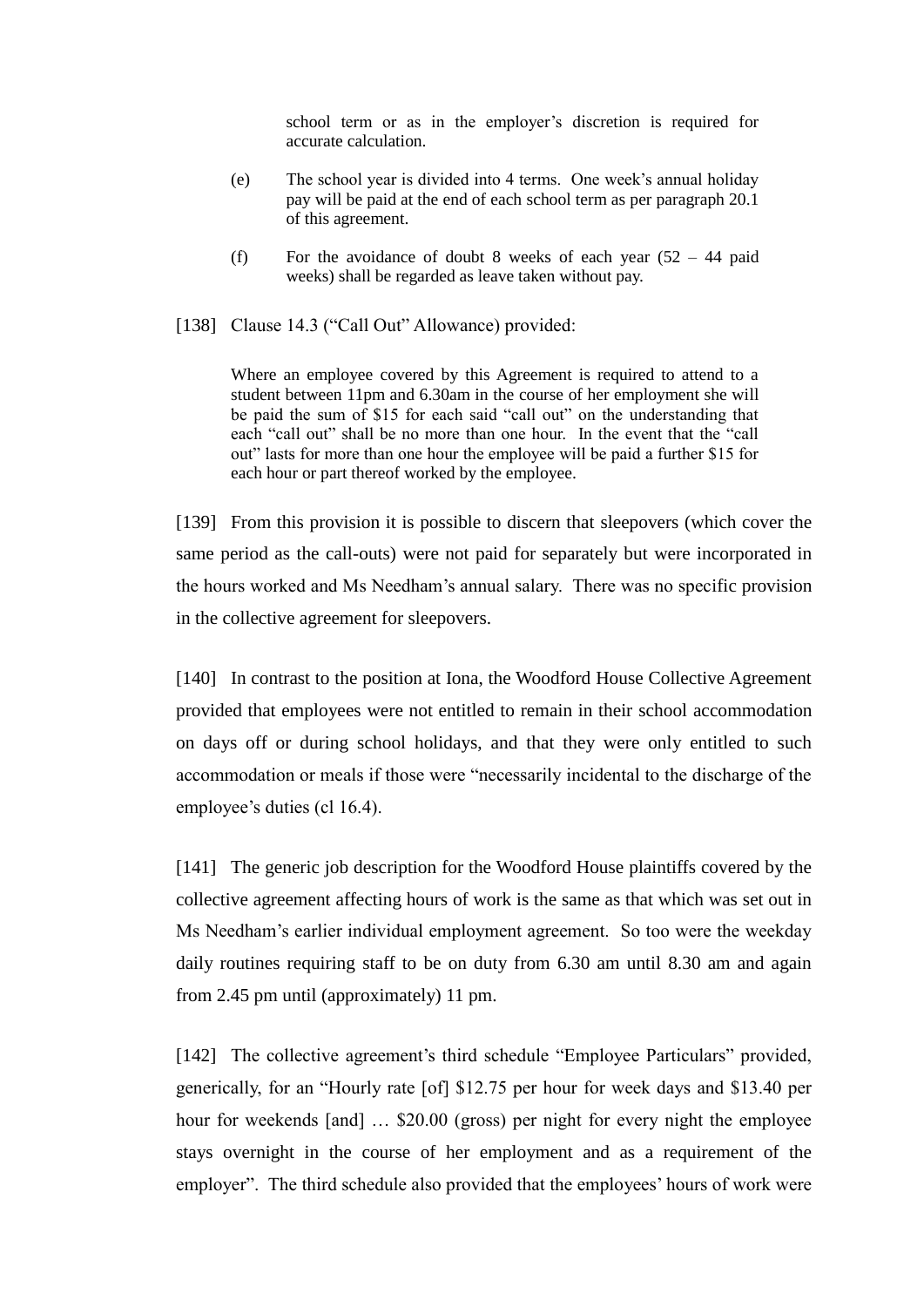to be provided in the job description appended to the collective agreement, the House staff routine sheet appended to the collective agreement, and "Any roster posted from time to time".

[143] I again deal with the provisions for Woodford House employees other than Ms Needham. Mrs Law worked as a house matron at Woodford House from 22 April 2010 until the date of her resignation on 25 January 2012. She was employed there for seven school terms as a full-time house matron working five nights per week during term times. She was on duty from 4 pm on a Sunday until 8.30 pm on the following Friday morning. This period included five sleepovers from 11 pm until 6.30 am the following morning. Actual duty times were from 2.30 pm or 3 pm until 11 pm, sleepover from 11 pm until 6.30 am the following morning, and then from 6.30 am until 8.30 am on that following morning.

[144] Mrs Law was initially engaged on a brief form of individual employment agreement on a salary of \$29,828 per annum based on a 40 week working year but payments under which were made over 12 months and paid monthly in arrears. The salary included "an allowance for working weekends" and provided that "Accommodation and meals are provided for your days on duty". Mrs Law subsequently became a member of the SFWU and it was the terms and conditions of the collective agreement which have been summarised in relation to Ms Needham, that applied to her employment thereafter.

[145] The Woodford House plaintiff Ms Thomsen was engaged under two forms of employment agreement. The first was an individual employment agreement under which she held the role of a relieving part-time waged housemistress. Her gross rate of pay was "\$13 per hour, including holiday pay" with her hours of work being "on an as required basis during the Woodford school term as set out in the Woodford House Term Events Card". Clause 7.2 of this agreement provided that, when on duty, Ms Thomsen's hours of work were 6.30 am until 8.30 am and from 2.45 pm until 11 pm daily but "not necessarily the full extent of those hours each day worked". Clause 7.3 of her employment agreement provided: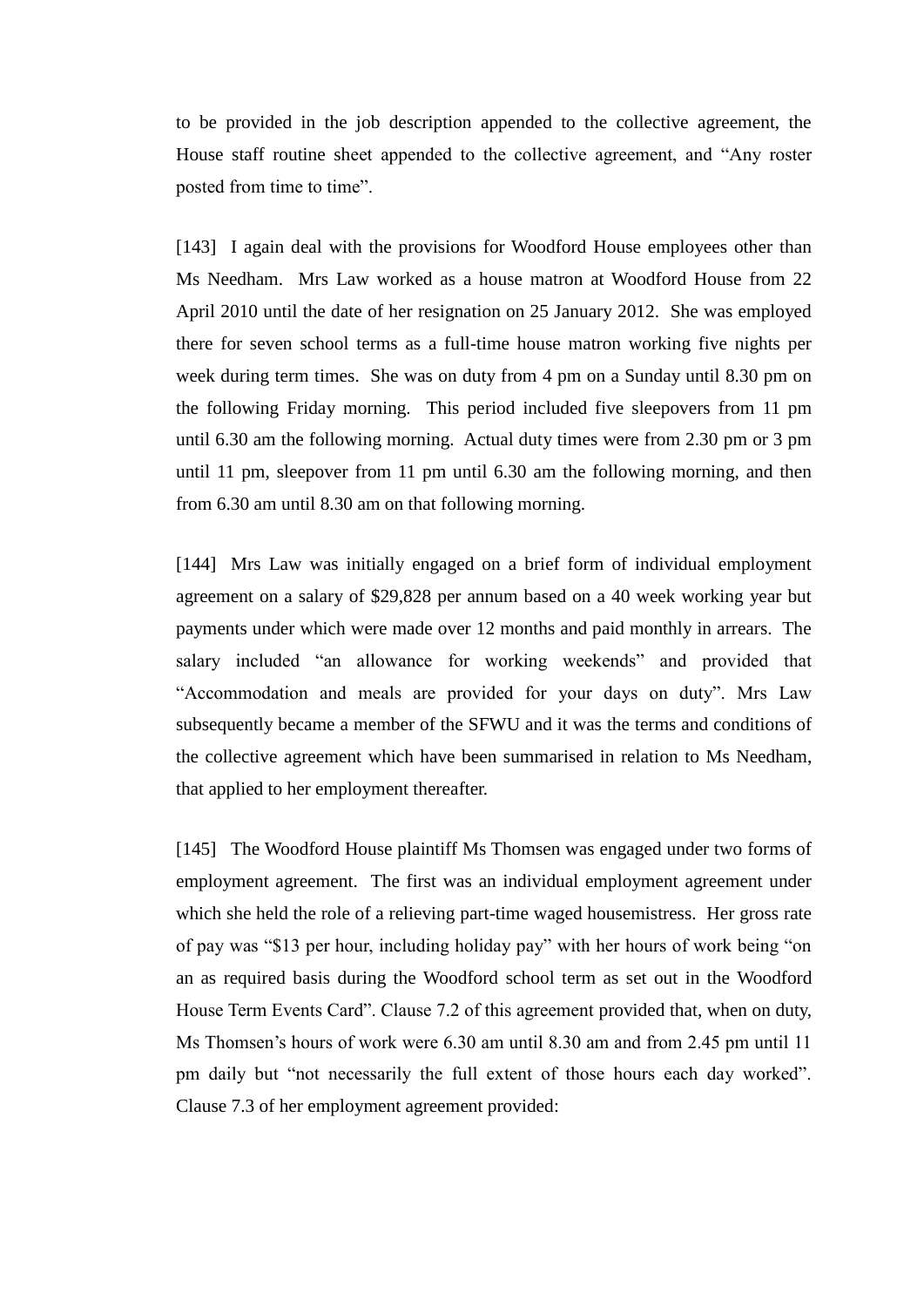At night, when sleeping in a boarding house, outside the hours specified in Clause 7.2 above, the Housemistress may be required to attend to the needs of students or requests from the Board Manager or Principal when required.

[146] As to remuneration, cl 8 of Ms Thomsen's agreement provided that her hourly rate of pay for each hour of work performed would be paid weekly in arrears. Except for additional attendances on boarders at night which were to be paid at the same hourly rate, the \$13 per hour remuneration rate was "deemed to fully compensate the Employee for all time worked and services rendered".

[147] On 1 February 2009 Ms Thomsen was engaged on the collective employment agreement, the relevant provisions of which have been set out in relation to Ms Needham.

[148] Woodford House plaintiff Ms Jones was employed on an individual employment agreement that was materially identical to that of Ms Thomsen, from 27 July 2007. From 1 February 2009 she, too, was employed under the collective agreement already summarised.

[149] Ms Simpson commenced employment with Woodford House on 2 February 2007 on the same form of individual employment agreement as in Ms Thomsen's case and she, too, moved to coverage under the collective agreement as from 1 February 2009.

[150] Ms Finlay was employed by Woodford House from 4 October 2004 on materially identical terms and conditions as have been summarised for Ms Needham. On 24 May 2006 Ms Finlay entered into a further form of individual agreement. This was materially identical to that of Ms Thomsen and which has been summarised earlier in this judgment. Ms Finlay also became covered by the Woodford House Collective Agreement from 1 February 2009.

[151] Ms Hocking, who also worked at Iona College at other times, was first subject to an individual employment agreement with Woodford House for the period from 27 May 2005 until a date that is unclear but was no later than 18 October 2006. Ms Hocking's first employment agreement provided, in respect of her hours: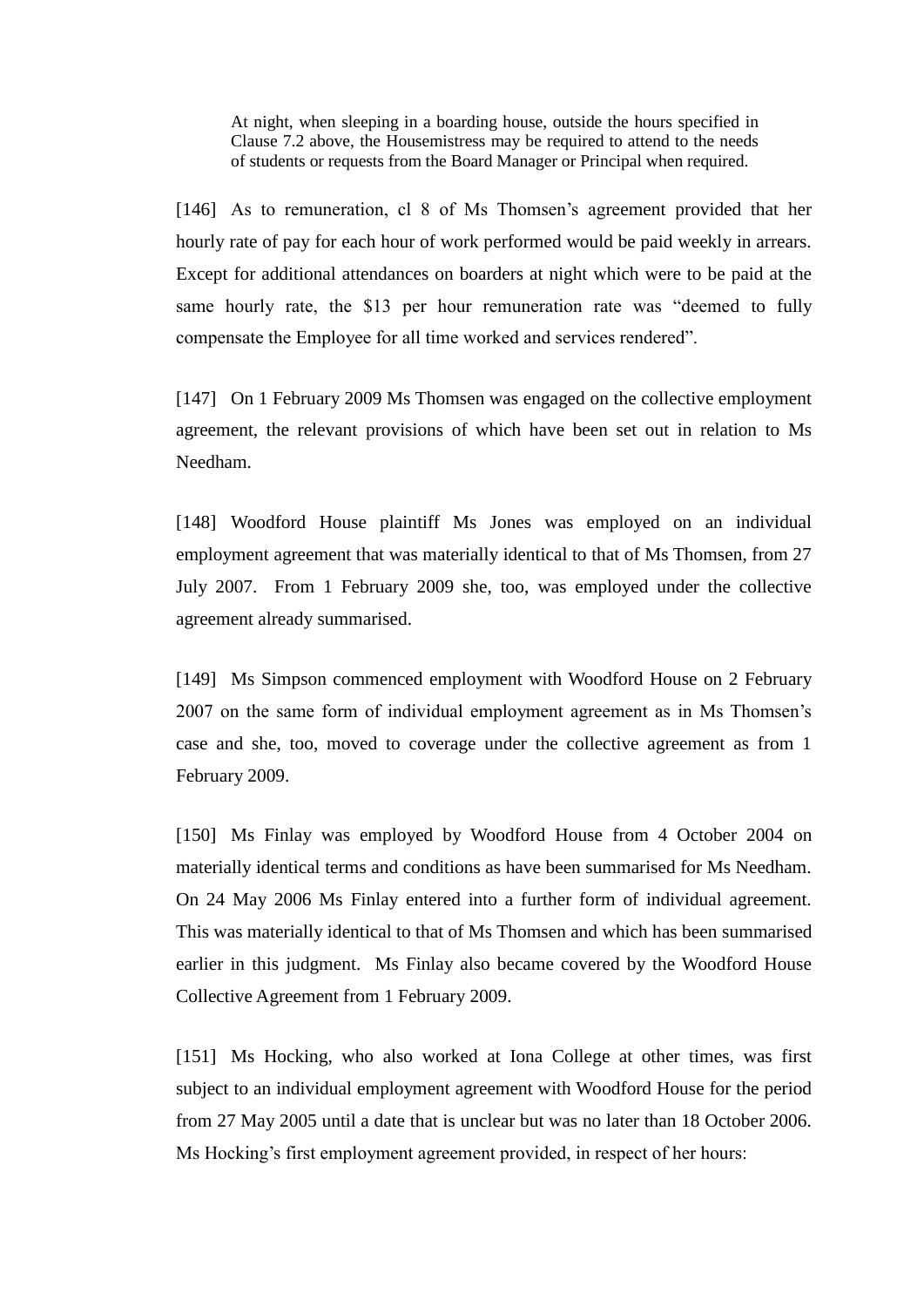As this is a salaried position, the Housemistress job functions cover 24 hours a day when on duty, if this is required. Notwithstanding that, in normal circumstances the Housemistress may leave the premises, between 8.35am and 3.00pm.

[152] As to remuneration, Ms Hocking's salary was set at \$22,000 paid monthly in arrears and "[a]ccommodation and meals are provided and Woodford House pays PAYE to Inland Revenue on the assessed value of those benefits".

[153] Ms Hocking was required to reside in a staff flat in the boarding house when on duty and was required to take her annual holidays in accordance with the Holidays Act 2003 during school breaks. In addition to the details just set out contained in her letter of appointment, the full version of Ms Hocking's 2005 individual employment agreement also provided that she would be allowed two days off each week, such days to be negotiated annually in advance with the boarding manager. As to hours of work, cl 2(4) provided particularly:

The Housemistress job functions are performed as rostered but generally between 6.00am and 8.35am and 3.00pm and 11.00pm when working Monday to Friday and up to 16 hours each day when working on a Saturday and Sunday, although subject to the availability of three Housemistresses being on duty and the number of boarders present being less than 60, the Boarding Manager will roster for each Housemistress to have half a day off on a Saturday or Sunday, or alternatively, 1 hour off on each of those days.

[154] Outside the hours just specified, Ms Hocking could be required to attend to the needs of students, or requests from the boarding manager or principal when required. As to remuneration, cl 2(8) of the agreement provided:

The value of the total salary package specified in this Agreement including remuneration and the value of accommodation, meals and electricity is intended to properly remunerate the Housemistress for the hours of work in clause 2.4 and such additional attendances arising from clauses 2.5 and 2.6 as may occur from time to time.

[155] As from 2006, Ms Hocking's annual remuneration was \$24,886 "made up of salary at \$22,000, accommodation valued for Inland Revenue purposes at \$1,443, and meals and electricity at \$1,443". Her remuneration was to be paid monthly in arrears, spread over 12 equal months.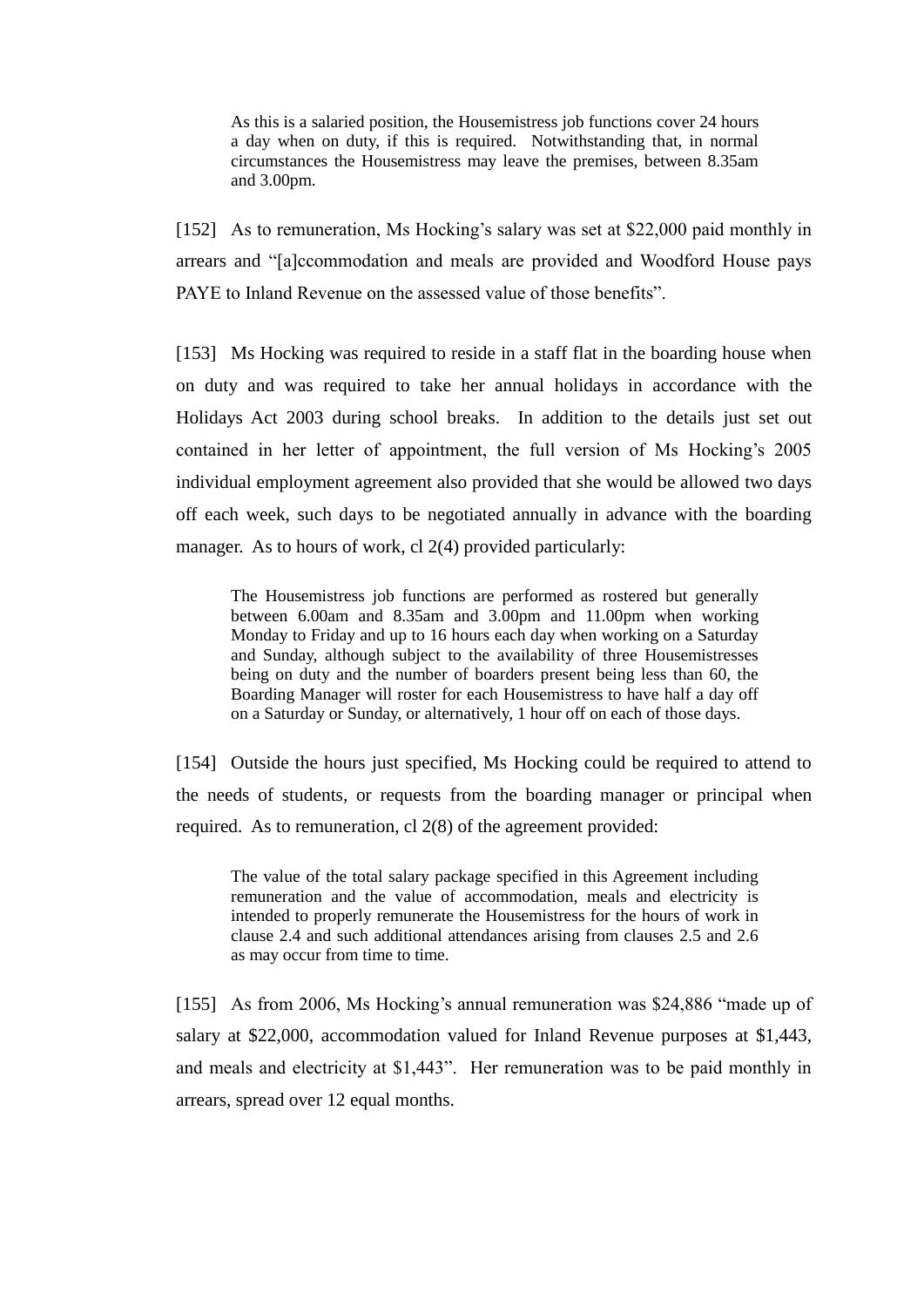[156] Finally, in the case of Woodford House, the plaintiff Ms Laking entered into individual employment agreements on 1 March 2005 and 7 June 2006 both of which provided for work during each school term and permitted her to leave the school during term breaks and exeat periods after her duties had been completed to the satisfaction of the boarding manager. Ms Laking's hours of work were to be on Mondays from 3 pm until 11 pm, on Tuesdays from 6 am until 8.30 am and from 3 pm until 11 pm, and on Wednesdays from 6 am until 8.30 am. Clause 2(3) provided:

On Monday and Tuesday nights, outside the hours specified in Clause 2.2 above, the Housemistress may be required to attend to the needs of students or requests from the Boarding manager or Principal when required.

[157] The salary package specified in the employment agreement included remuneration for both specified attendances under cl 2(2) (hours of work) and additional attendances in cl 2(3), that is sleepovers. Ms Laking's remuneration was \$9,017.50 made up of salary of \$8,140, accommodation valued for Inland Revenue purposes at \$585, and meals and electricity at \$292.50.

[158] Ms Laking's second (7 June 2006) individual employment agreement was in materially identical terms to that of Ms Thomsen already summarised above. It changed her hours of work (when on duty) to be from 6.30 am until 8.30 am and from 2.45 pm until 11 pm although the agreement confirmed that Ms Laking remained as a part-time salaried employee. The previous requirements to attend at night remained unchanged. Ms Laking's annual remuneration increased to \$10,218 made up of salary of \$9,064, accommodation valued at \$577, and meals and electricity valued at \$577. This also was to compensate her for all time worked and services rendered. The agreement also provided that if Ms Laking used the accommodation or took meals other than when she was on duty, she would incur charges for these to be deducted from her salary including \$15 per night for accommodation, \$3 for breakfasts, \$5 for lunches and \$6 for dinners.

[159] Ms Laking subsequently became subject to the Woodford House Collective Agreement as from early 2009, the relevant provisions of which have already been summarised in relation to other Woodford House employees.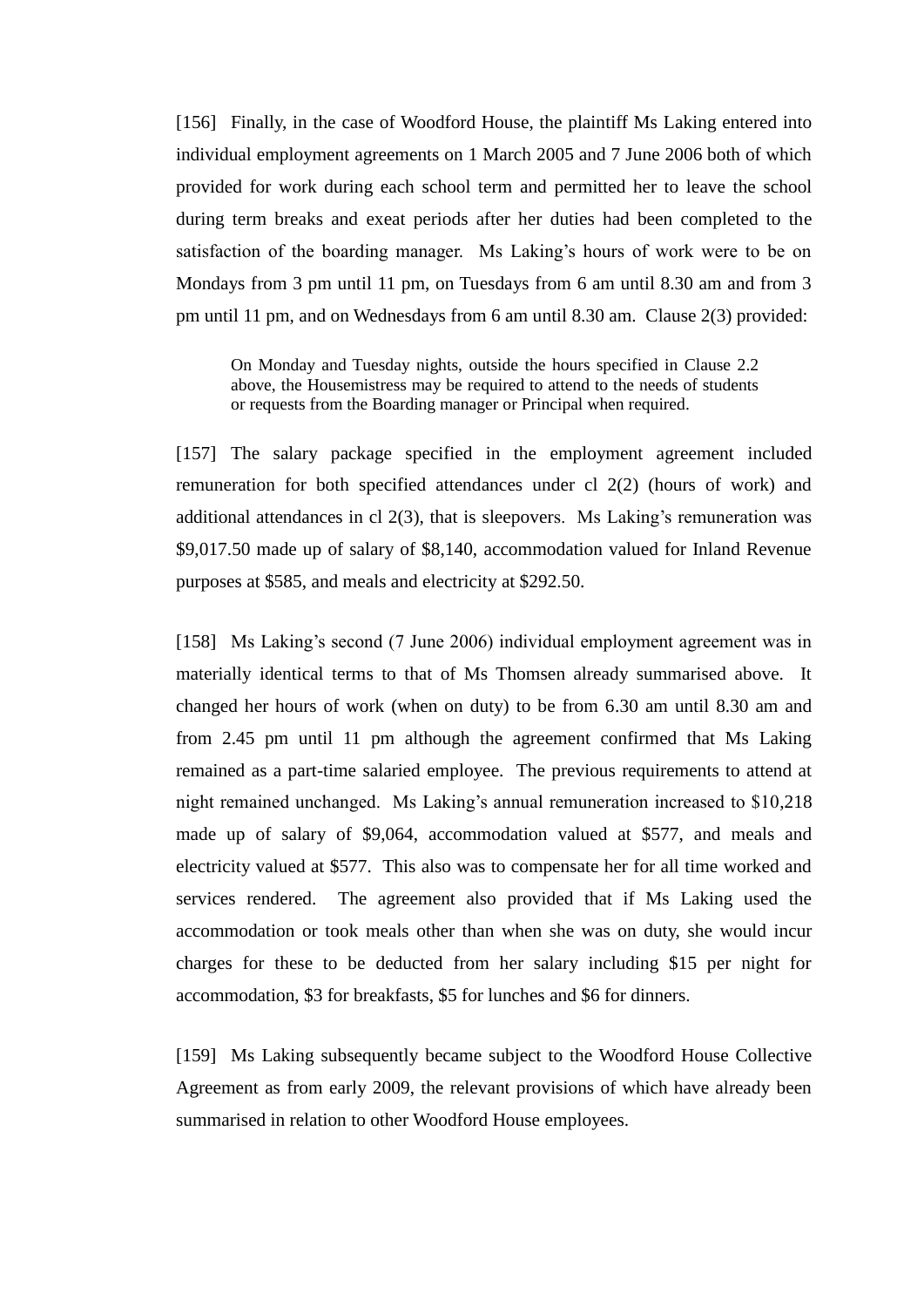# **Statutory obligations affecting sleepovers**

[160] These are relevant to the question whether matrons or housemistresses on sleepovers were working. The Education (Hostels) Regulations 2005 made under the Education Act 1989 govern school boarding hostels, including the defendants'. Minimum legislative requirements relevant to this case (with emphasis italicised) include that:

- all hostel staff are trained in fire and earthquake drills and other emergency procedures:  $34$
- regular evacuation drills are carried out;  $35$
- hostels must be managed in accordance with written policies and written operating procedures maintained by the owner, the general purposes of which must include *helping to ensure that boarders are supported in a positive learning environment*, given the opportunity to develop positively within reasonable boundaries, *feel secure and valued, have ready access to people they can trust and confide in, are supported in raising problems and issues that are of concern to them, and have ready access to, and a degree of choice about, health and other personal services they may require*; 36
- *at all times whilst boarders are present at the hostel, those boarders or staff members who supervise those boarders are supervised by a responsible person*; 37
- *hostel owners must ensure that security measures are used to prevent unauthorised access to the hostel's premises*; <sup>38</sup> and

 $34$  Regulation 48(c).

 $35$  Regulation 48(d).

 $36$  Regulation 54(2).

 $37$  Regulation 61(1).

 $38$  Regulation 61(2)(f).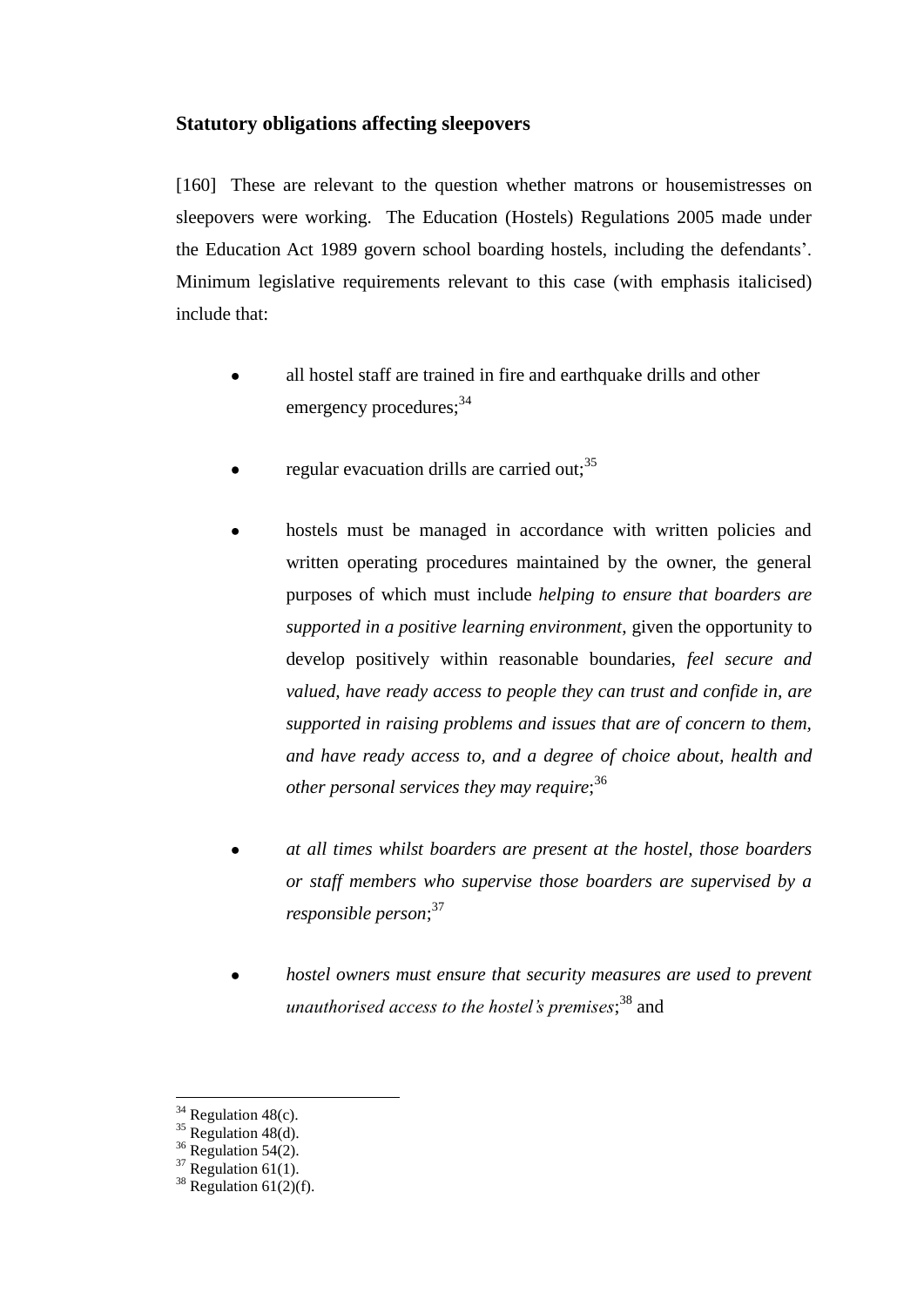the owner of a hostel must ensure that it is *at all times staffed with a ratio of staff to boarders present that ensures the safety of those boarders having regard to the numbers of them and their ages and needs, and the nature (including the locations and times of day) of their activities* and the training and qualifications of staff or other adults concerned.<sup>39</sup>

[161] Regulation 66 requires that a boarder's parent can have contact with, or access, to the boarder whenever the boarder is present at the hostel and no good reason exists to deny that contact or access. Good reasons are defined, among other things, as including, materially that, in the opinion of a responsible person, a parental visitor is exhibiting behaviour that is or is likely to be disruptive to the hostel's effective operation. Regulation 66 does not constrain visits by reference to the time of day or night.

[162] There are other similar and rigorous requirements for school boarding hostels, their management and staffing which underpin statutorily both the operational rules of the defendants' hostels and the activities undertaken by the plaintiffs in the course of their duties including at the sleepover times. These statutory requirements require, in practice, at least the immediate availability of hostel staff at all times when boarders are present, if not their constant presence in a state of awakedness.

# **Benefits accruing to the employers**

[163] Having the plaintiffs available to deal with a wide range of unpredictable occurrences at short notice had advantages for the defendants, in addition to being matters of regulatory obligation upon them. Parents of teenaged boarders entrusted the security, wellbeing, and even happiness of their daughters to the defendant schools. The schools take those responsibilities seriously and delegate them in the first instance to the plaintiffs and, more especially, during sleepover hours between about 11 pm and 6.30 am on the following day. It would be difficult to underestimate the importance of this pastoral care which the plaintiffs undertook for

 $39$  Regulation 61(3).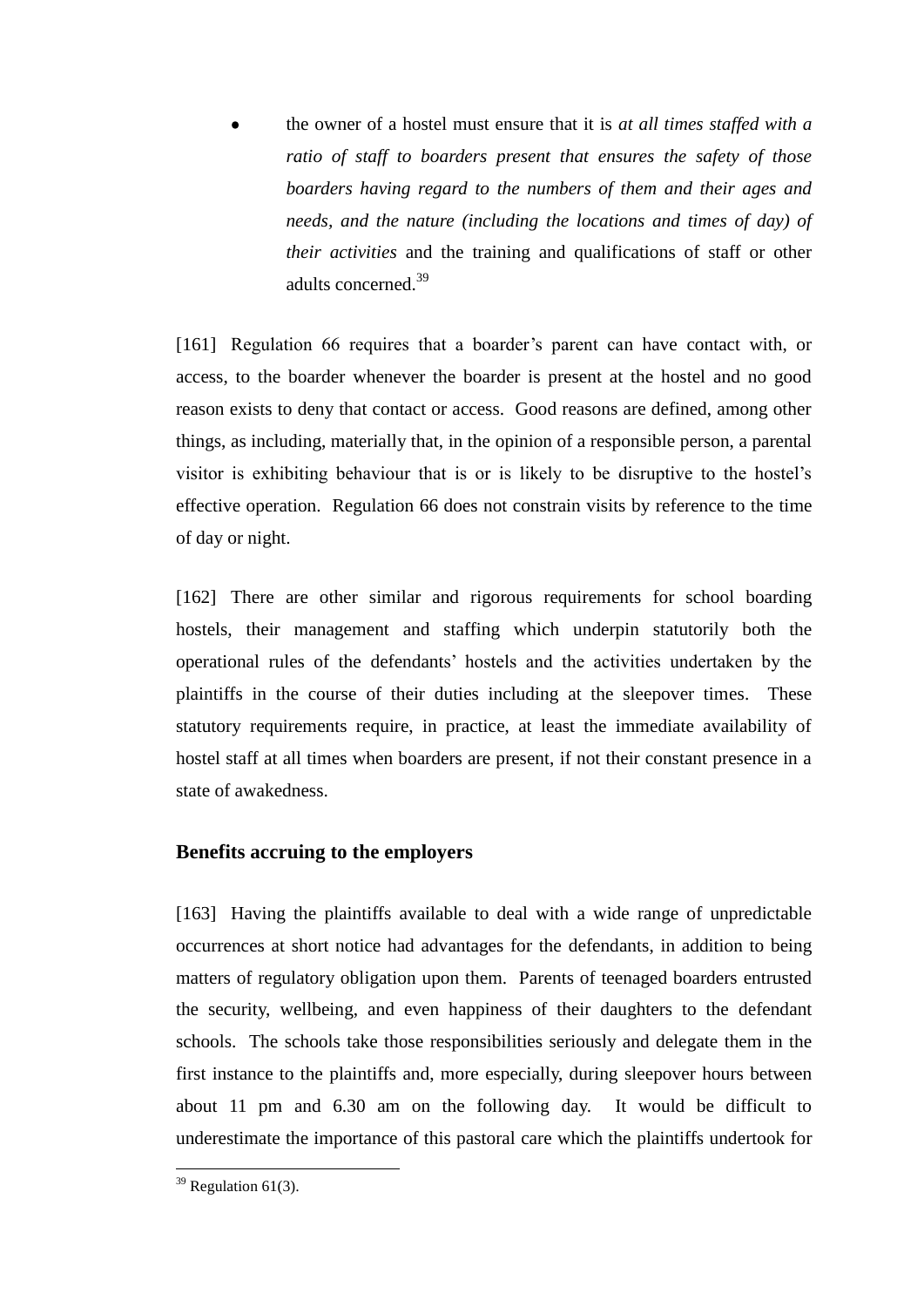the defendants in addition to the schools' educational obligations to the pupils and their families. It is probably no exaggeration to say that without the presence in the boarding houses and the immediate availability of the housemistresses at all material times, the defendants could not have continued with the longstanding and important boarding opportunities that they offered. It is a particular feature of both schools which are located in a semi-rural environment adjacent to Havelock North, that they are able to attract boarders as students from the wider Hawke's Bay region, from other parts of New Zealand and, in smaller numbers, from other countries. The plaintiffs' role was, in short, vital not only to the success of the schools but to their continued existence. Having staff on sleepovers was very important to the defendants.

### **Is Idea Services Ltd v Dickson distinguishable?**

 $\overline{a}$ 

[164] The present cases invoke the same principles as were discussed and adjudicated on several years ago in proceedings involving overnight caregivers in residential homes operated by Idea Services Ltd, an IHC subsidiary. That litigation produced determinations of the Employment Relations Authority, judgments of the full Court of the Employment Court and of the Court of Appeal before those proceedings were settled on the eve of a hearing in the Supreme Court and legislation was subsequently enacted dealing with remedies.<sup>40</sup> These cases are the leading, persuasive and binding authorities on the same questions raised by this case. The facts, as always, of different cases may distinguish them.

[165] The defendants say that these cases are distinguishable on their facts from the *Idea Services* case. In respect of those plaintiffs employed by the Woodford House Trust Board (Woodford House), it says that, with one exception, the plaintiffs employed by it were engaged initially on individual employment agreements for an annual salary and provided with accommodation as terms and conditions of their employment. Woodford House says that from 1 February 2009 its housemistresses were the subject of a collective agreement with the SFWU which altered their

<sup>40</sup>See *Dickson v Idea Services Ltd* ERA Wellington WA117/08, 5 September 2008; *Idea Services Ltd v Dickson* [2009] ERNZ 116 [First Employment Court *Idea Services* judgment]; *Idea Services Ltd v Dickson* [2009] ERNZ 372 [Second Employment Court *Idea Services* judgment]; *Idea Services Ltd v Dickson* [2011] NZCA 14, [2011] 2 NZLR 522 [Court of Appeal *Idea Services* judgment]*.*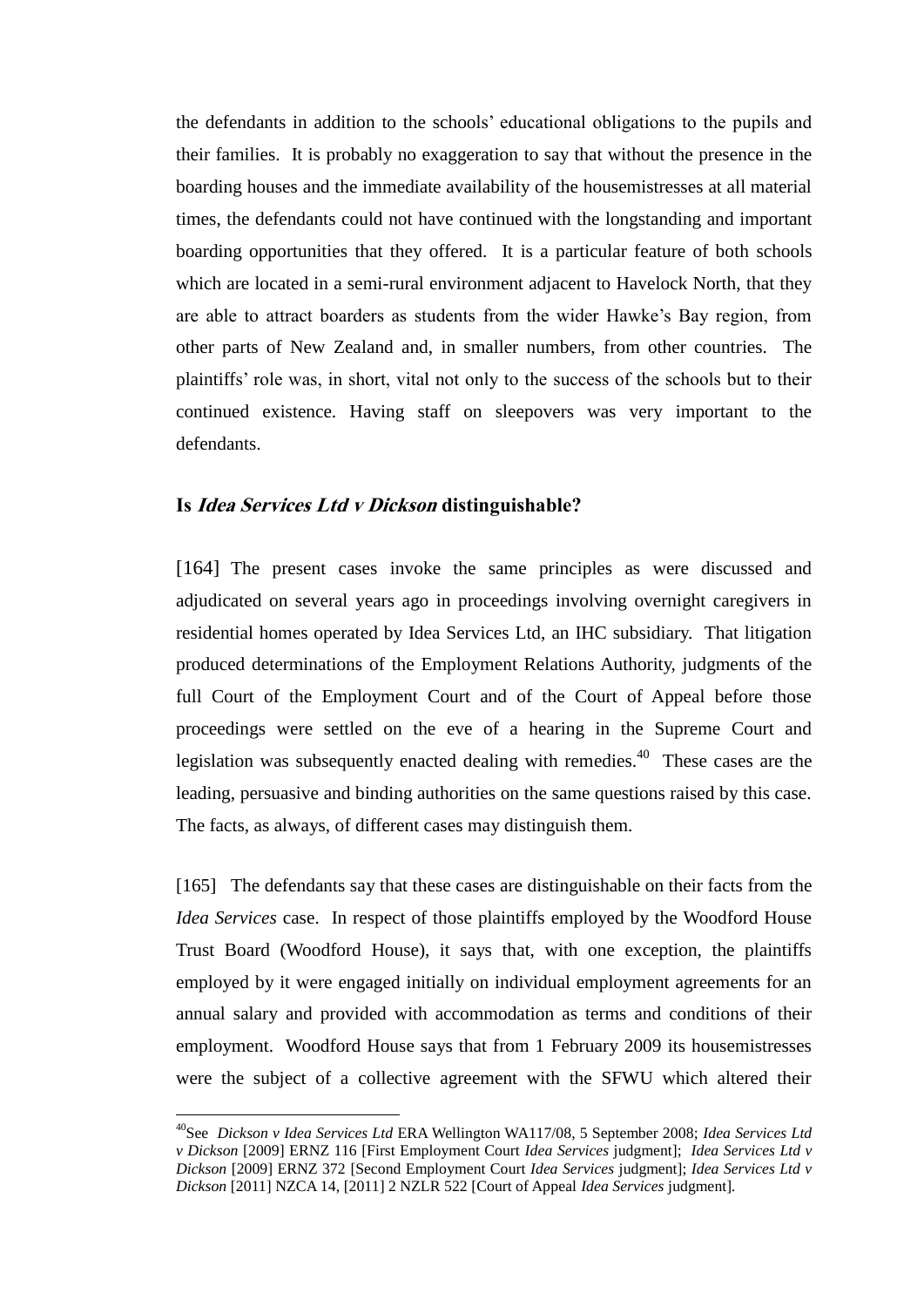remuneration structure but retained the accommodation entitlement. Also, from 1 February 2009, Woodford House says that the affected plaintiffs received additional "call out payments" for work performed between the hours of 11 pm and 6.30 am the following day while on sleepovers.

[166] Woodford's claim is that the plaintiffs' work, including staying in their selfcontained accommodations in the boarding hostels on sleepovers, was covered in the plaintiffs' annual salaries and no question of a failure to pay minimum rates of remuneration arises.

[167] In the case of Iona College, this defendant says, likewise, that the plaintiffs employed by it were on individual employment agreements on an annual salary and received accommodation as terms or conditions of their employment.

[168] Mr Harrison said all that could reasonably and possibly be said in legal argument to distinguish the facts of this case from those in the *Idea Services* litigation which, as the judgment of the full Employment Court noted, required an intensely factual analysis for the determination of its outcome.<sup>41</sup> Although I have not been persuaded that the distinctions between the two cases are sufficient to bring about a different result in this from *Idea Services*, I should nevertheless address briefly Mr Harrison's respectable arguments in this regard.

[169] The first of these distinctions asserted by Mr Harrison was the "live-in" or "home" aspect of the plaintiffs' employment. This emphasised that not only were they entitled to, but indeed a number of the plaintiffs and their colleagues did, use their boarding house rooms as their residences other than when they were on duty and sleeping over. That was said to contrast with the *Idea Services* situation where the accommodation provided for sleepovers was otherwise used as office or storeroom space and the staff sleeping over all had their own home accommodations off site.

[170] Although that is a distinction, it is not as significant as the defendants contend. That is because the plaintiffs in this case had a choice to either use the

<sup>41</sup> First Employment Court *Idea Services* judgment, above n 40, at [63].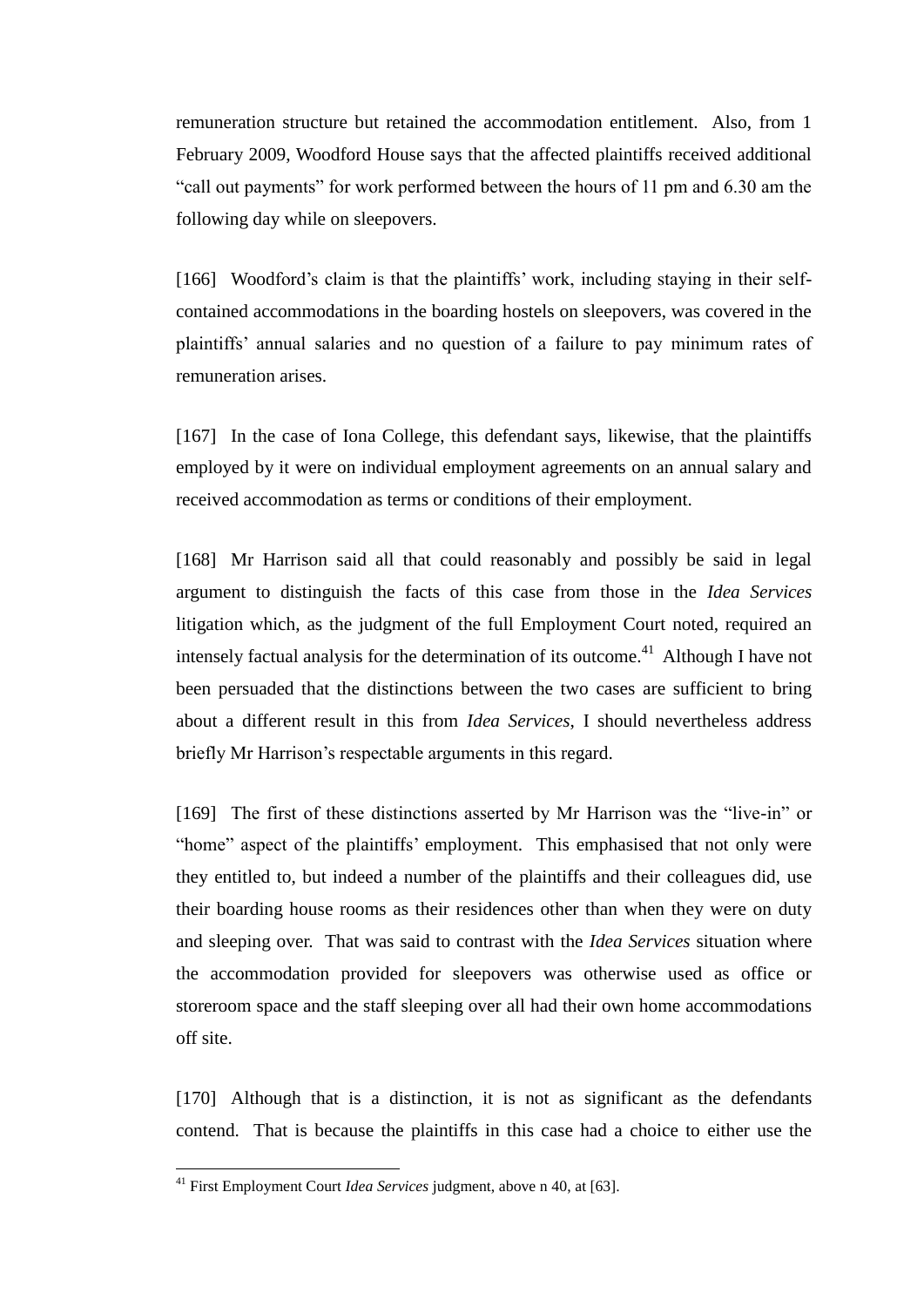rooms provided solely for sleepovers or to stay in them for longer periods including, at the extreme, making them their homes, albeit in the form of a bed-sitting room.

[171] Further, each school reserved the option to use the accommodation to house someone else during sleepovers if she did not have other sleepover accommodation at the school and the substantial majority of the plaintiffs elected to maintain their own homes off site and to use the hostel accommodation either for sleepovers alone or otherwise when they were on duty generally at the school. The plaintiffs were not required by the defendants to live on site at all times. It is significant, also, that even although the plaintiffs were entitled to use their rooms at any or all times, meals were only provided to them when the boarding house kitchens were operating and, in most cases, when the plaintiffs were on duty. They may be said to have had board but not full lodging at the hostels.

[172] I also find against the defendants' associated distinction argument that the constraints, restrictions, and disturbances became part of the employees' living arrangements because of that ability to use their rooms as their homes. Some of those constraints did indeed arise from that broader accommodation entitlement (for example, the need to keep very quiet at night) but other constraints on the plaintiffs' activities came about independently as a result of the sleepover arrangements. These constraints or restrictions or disturbances included the need to be able to attend promptly to any incidents or other events which did not impact upon the plaintiffs unless they were rostered on sleepovers.

[173] The next distinction with the circumstances in *Idea Services* identified by Mr Harrison was said to be that the schools in this case had a range of other support services on site which were absent in the Idea Services community homes cases. It is correct that the schools' senior management personnel lived on site, that there were regular clinics conducted by medical and associated professionals, and that senior students also played in a role in the supervision and assistance of boarders. Although external resources were available to the IHC residents and their carers sleeping over, I accept that there was not the same hierarchical structure as for the boarders in this case. This is a valid distinction but does not detract substantially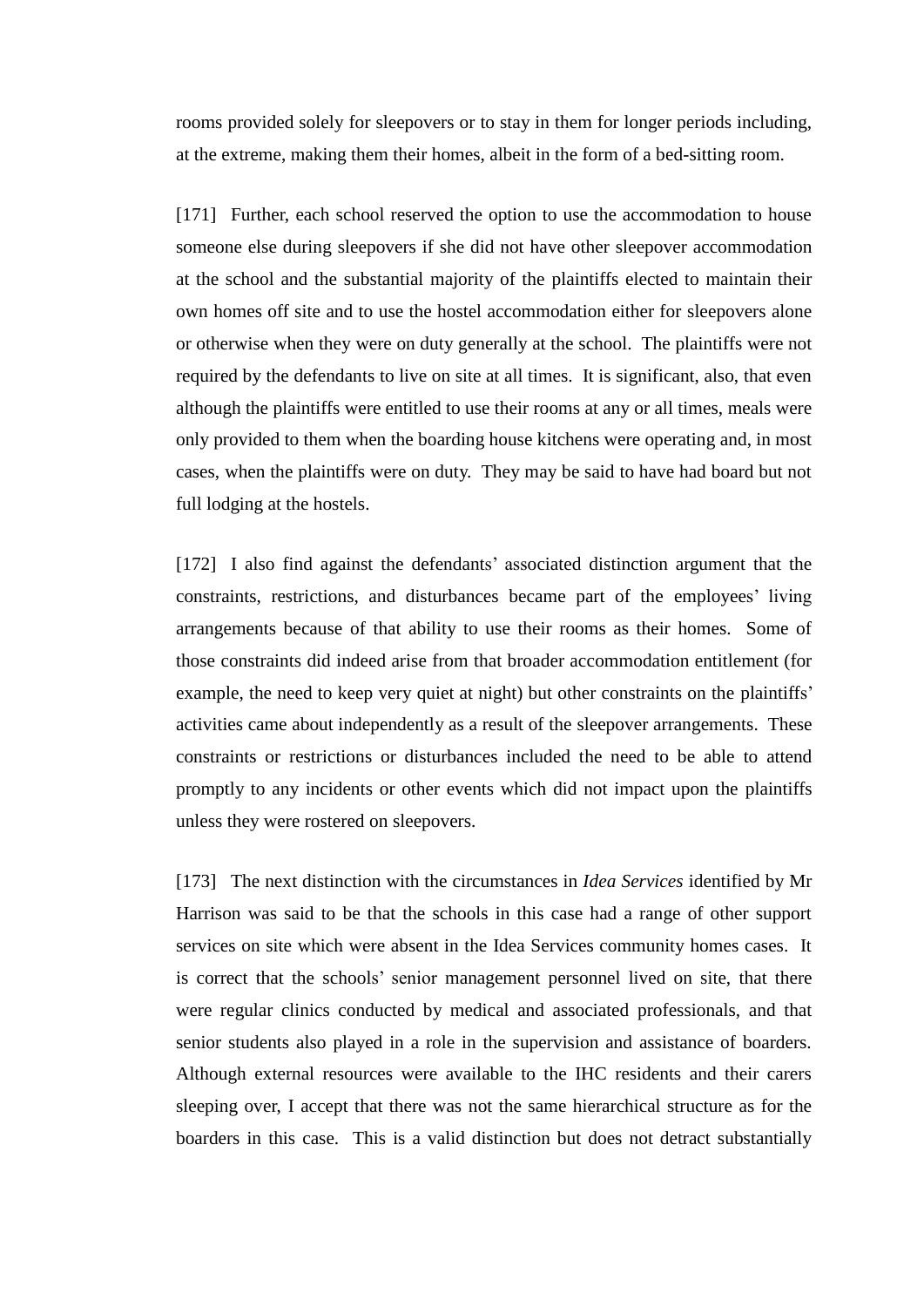from the nature of the plaintiffs' role during sleepovers and the responsibilities expected of them.

[174] Mr Harrison submitted that such activity as was undertaken by the plaintiffs during the sleepover periods was not at the same level of responsibility or seriousness as in the *Idea Services* case. I agree that it was different, but consider that in essence it was no less important or time consuming. In the *Idea Services* case, the residents were small numbers of adults with disabilities living in the community as far as possible. In this case, the care and responsibility of the plaintiffs was exercised in respect of large numbers of teenaged girls living in a school community. It is notable that in *Idea Services* the full Court wrote:<sup>42</sup>

We accept … that some service users frequently come in and out of the community service workers' sleeping area if they are feeling unwell or want to talk. Many service users consider immediate access to community service workers during sleepovers to be a matter of course. This was likened in evidence to the innocent access that young children have to their parents' bedrooms.

[175] In many instances this is not dissimilar to the roles played by the plaintiffs in this case. Indeed, if there is a difference between this and *Idea Services*, my conclusion is that the plaintiffs were more proactive during sleepover periods than the caregivers in IHC who were largely reactive to incidents as they arose although that, of course, is a feature of the housemistresses' role in this case too.

[176] The other relevant factor which I think is common ground is that housemistress attendances during sleepovers were to a small number of boarders with disproportionately high needs or behaviours that needed monitoring. That was really the same situation in the *Idea Services* sleepover situation, although the numbers of boarders supervised by the plaintiffs greatly exceeded the numbers of residents in Idea Services' homes.

[177] Nor do I accept the final difference between this case and *Idea Services* as Mr Harrison submitted. Counsel said that the very structured framework of the school environment distinguishes it from the community living arrangements in *Idea Services*. With some minor differences to take account of the ages of the residents in

 $42$  At [17].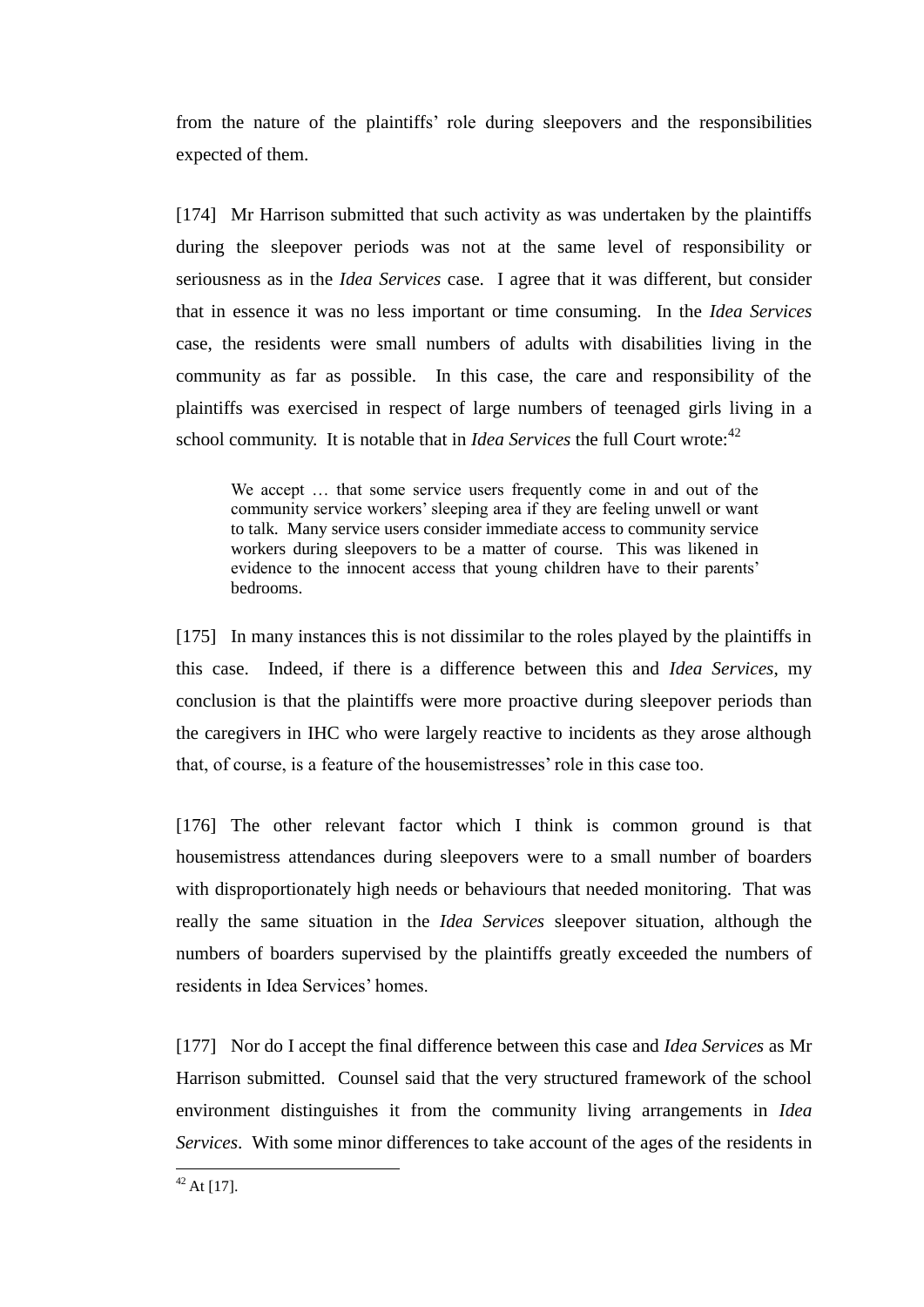both cases, I do not consider that there are significant distinguishing factors between the two cases. That is not to say that the facts in *Idea Services* are important to the decision of this case which must be decided on its own facts. I have made these comparisons only to deal with the 'distinguishing' arguments and because counsel addressed the comparisons to the extent they did.

### **Case law from other jurisdictions**

[178] Mr Cranney referred to a number of cases and although many of these were considered and relied on by this Court and the Court of Appeal in the *Idea Services* litigation which will not be revisited, I will refer briefly to some which indicate a broadly similar international approach to similar circumstances to those in this case.

[179] A useful summary of the relevant law in the United Kingdom is contained in *MacCartney v Oversley House Management.*<sup>43</sup> There the UK Employment Appeal Tribunal stated:<sup>44</sup>

… A manager or warden of sheltered accommodation who is required by her employer to remain on call to residents and for that purpose to remain on or close to her place of work is "working" while on call even if her employer provides her with a home at her place of work.

[180] A similar conclusion was reached in *Anderson v Jarvis Hotels Plc*.<sup>45</sup> There a manager slept over in a hotel to be on hand to deal with emergencies such as fire or flood. On appeal, it was held by the Employment Appeal Tribunal that he was required to be at the hotel and available, and was therefore working.

[181] Finally, in *Burrow Down Support Services Ltd v Rossiter*<sup>46</sup> the UK Employment Appeal Tribunal dealt with a case of a disability sleepover worker who was held to be working during the whole of his shift.

[182] The approach adopted in this case following the judgments in the *Idea Services* litigation is also broadly in accordance with comparable issues in the United

<sup>43</sup> [2006] IRLR 514 (EAT).

 $44$  At [60].

 $^{45}$  [2006] UKEAT 0062\_05\_3005.

<sup>46</sup> [2008] ICR 1172 (EAT).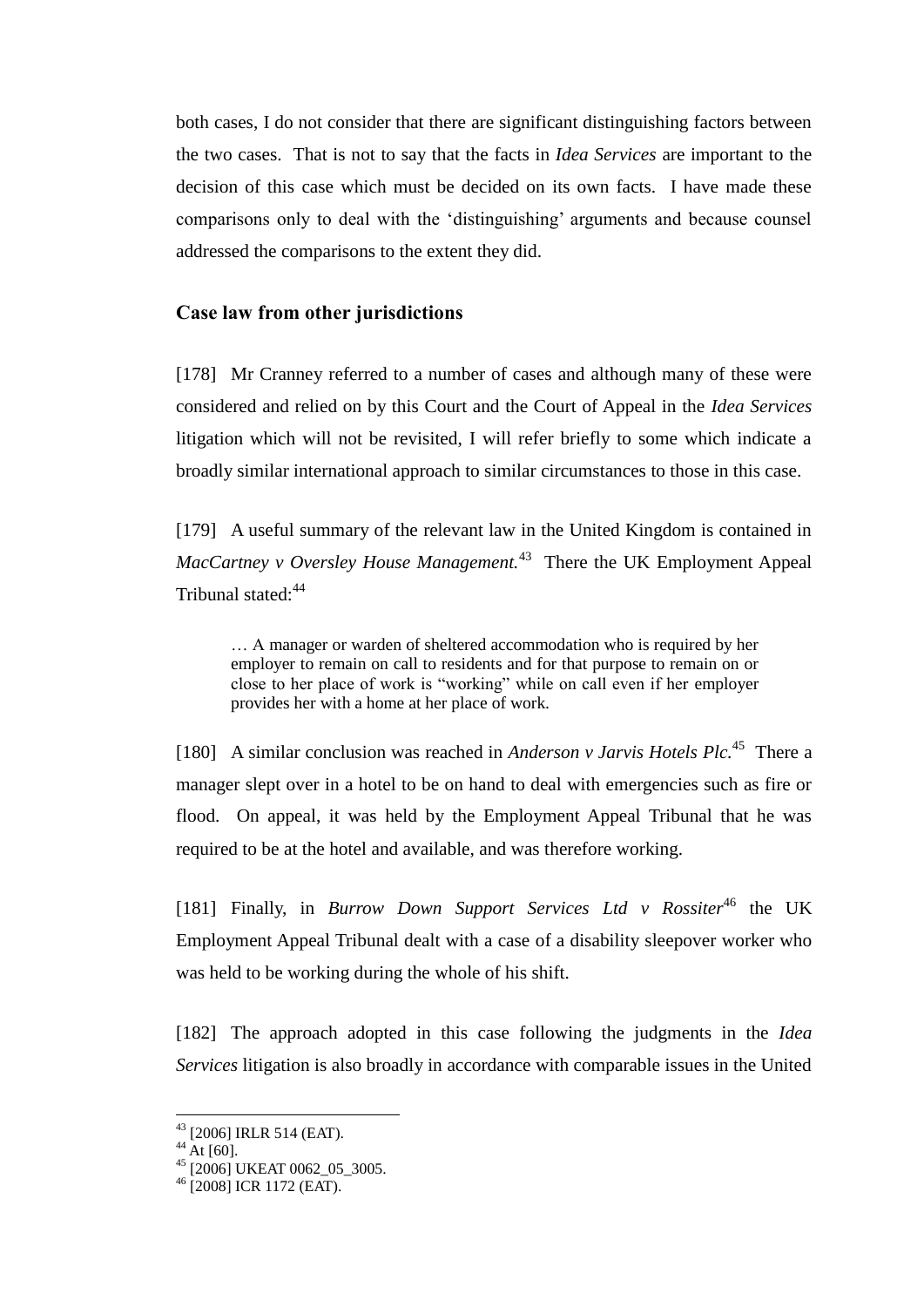States of America.<sup>47</sup> Current federal regulations under the Fair Labor Standards Act of 1938 reflect case law since *Armour & Co v Wantock*<sup>48</sup> and *Skidmore v Swift &*   $Co<sup>49</sup>$  which stipulate that a worker required to remain on call on the employer's premises (or so close to them that he or she cannot use the time effectively for his or her own purposes) is working and must be compensated for that time.

[183] The New Zealand case law is now also broadly in accordance with that in Australia. See, for example, the decision of the Full Court of the Federal Court of Australia in *Warramunda Village Inc v Pryde*.<sup>50</sup> The relevant European Court of Justice cases were referred to in the judgment of the Court of Appeal in *Idea Services*. 51 See, for example, *SIMAP v Consellaria de Sanidad y Consumo de la Generalidad Valenciana*<sup>52</sup> defining the phrase "working time". For a subsequent judgment of the European Court of Justice in a sleepover case, see *Landeshauptstadt Kiel v Jaeger.*<sup>53</sup> This approach has been described subsequently by the European Court of Justice as "settled law" in *Dellas v Premier Ministre*. 54

### **Decision – Were "sleepovers" work?**

[184] I apply the same three fundamental considerations to the decision of this issue as were upheld by the Court of Appeal in *Idea Services*. 55

[185] First, sleeping over necessarily placed significant constraints on the plaintiffs' freedoms, even in the cases of those plaintiffs who lived in their accommodations in the boarding hostels when they were not undertaking sleepovers.

[186] Second, the plaintiffs on sleepovers had significant and extensive responsibilities. They were responsible for the safety and wellbeing of substantial

<sup>47</sup> See, for example, *Central Mo Telephone Co v Conwell* 170 F. 2d 641 (CA 8 1948) at [30].

<sup>48</sup> 323 US 126 (1944).

 $49$  136 F 2d 112 ( $5^{\text{th}}$  Cir 1943).

<sup>50</sup> [2002] FCAFC 58, (2002) 116 FCR 58.

<sup>51</sup> See Court of Appeal *Idea Services* judgment, above n 40, at [18]-[20].

 $52$  [2001] All ER (EC) 609 (ECJ).

<sup>53</sup> [2004] All ER (EC) 604 (ECJ).

<sup>54</sup> [2006] IRLR 225 (ECJ) at [46]-[47].

<sup>55</sup> Court of Appeal *Idea Services* judgment, above n 40, at [7]-[10].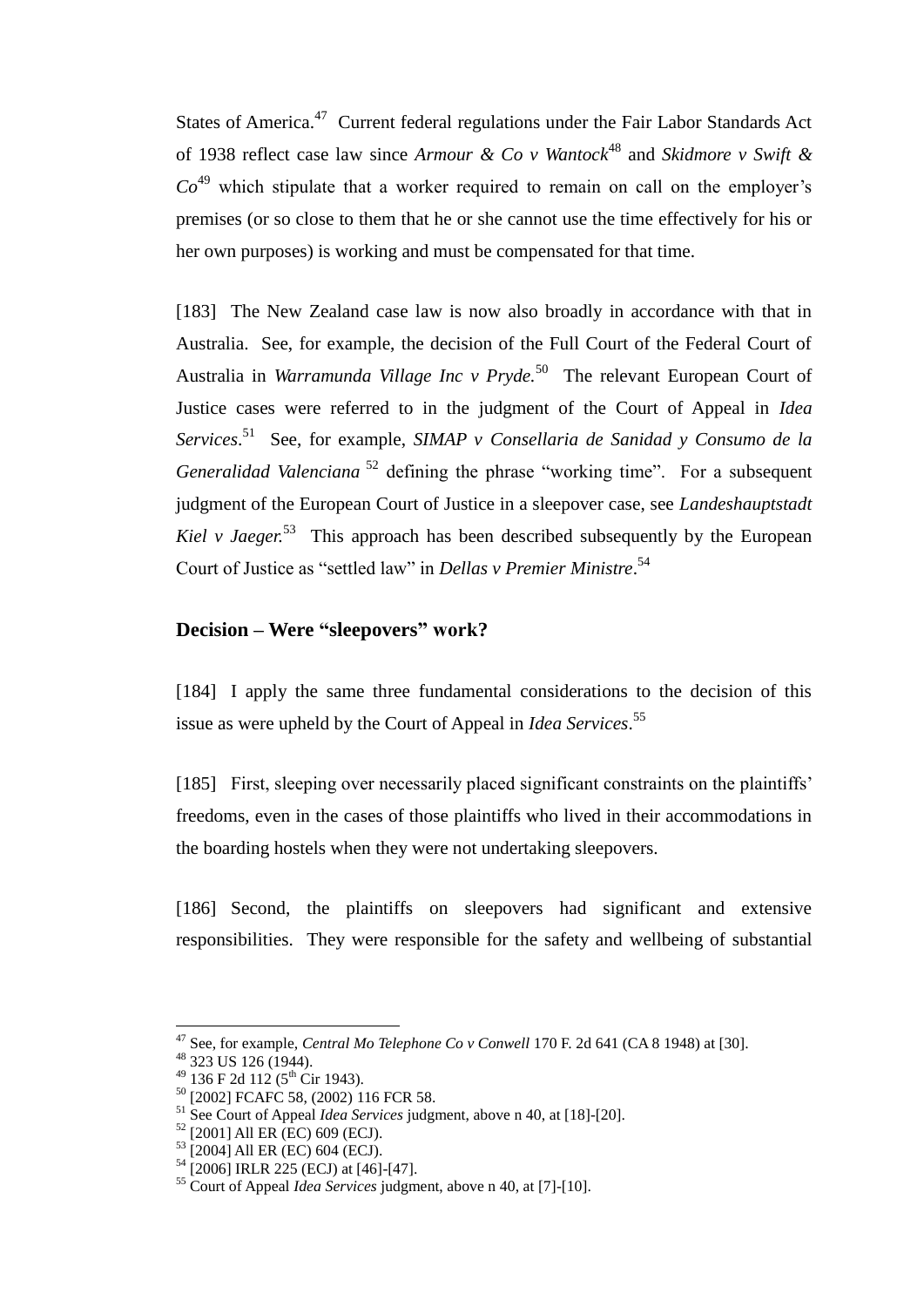numbers of teenaged girls. The schools' expectations of the matrons or housemistresses were high and onerous, as were those of the girls' families.

[187] Third, not only was the sleepover role beneficial to the schools but it is not an exaggeration to say that without the immediate availability of a responsible adult in the hostels at night, they could not have maintained those boarding establishments lawfully or practicably. In the particular circumstances of the two schools, their continued existence was very closely tied to the maintenance of the boarding facilities and their high standards.

[188] The Court of Appeal in *Idea Services* said that the greater the degree or extent of each of these factors above, the greater would be the likelihood of sleepovers being work.<sup>56</sup> Although comparison of these factors between the *Idea Services* case and this cannot be taken too far, I can say confidently that their degree and extent in this case are at least as great as, if not greater than, the comparable roles in *Idea Services*.

[189] Although having made this assessment on the facts of these cases, applying the law determined by this Court and the Court of Appeal in the *Idea Services* case, the outcome is remarkably similar to that earlier case. There are clearly differences in the particular work undertaken by school boarding housemistresses or matrons, but there is, nevertheless, a substantial degree of material identity with the sleepovers that were in issue in *Idea Services*. Indeed, in some respects the conclusion that the plaintiffs must be regarded as working during sleepovers in this case is stronger than it was in *Idea Services*. In these cases, the plaintiffs were required to participate, albeit occasionally, in fire evacuation drills during the sleepover periods and, unlike the staff in the homes in *Idea Services*, undertook periodic checks of much larger and more secure premises (boarding houses).

[190] So, too, were some of the constraints imposed on the plaintiffs' personal lives during those sleepover periods more restrictive than in the *Idea Services* case. Examples included the desirability of absolute quietness, a stricter prohibition upon visitors (especially male visitors), and the requirements on the plaintiffs,

 $56$  At [10].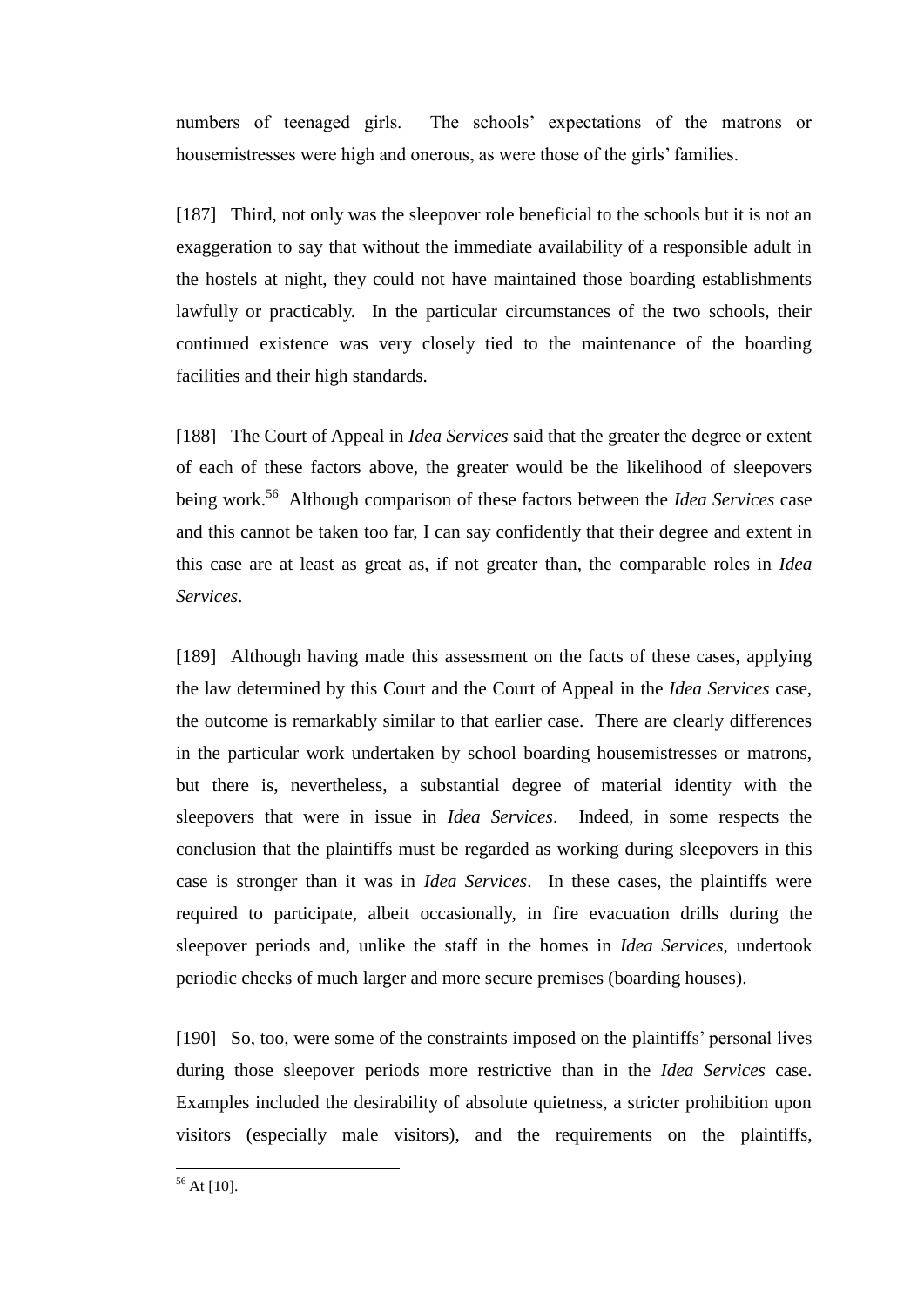commensurate with the ages and circumstances of the boarders, to care for their charges positively and actively. Another significant difference was the number of persons for whom the plaintiffs in this case were responsible: whereas in the *Idea Services* case the residents of each house numbered five or six at most, the evidence establishes that the plaintiffs in this case were responsible for many times those numbers of charges including, in the case of the single boarding establishment at Iona College, as many as 150 boarders.

[191] Although unconvincingly for reasons that I have already set out, the defendants' case focused on actual incidents requiring intervention by the plaintiffs. The more serious of these, which were recorded, may have been relatively infrequent. However, that approach ignores both what I conclude would be the more minor and frequent, but nevertheless necessary, activities that the plaintiffs undertook and, as importantly, what I would describe as the proactive monitoring of their charges in which the plaintiffs engaged. So activities such as regular and random checks of the boarding houses by the plaintiffs both minimised the occurrence of more serious incidents but were no less elements of "work" performed by them during those periods.

[192] In addition, and not to be minimised, was the level of readiness that the plaintiffs had to be in to react swiftly and appropriately to any incident, minor or major, that may have occurred. So, as in the *Idea Services* case, the plaintiffs may have slept but, metaphorically, with one ear and/or one eye open. In addition to being, in practice, unable to sleep deeply or otherwise in a manner that others off duty and truly resting can, the hours within which sleep could be taken were dictated strictly by the necessity to work until a specified period each night and then to be available at a specified time early on the following morning.

[193] In all of these circumstances I have no doubt that the plaintiffs are to be regarded as having been at work or working for the purposes of the MW Act when undertaking sleepovers as part of a roster of duties in the boarding houses. Although not to decide this aspect of the case in a single pithy formula, Mr Cranney's statement that the plaintiffs were "engaged to be available rather than available to be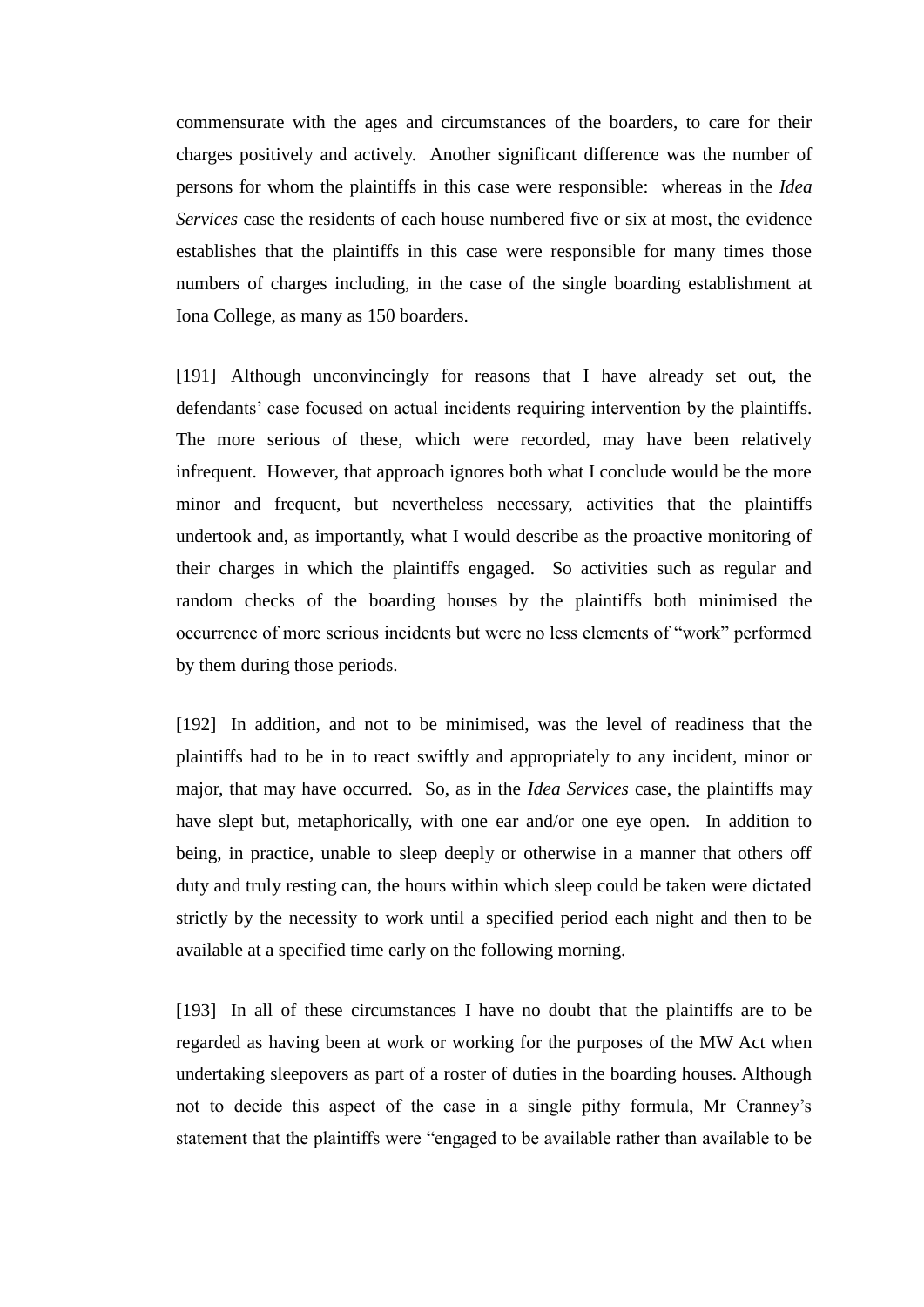engaged" captures the essence of this decision. Indeed, they were not only available to work but did work in significant ways during the so-called "sleepovers".

[194] In the circumstances set out above about what the plaintiffs did during their rostered sleepover periods, I conclude surely that they were working or at work during those times. In terms of s 6 of the MW Act, the plaintiffs were workers belonging to a class of workers in respect of whom a minimum rate of wages was, at the relevant times, prescribed under the MW Act. They were "… entitled to receive from [their] employer payment for [their] work at not less than that minimum rate" for those sleepover periods.

# **Compliance with the Minimum Wage Act 1983 - The 'averaging issue'**

[195] Mr Harrison submitted that for those plaintiffs covered by salaried individual employment agreements at both schools, if the sleepovers periods are classed as "work" under the MW Act then the so-called averaging issue arises. This is despite the Court of Appeal's judgment in *Idea Services* and requires the defendants to persuade the Court that the instant case is distinguishable.

[196] The argument for the defendants is that when one compares the total number of hours or days or weeks worked by the employee with the remuneration received by her over that whole period, the average remuneration per unit (hour, day or week) exceeds the statutory minimum for that period or those periods.

[197] Such an "averaging" approach was also an issue dealt with in the *Idea Services* case, first by a majority judgment in the Employment Court and then by a unanimous judgment of the Court of Appeal which rejected the averaging argument in that case of an hourly paid worker.<sup>57</sup>

[198] Mr Harrison sought to distinguish what he accepted would otherwise be the binding authority of the judgment of the Court of Appeal in *Idea Services* on this issue. In *Idea Services* the plaintiff was an hourly rate employee. In this case, Mr Harrison submitted that the plaintiffs are not able to be so categorised as a result of

<sup>57</sup> See Court of Appeal *Idea Services* judgment, above n 40, at [26]-[52].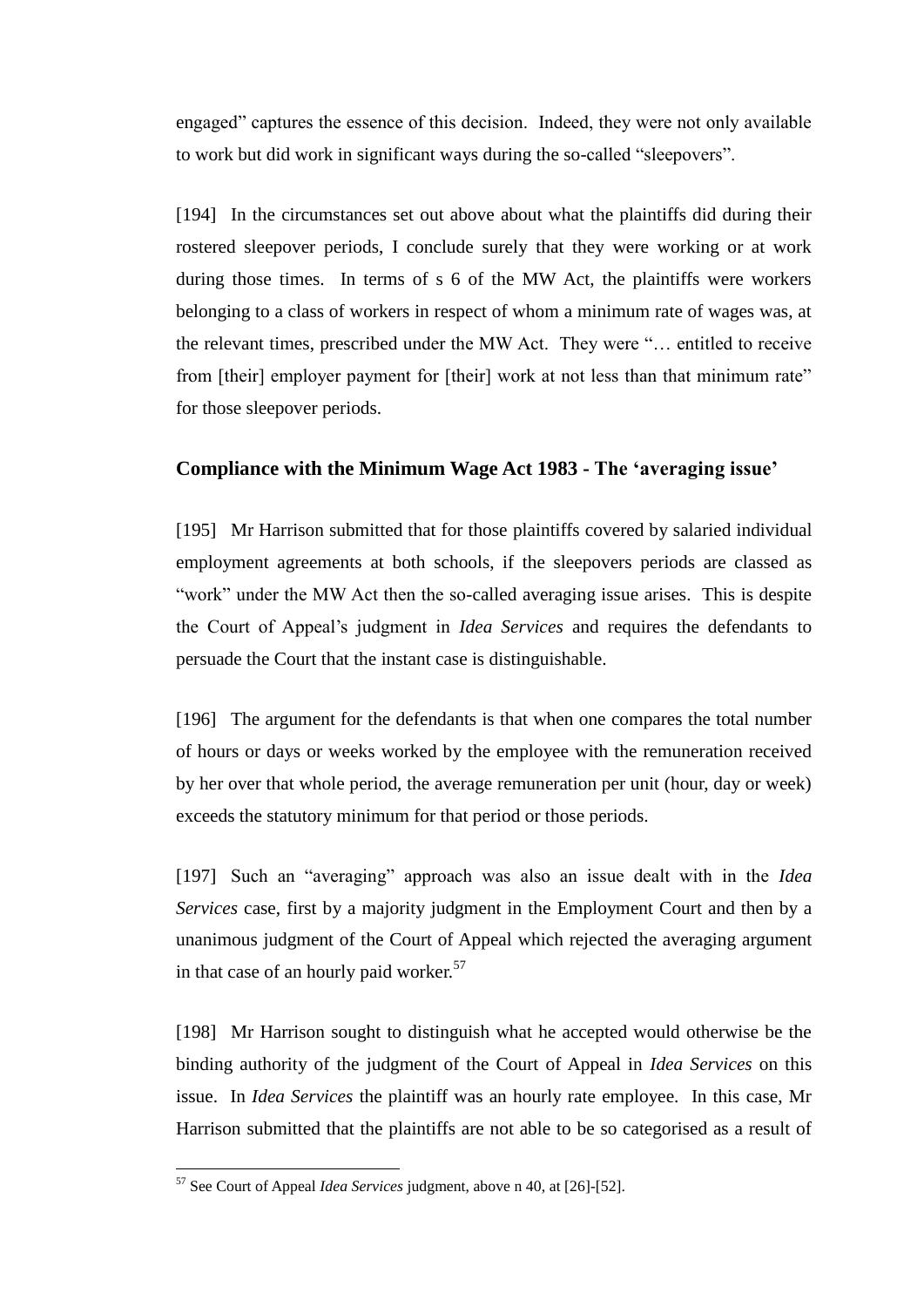their annual salary remuneration and the other terms and conditions of their employment, including under the Woodford House Collective Agreement.

[199] I agree that the plaintiffs cannot be said to have been either hourly or daily rate paid employees under the applicable determinations in force at the times with which this case is concerned. As I have already concluded, the plaintiffs were "in all other cases" employees under cl 4(c) of the relevant Minimum Wage Orders. The plaintiffs were not "paid by the hour" or "by the day" under cl 4(a) or (b) respectively, so that their minimum rates of remuneration were calculable by a combination of the relevant sum "per week" and the additional relevant sum "per hour for each hour exceeding 40 hours worked by [the] worker in a week".

[200] Counsel for the defendants posed several options for the Court to determine the basis for the rate of payment to the plaintiffs. I address these in more detail later, but, for the purposes of considering another precedent identified by Mr Harrison, I will summarise them here. They included:

- the timing of payment was to be an annual cycle consistent with a salary paid over the course of a year; or
- the assessment was to be made at the end of each school term (particularly in the case of the Woodford House Collective Agreement); or
- on the pay cycle; or
- treated as an "all other cases" under cl 4(c) of the relevant Minimum Wage Order.

[201] Mr Harrison submitted that of these four options, the Court should prefer that compliance with the minimum wage legislation is to be assessed over the course of each year. This was said to be consistent with the approach of the full Court of the Employment Court in *Sealord Group Ltd v New Zealand Fishing Industry Guild*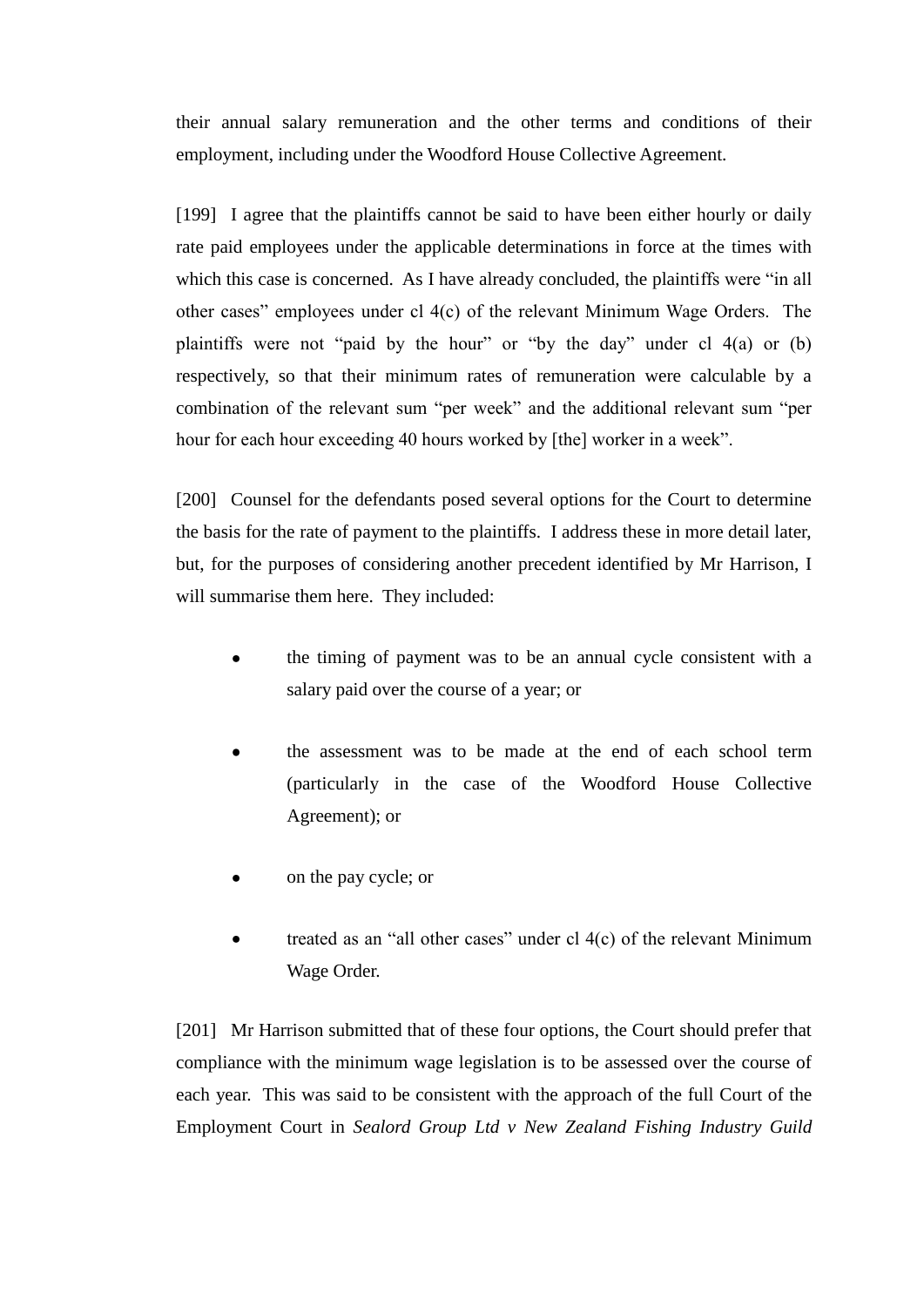*Inc*<sup>58</sup> although, for those plaintiffs under the Woodford House Collective Agreement, the period should be the end of each school term rather than the end of the year.

[202] It is appropriate to deal with the applicability of the *Sealord* judgment at this point. It is, in my view, distinguishable in several important respects and does not affect the question whether this case is an exception to the Court of Appeal's prohibition on "averaging" under the *Idea Services* judgment.

[203] *Sealord* was a case about when remuneration was payable. Although there are references in the judgment to the MW Act, it turned principally on the interpretation and application of the Wages Protection Act. It was an industryspecific case based on a unique regime<sup>59</sup> including a determination of earnings based solely on productivity and the sale price of the product of the employees' labour.

[204] In contrast, this is a case about how much employees are paid, irrespective of the quantity or quality of the output of their labours and the variable value of them to the employer.

[205] So, any "averaging" that may be inherent in the Court's approval of a unique remuneration arrangement in *Sealord* is not relevant to this case. In any event, this Court is bound by a relevant exposition of legal principle from the Court of Appeal in the *Idea Services* case and not by one of its earlier judgments if those may conflict, although I do not consider they do.

[206] Although the Court of Appeal ultimately rejected the possibility that, in respect of Mr Dickson's sleepovers, he may have fallen within the cl 4(c) ("in all other cases") category of the Minimum Wage Orders, it nevertheless considered the consequence of such a finding. The Court held that: $60$ 

The suggestion was that this might throw him into the "all other cases" category, in which event it was arguable his entitlements would be tested effectively on a weekly basis. This would not lead to "averaging" as [counsel for the employer] espouses, but it might nonetheless have led to a "halfway house" whereby Mr Dickson's entitlements would be tested neither by the

<sup>58</sup> [2005] ERNZ 535.

 $59$  Payment of employees on ocean-going fishing vessels.

<sup>60</sup> Court of Appeal *Idea Services* judgment, above n 40, at [28].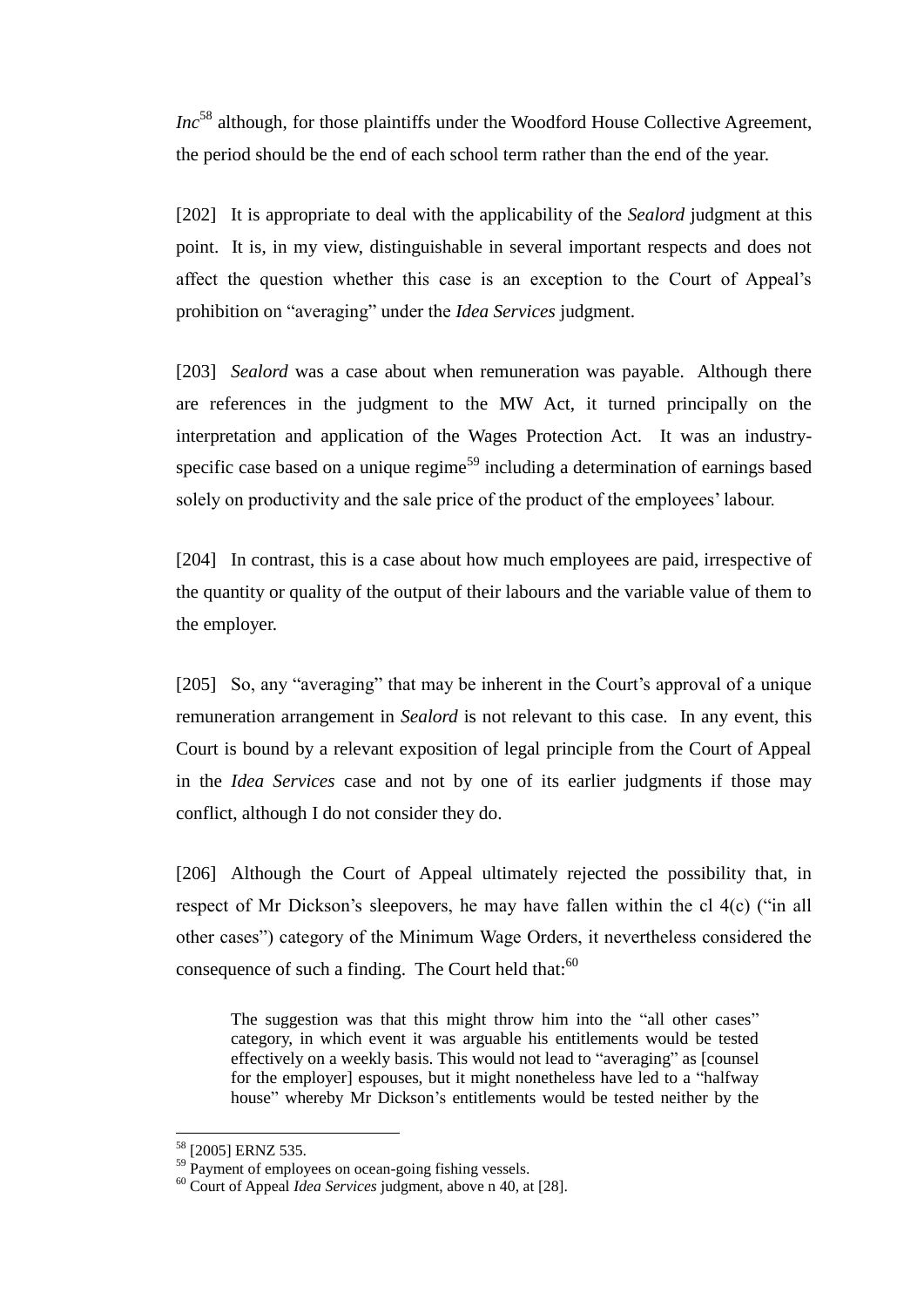hour [as his counsel contended] nor by the fortnight [as the employer's counsel contended] but rather effectively by the week.

[207] That is the position for the plaintiffs in this case.

[208] Having determined that Mr Dickson was a cl 4(a) worker, the judgment  $control: <sup>61</sup>$ 

… we are not convinced the Executive intended there to be a rigid demarcation between the categories listed in para 4. The essential feature of each of the categories seems to be that workers, no matter how they are paid, must receive  $$12.50$  for each hour worked.<sup>62</sup> The drafter of the order has assumed, for instance, that a worker "paid by the day" will be working at least eight hours a day, for which he or she will receive \$12.50 an hour. So too the drafter has assumed that those in category (c) will be working at least a 40 hour week, in respect of which the worker must receive \$12.50 an hour.

[209] Upholding the respondent's position in that case that, for every hour of work, he was entitled to the minimum wage, regardless of whether he received more than the minimum wage for other hours worked, the Court of Appeal concluded that "rate" meant "amount per unit of time". The Court of Appeal confirmed that Minimum Wage Orders have always prescribed minimum rates of wages as units of time, an hour, a day, or a week. Indeed, as it noted, the MW Act 1945, which itself set out minimum rates of pay, adopted the same style which has been followed consistently to this time. $63$ 

[210] The judgment of the Court of Appeal in *Idea Services* is not distinguishable. An "averaging" approach to determining whether the defendants complied with the MW Act is therefore wrong. To the extent that any sleepovers worked fell within the first 40 hours of a plaintiff's working week, the defendants were obliged to pay the plaintiffs at least the minimum weekly rate under cl  $4(c)(i)$  of the relevant Minimum Wage Order. To the extent that any of the sleepover hours worked meant that these exceeded 40 in any one week, the defendants were obliged to pay the plaintiffs at least the hourly rate specified in cl 4(c)(ii) of the relevant Minimum Wage Order for such hours.

 $61$  At [31].

 $62$  This was the hourly rate under the applicable Minimum Wage Order 2009.

<sup>63</sup> Court of Appeal *Idea Services* judgment, above n 40, at [33].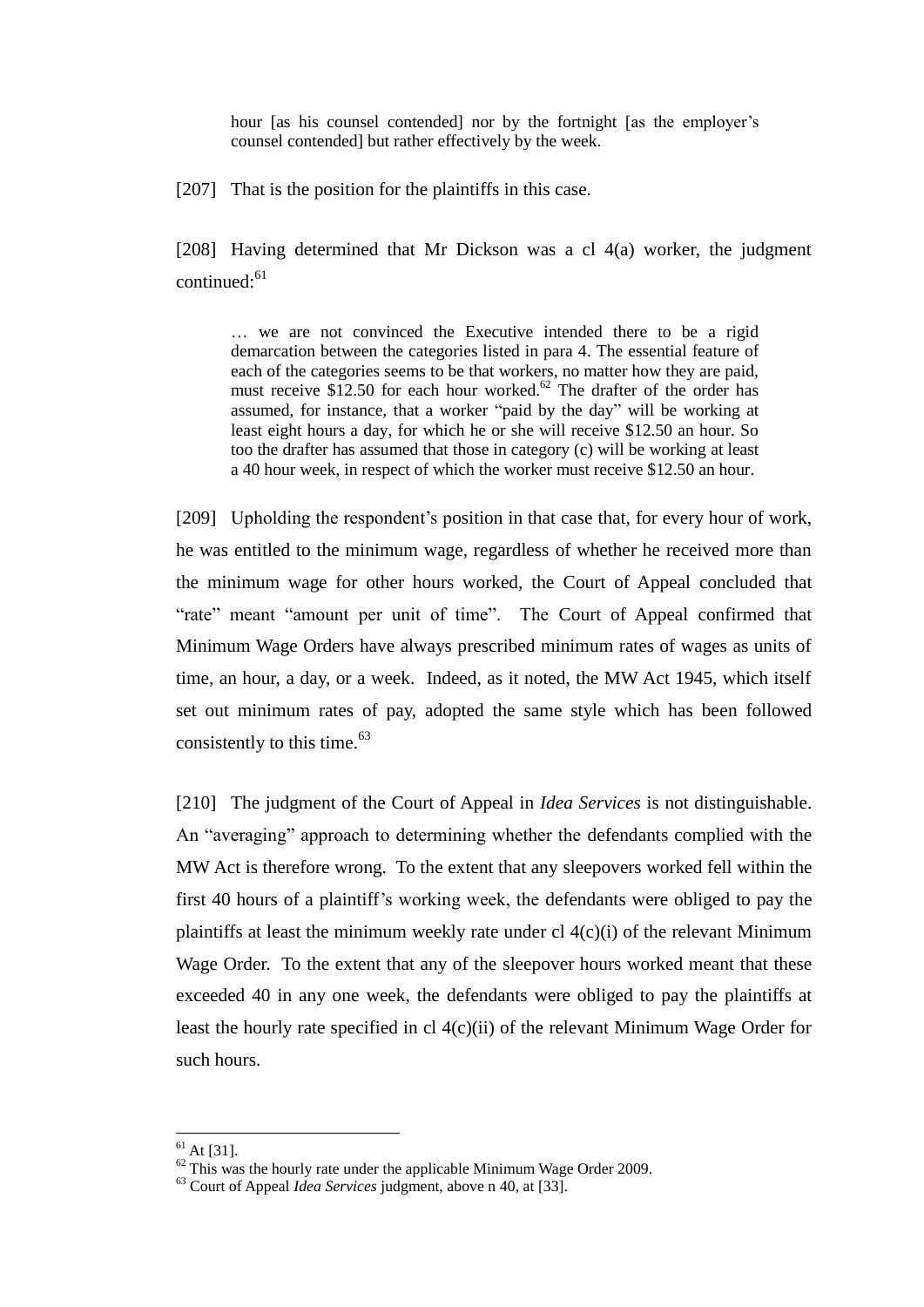[211] Addressing the question of whether any flat rate payments as were made by the defendants to the plaintiffs could be said to be payments for the sleepovers (in which case Mr Cranney submitted they cannot be recovered by the defendants), this requires consideration of the employment agreements of each employee and of the payments made to them. Counsel for the plaintiffs submitted that while some payments may have been made to the plaintiffs in respect of the sleepovers, none were made on the basis that the sleepovers constituted "work" so that such payments were, at best, a form of "on call" allowance.

[212] Relevant documents in determining these questions include the boarding house rosters which set out both the hours of work of the plaintiffs and identified the days on which they were expected to "sleep over".

[213] Mr Cranney submitted that the phrase used "hours of work" in those agreements does not include the sleepover period. That was said to be for two reasons. The first was that the employers did not regard the sleepovers as "work" as evidenced by their strenuous resistance to that contention. Second, counsel submitted that by using the phrase "ordinary hours not to exceed 40 per week" in the contracts, the parties to them made it clear that sleepovers were not included in the hours of work which were described as the "ordinary hours" or the "minimum hours of work". So, Mr Cranney submitted using the example of Ms Maree at Iona, the contracts provided that the plaintiffs would be paid as set out in sch A, the "ordinary pay rate" being the plaintiffs' "annual salary" of \$28,000 paid fortnightly in equal sums.

[214] There is another potentially complicating factor in the particular circumstances of this case. That arises because of the less than full-time nature of the plaintiffs' positions despite being remunerated as if they were full-time employees.

[215] This case is also complicated by the defendants' election, in many cases and for substantial periods, to express the plaintiffs' remuneration as an annual salary although in practice only requiring them to work for part of the year (excluding annual holidays).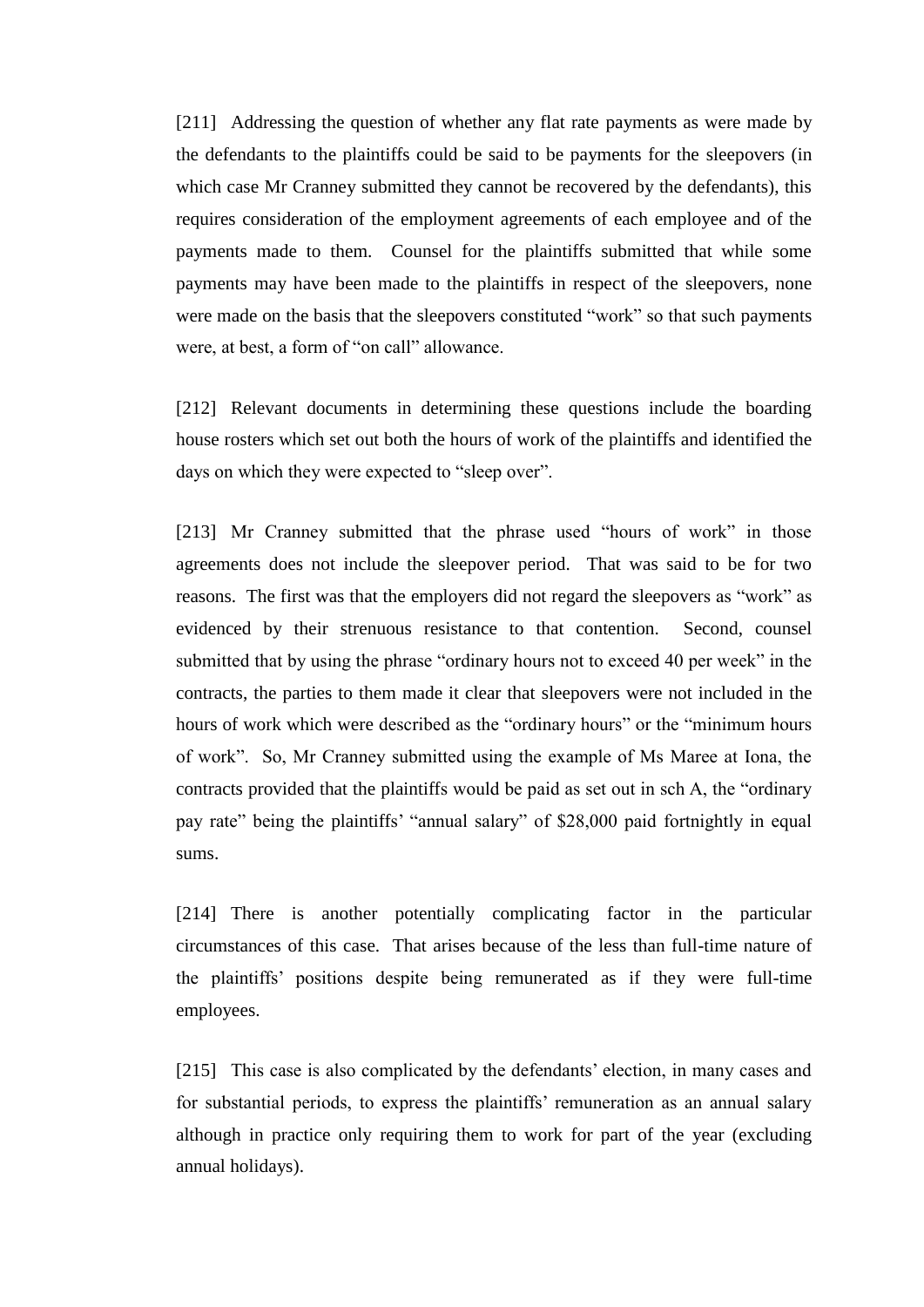[216] The defendants' decisions in most cases to pay the plaintiffs by annual salaries in equal fortnightly payments, including during periods of about 10 weeks each year when their services were not generally required, adds a complication to the question of compliance with the MW Act. Although not, or at least not strongly, argued for the defendants, it might be said that this would raise the most convincing case for an averaging argument. That might be along the lines that the annual salary should be divided only by the number of those weeks in which work was actually performed by the plaintiffs to gauge whether the MW Act had been complied with. I do not, however, consider that this is the correct approach in principle for the following reasons.

[217] For those plaintiffs and for those periods when they were so remunerated, their annual salary was paid in equal tranches not to reflect any equality of work performed throughout the year but, rather, as a matter of convenience for the employees whose lives were structured around regular cycles of receiving incomes and paying outgoings. In essence, the 10 weeks or so per year (i.e. the balance of a 52 week working year after 38 weeks of work and three or four weeks of annual leave) were in the nature of additional, albeit generous, leave. In this sense, they were analogous to the seasonal nature of employment in the meat slaughtering and processing field but without the seasonal lay-offs and re-engagements which complicate employment in that industry. The plaintiffs remained employed by the defendants for each whole year and could be and, in theory and occasionally in practice, were called upon to perform some work when the boarders were away from the schools during school holiday periods and outside the plaintiffs' periods of annual leave.

[218] Given the strength of the Court of Appeal's rejection of the averaging argument in the *Idea Services* case, I do not think that the circumstances of this case allow its adoption because remuneration was calculated on an annual salary basis. The MW Act and the relevant Minimum Wage Orders require the Court to gauge whether there was compliance by considering a combination of a working week of up to 40 hours and any hours worked in the same week beyond 40, and to determine whether the remuneration received for those weekly periods equated with or exceeded the statutory minima.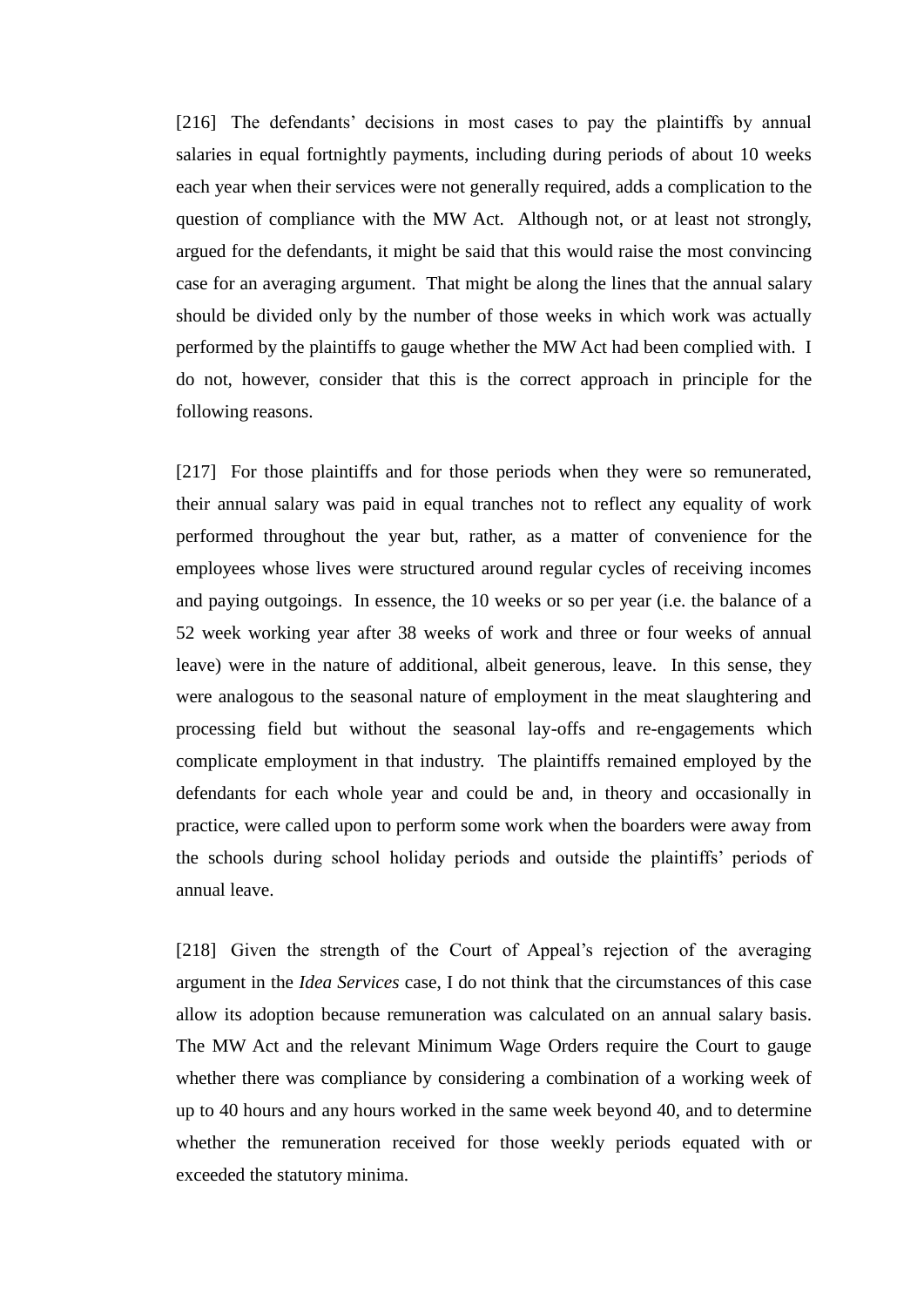[219] Addressing the question of the implications for the case of working for part of the year, Mr Cranney used the example of Ms Maree. She was on leave for that part of the year when boarders were not at the school, although counsel submitted that on a strict interpretation of the relevant agreements, the employer may have been able to require Ms Maree's attendance for the whole year except for minimum annual leave entitlements.

[220] Counsel for the plaintiffs submitted that the defendants cannot now bring to account payments made to the plaintiffs for their periods of paid leave and satisfy any sleepover payments therefrom. Mr Cranney submitted that to do so would alter the terms of the agreement which is not possible under the Employment Relations Act.

# **Provision of accommodation – Could the value of perquisites be offset against minimum remuneration not paid?**

[221] The plaintiffs' employment agreements produced at the hearing did not follow the scheme of the Wages Protection Act for board and lodging. In the case of Iona College, the accommodation, meal and associated perquisites provided to matrons was at no (or, at most, very little) cost to them. Again using Ms Maree's case as an example, she was paid a fortnightly taxable allowance of \$51.15 (\$1,330 per year) from which it appears that PAYE was deducted. The same figure of \$51.15 was, however, deducted in full from Ms Maree's tax paid income and, I assume, paid as tax to the Inland Revenue Department. So, while the provision of free accommodation, some meals and other perquisites were clearly terms and conditions of the matron's employment, they were not regarded as a part of her salary or quantified and deducted from that salary as contemplated by s 7 of the Wages Protection Act.

[222] Although it is, in these circumstances, unnecessary to analyse the parties' arrangements in terms of s 7 of the Wages Protection Act, I consider that what the plaintiffs were provided with by the schools was more "board" than the all-inclusive "lodgings".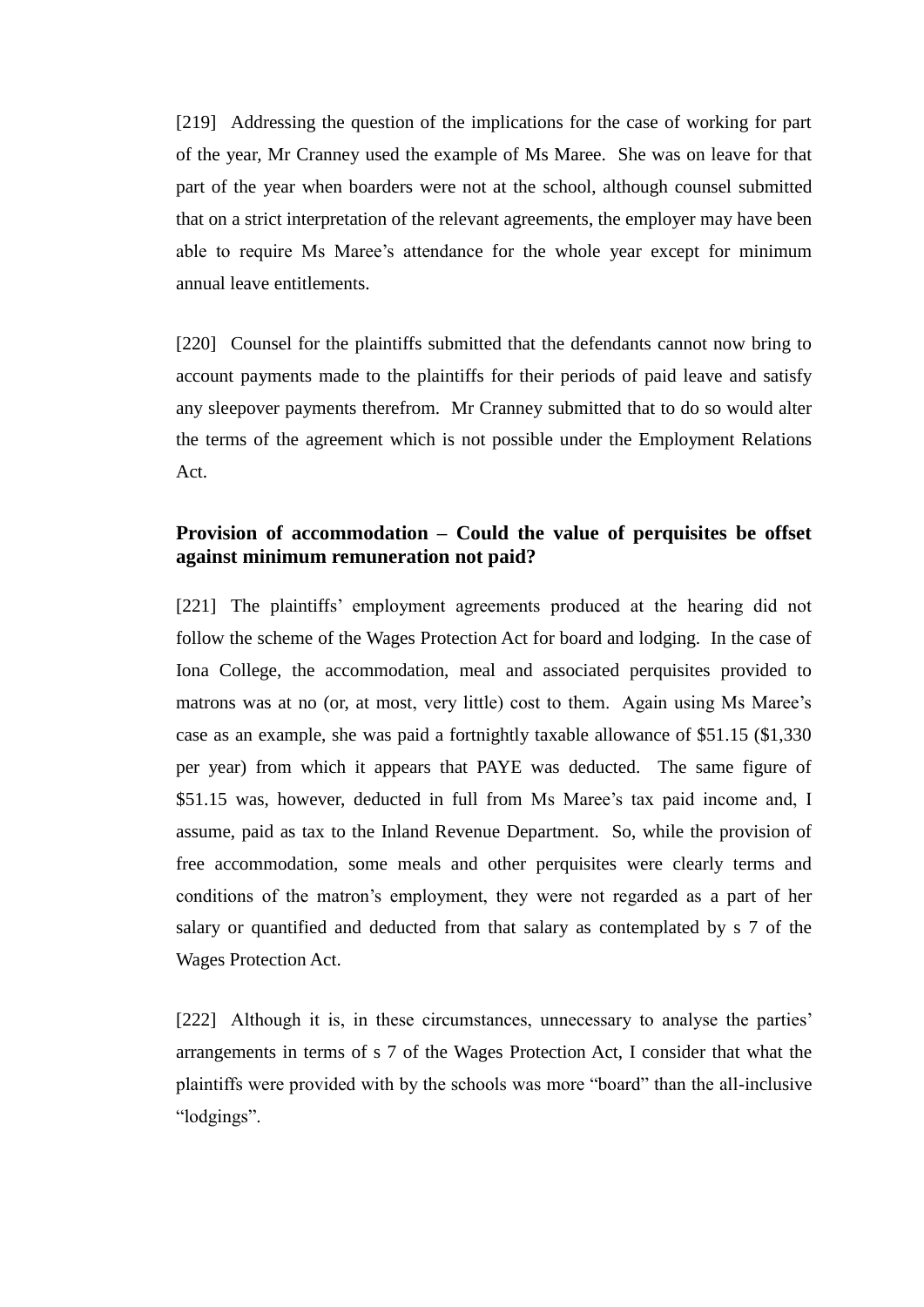[223] Using the example of Ms Maree when she was employed at Iona in school term 3 of 2010, her remuneration was calculated in the following way. First, her annual salary (then \$28,850) was divided by 26 to produce a fortnightly gross amount of \$1,109.62. This was then divided by 80 representing 80 work hours in the fortnight. This produced an hourly rate of pay of \$13.87019. No separate provision was made for any payment for sleepovers. During the same fortnight used for the purpose of this example, however, Ms Maree is recorded as having worked for 66 ordinary hours and as having undertaken five sleepovers. For other fortnights, employees performed six sleepovers. Each sleepover being for the period of eight hours, the five sleepovers referred to amounted to an additional 40 hours of work for Ms Maree and on those occasions when six sleepovers were undertaken in a fortnight, this would have added 48 hours of work to that fortnight's total.

[224] So, following the conclusion in this case that sleepovers were work, Ms Maree worked for the period of 106 hours in the relevant fortnight but was paid only for the equivalent of 80 hours' work although, on the employer's analysis, for 66 actual hours of work.

[225] To complete the remuneration makeup for Ms Maree, the employer added to the gross figure for the fortnight's remuneration what was described as "Tax Diff Accommodation" of \$51.15. Deducted from this amount of \$1,160.67 was PAYE tax of \$201.20, giving a net pay of \$959.57 for the fortnight. Added to that was a non-taxable meal allowance of \$14.60 for the fortnight but then the "Tax Diff Accom Allow" was subsequently deducted from that net figure as were amounts for KiwiSaver and union fees.

### **Minimum Wage Act 1983 compliance methodology**

[226] The defendants' submission in the event that the plaintiffs were covered by the MW Act (as I have concluded they were), was to propose the four possible options mentioned already at [200], several at least of which raised the "averaging" issue that was addressed by this Court and the Court of Appeal in *Idea Services*.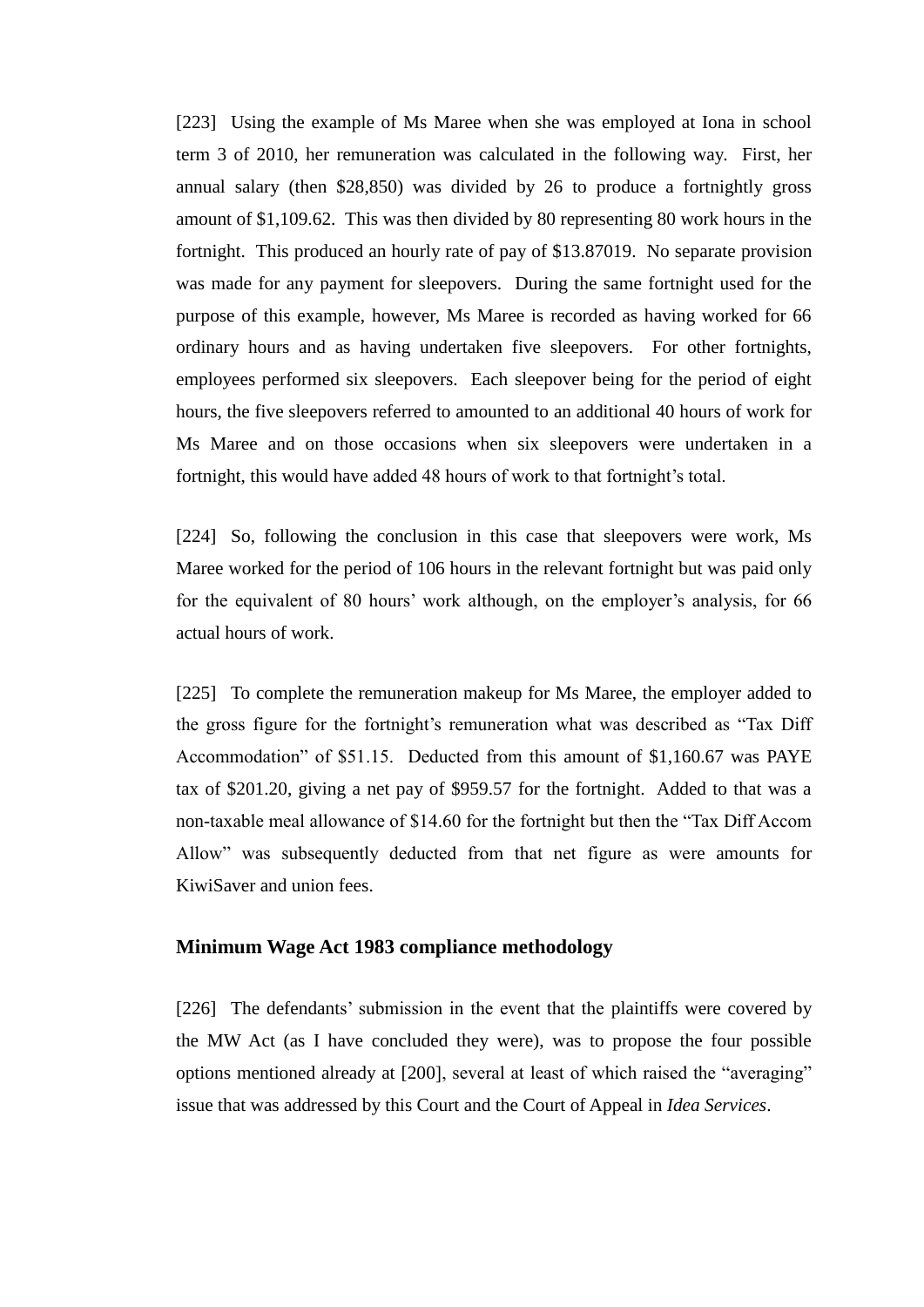[227] The defendants' first option (which they submitted should be applied to the plaintiffs on salary under individual employment agreements) was to average their remuneration received on an annual cycle, that is to ascertain whether the total period worked in each year calculated by anniversary dates was, by reference to the specified annual salary, more than the minimum prescribed.

[228] The second option advanced by the defendants (which they submitted was appropriate to the claims governed by the Woodford House collective agreement) was a school term by school term assessment but otherwise on the same basis as the first option.

[229] The defendants' third alternative was similar to the first two but was to be made on a pay cycle basis, that is by making the comparison between the period worked, the annual specified salary, and the statutory minimum.

[230] Finally, the defendants submitted that the Court might apply the statutory formula under cl 4(c) of each of the relevant Minimum Wage Orders. These provided that if the workers were not paid by the hour, paid by piece work, or paid for the day, then they were included in the cl 4(c) category of "all other cases".

[231] Whilst the judgment of the majority of the Employment Court and the unanimity of the Court of Appeal in *Idea Services* was that averaging was not applicable in that case, the employee there was paid by the hour. That is not, however, a sufficient distinction with the circumstances of this case to permit the Court to accept a broad averaging approach in this case. The principles underlying the rejection of an averaging approach in the *Idea Services* case apply universally and not simply to the circumstances of that case. They are that there should be payment made for, and identified with, each period of work and that an averaging approach should not be permitted to reduce below the relevant minimum rate, remuneration for any particular identified period of work.

[232] For those reasons I do not accept the defendants' case that an averaging approach should be applied, whether on an annual or a term by term (or even pay cycle) assessment. The statutory instruments (the relevant Minimum Wage Orders)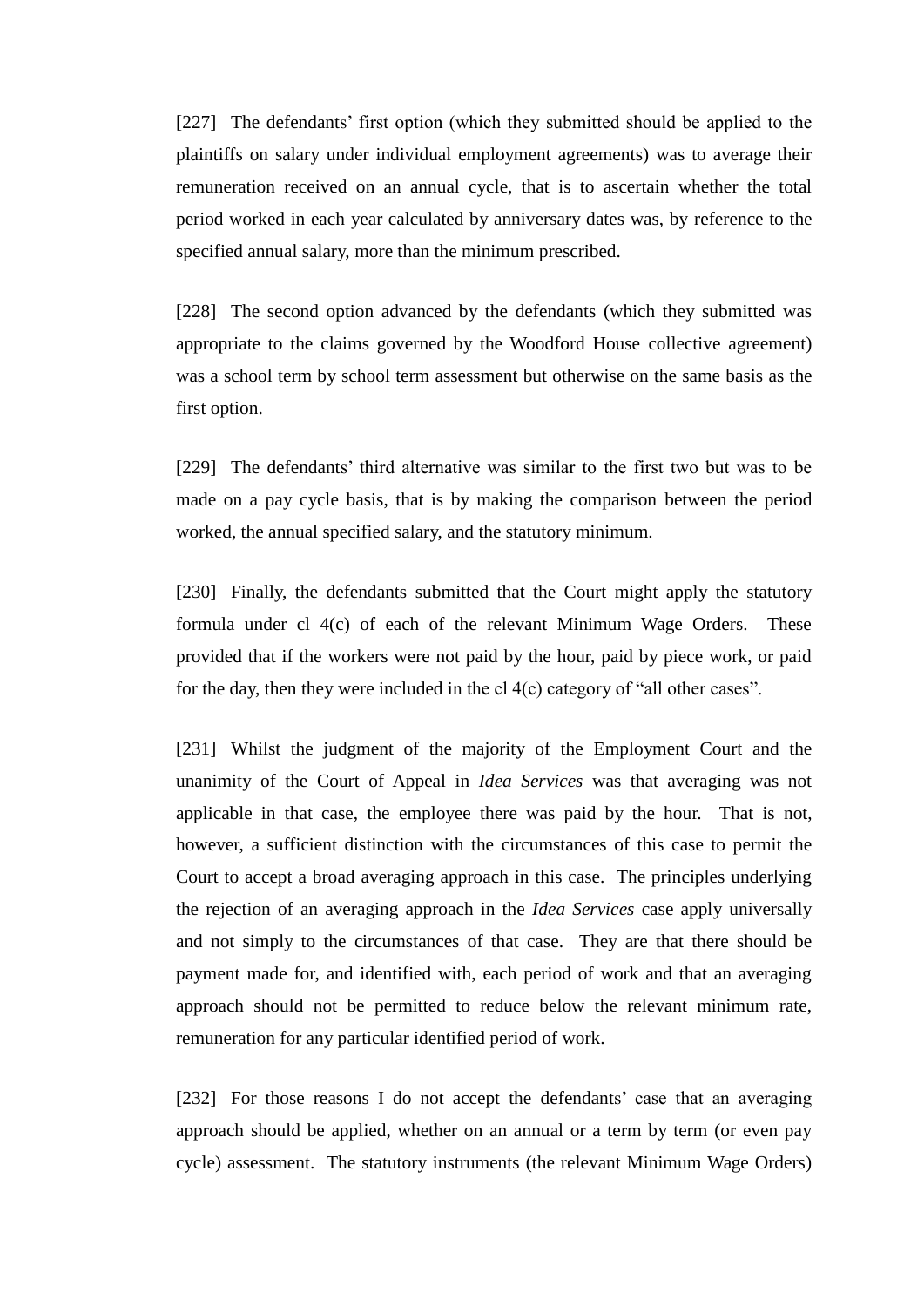made pursuant to the Act define how they are to be complied with and so, in those circumstances, I adopt the cl 4(c) approach to assessing compliance with the MW Act.

[233] In practical terms, this will require the parties to now undertake a number of assessments on a plaintiff by plaintiff, Minimum Wage Order by Minimum Wage Order basis, starting in each case with the first working day after the date six years before the plaintiffs' claims were filed in the Authority.

[234] Where the plaintiffs' remuneration was expressed as an hourly rate, the plaintiffs were paid by the hour so that cl 4(a) of the relevant Minimum Wage Order will apply. For each hour of each sleepover worked in such circumstances, the hourly paid plaintiffs will have to be compensated at the appropriate rate but less any payments made by the defendants in respect of such sleepovers.

[235] The only other contractual basis of the plaintiffs' remuneration was by annual salary and a different methodology for ascertaining compliance will have to be applied in respect of each plaintiff to the extent that she was paid by annual salary as follows.

[236] First, the parties will have to establish each week of work performed by each plaintiff by reference to the boarding house roster or other relevant working records.

[237] Second, the parties will have to calculate the number of hours worked (including sleepovers) during each of those weeks plus any additional unrostered work performed by the plaintiffs during those weeks.

[238] Third, to the extent that each plaintiff worked 40 or fewer hours (including sleepovers) in those weeks, the parties will then have to ensure that the weekly minimum payment under cl 4(c)(i) of the relevant Minimum Wage Order has been met in practice. So, to use the example taken elsewhere in this judgment, for those weeks covered by the Minimum Wage Order 2007, there will have to have been a minimum payment for the first 40 or fewer hours of each week, of \$450.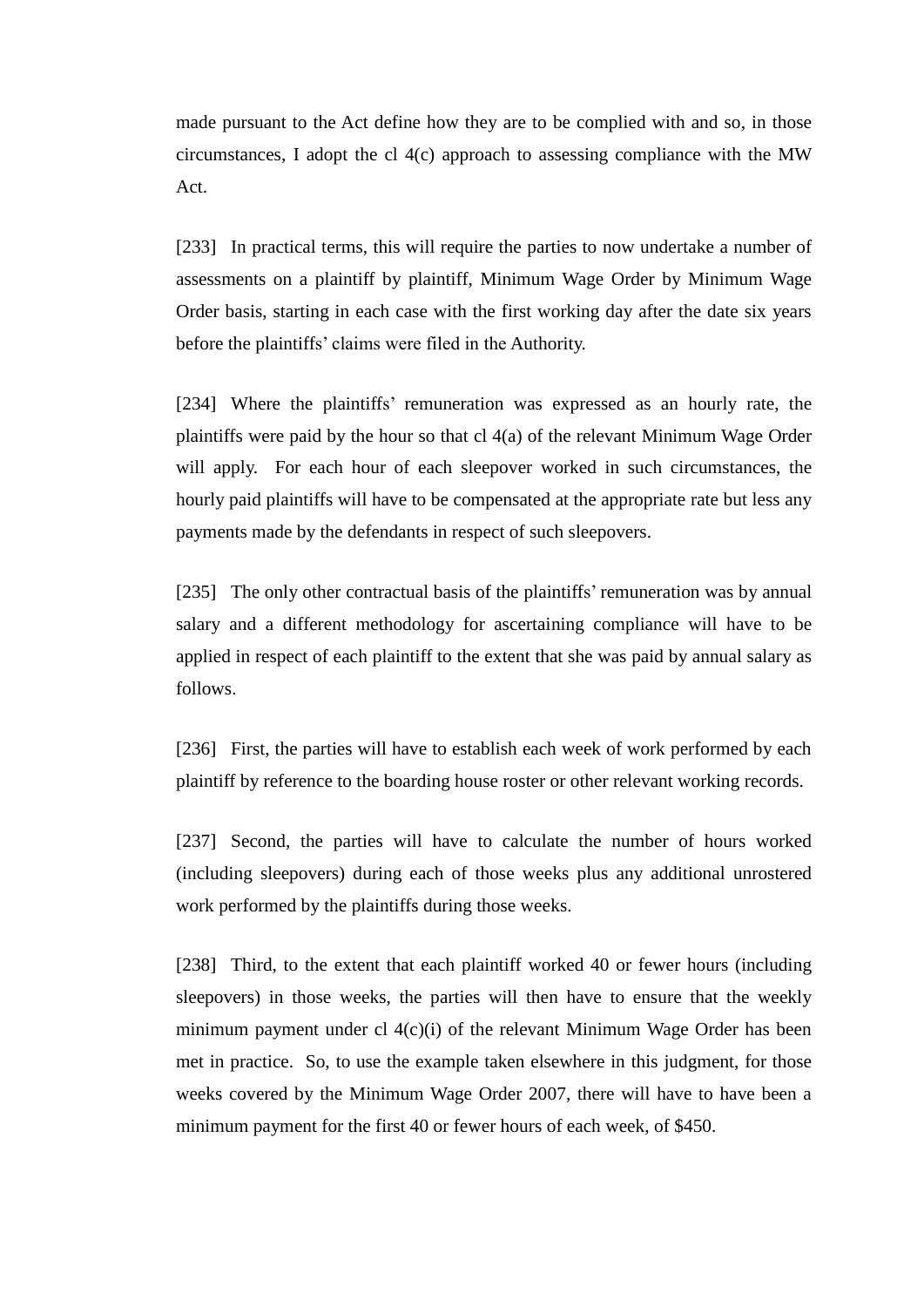[239] Next, if these analyses of the hours worked in each week reveal that there were more than 40 (including sleepovers), the parties will need to ensure that payment for each extra hour over 40 is for a sum not less than the minimum hourly rate under cl 4(c)(ii) of the relevant Minimum Wage Order. So, again using the Minimum Wage Order 2007 as an example, this hourly rate will be \$11.25.

[240] Any flat rate or other like payments for sleepovers made to any of the plaintiffs will need to be deducted or otherwise offset against any shortfall in payment for which the defendants may be liable.

[241] Finally, in the particular circumstances of this case, the parties will need to ascertain that, for any weeks in which the plaintiffs were remunerated but did not perform any work at all, they received no less than the cl 4(c)(i) minimum payment which, using the Minimum Wage Order 2007 example, was \$450 per week. This allows for the situation where the plaintiffs' annual salaries remunerated them for a whole year but of which a number of weeks more than were annual holidays were weeks when they were not called on to perform work. As a consequence of structuring their remuneration as an annual salary paid periodically (weekly or fortnightly), these weeks must also be remunerated by the defendants at the minimum rate.

[242] As noted earlier in this judgment, the parties sought an opportunity to resolve the amount of any entitlements to which the plaintiffs may be due, and leave is reserved for any party to apply for any further orders that may required from the Court.

### **Costs**

[243] In these circumstances, also, I reserve questions of costs between the parties in the hope that these, too, can be resolved without further need to trouble the Court. Reflecting what I assess to be the generally positive and respectful relationships between the plaintiffs and the defendants, I remind them that the Mediation Service of the Ministry of Business, Innovation and Employment may be used to assist in the